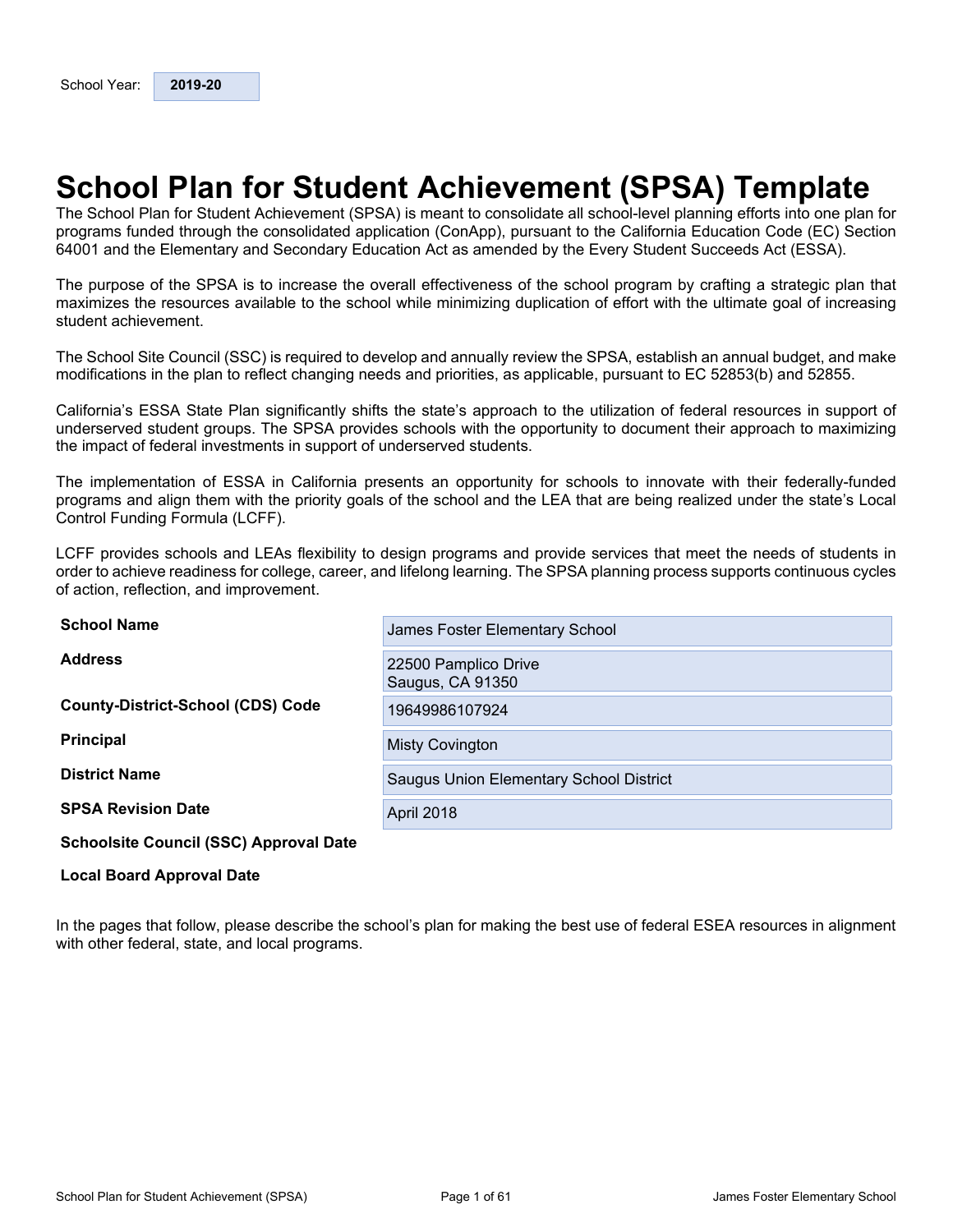## <span id="page-1-0"></span>**Table of Contents**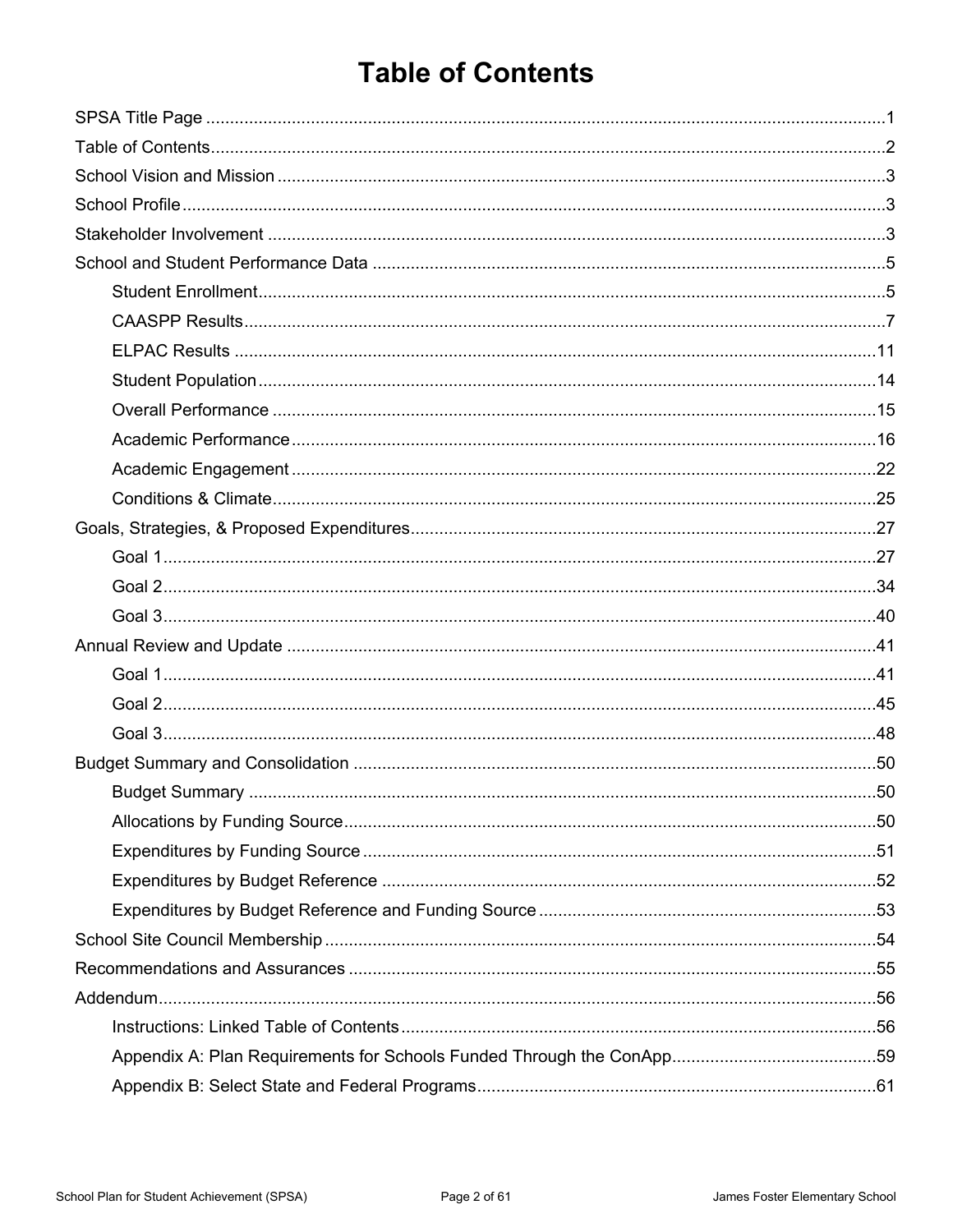## <span id="page-2-0"></span>**School Vision and Mission**

It is the mission of James Foster Elementary School, in partnership with the community, to develop socially responsible students who have the skills, attitudes, and knowledge to function successfully in a rapidly changing and culturally diverse world. Our students benefit from a student--centered institution guided by a skilled staff in a stimulating and safe environment.

Academic excellence and social growth are promoted through a rich and challenging learning environment. A simple philosophy drives the momentum of James Foster: "SOAR, Safety First; Own your Actions, Accept Others; Be Responsible!" It is the force behind all decisions, discussions and resource allocations.

## <span id="page-2-1"></span>**School Profile**

Foster Elementary School has and enrollment of 618 students. 37 students are English Learners. 21 students are Gifted and Talented. 82 students are in our Special Education Resource or Speech Programs. 117 students are socioeconomically disadvantaged. Foster School has been the worthy recipient of several grants and awards. Foster School has been recognized four times as a "California Distinguished School" and "Gold Ribbon School." Last year we received the PBIS Silver award. We truly believe that children come first.

James Foster Elementary School develops aspiring leaders. We strive to produce life-long learners who are problem solvers and critical thinkers. James Foster Elementary School focuses on creating leadership opportunities for all students. Our primary students run a school-wide recycling program. Upper grade service opportunities include: Peace Patrol, Valet, Student Liaisons, Big Buddies, and Tech Team. Our unique Student Council model cultivates shared leadership and encourages all students to think of themselves as leaders. All 4th-6th grade students are invited to attend student council meetings which concentrate on building a positive school culture through special student-led activities and character assemblies.

Parents and community members overwhelmingly support the programs at James Foster with their gifts of time, talent, and generous donations. A visitor will quickly notice this parental presence in the classrooms as volunteers help assist small groups of students in reading, math, writing and other curricular areas.

We are very proud of our school and community! At Foster, we take the business of loving and teaching children seriously. Educating our children requires that we all work together—not for our single issues, but for our greater good that is represented in our children. To this end, teachers, students, parents, and community members all contribute to the reputation and rich culture that James Foster School exemplifies.

## <span id="page-2-2"></span>**Stakeholder Involvement**

How, when, and with whom did the school consult as part of the planning process for this SPSA/Annual Review and Update?

#### **Involvement Process for the SPSA and Annual Review and Update**

During staff meetings, we began the SPSA process by writing goals for the 2019-2020 school year. These goals were presented by teachers at a School Site Council meeting and a PTA meeting, and by the Principal at ELAC, Campus Supervisor, Instructional Assistant, and other parent meetings for input and reflection. The School Site Council also reviewed the annual parent survey from 2018-2019 and developed a school site survey to gather parent input in March of 2018. Multiple sources of data was shared at Site Council, PTA, ELAC, and Staff meetings. Data that was shared included information regarding our student's academic achievement on CAASPP and district assessment results. California Dashboard data was shared including truancy, tardiness, and suspensions as well as our school's plan to hold SART and DART parent meetings. SWIS data was shared with all groups on the average amount of office referrals per month by time, location and problem behaviors. The results of James Foster Elementary School's annual student survey to measure students' sense of safety and school connectedness was also shared. A google doc was shared with the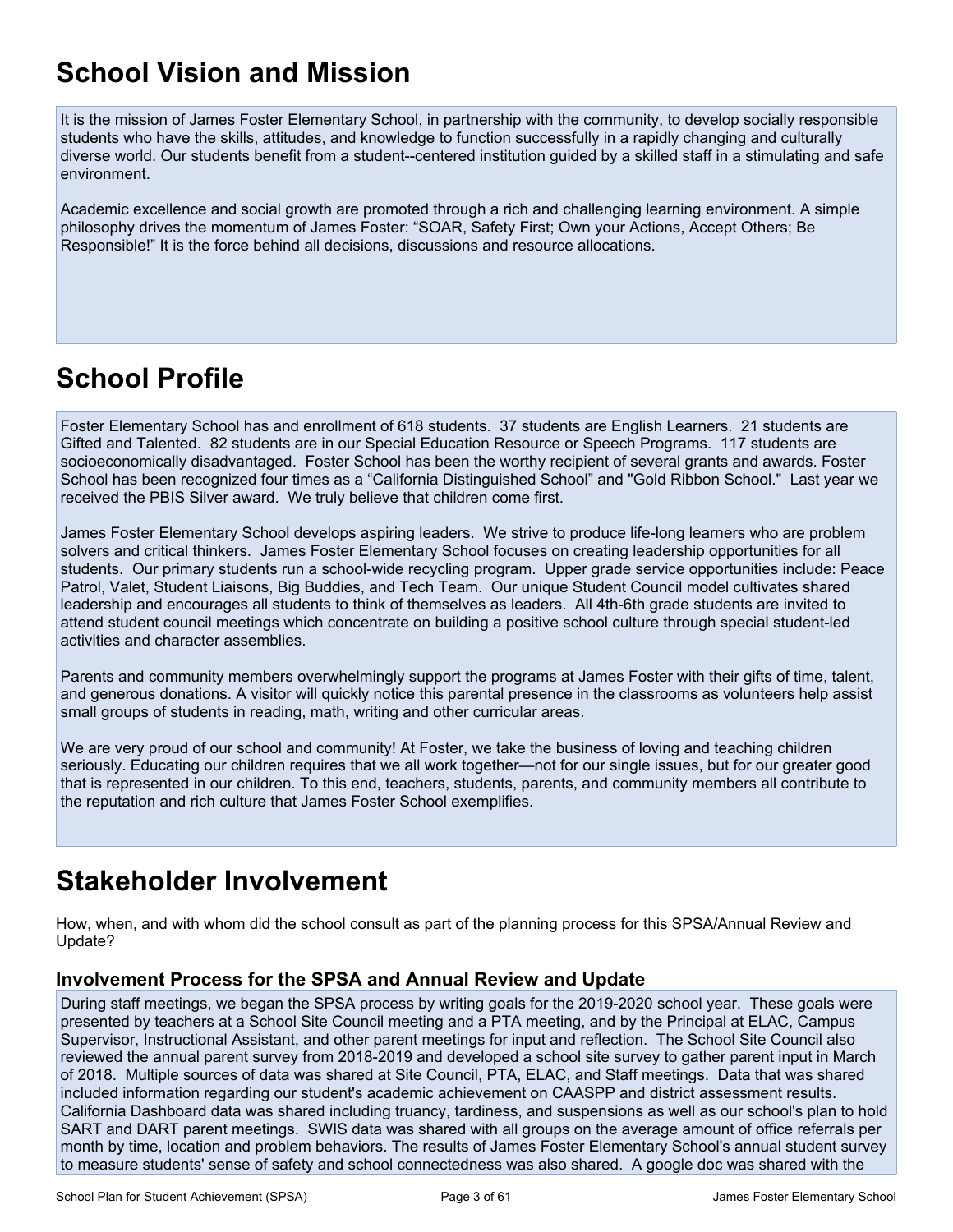staff to evaluate our success with 2018-2019 Site Plan goals and give input on next steps for 2019-2020. Our Site Council Meetings, ELAC meetings, PTA meetings, Instructional Assistant, Campus Supervisor and Staff Meetings provided the venues for us to review our School Site Plan from 2018-2019 and discuss what was successful and where we needed to make changes. The impact of our stakeholder meetings was significant as the comprehensible feedback provided was the basis for the goals and actions of James Foster Elementary School's 2019-2020 School Plan for Student Achievement.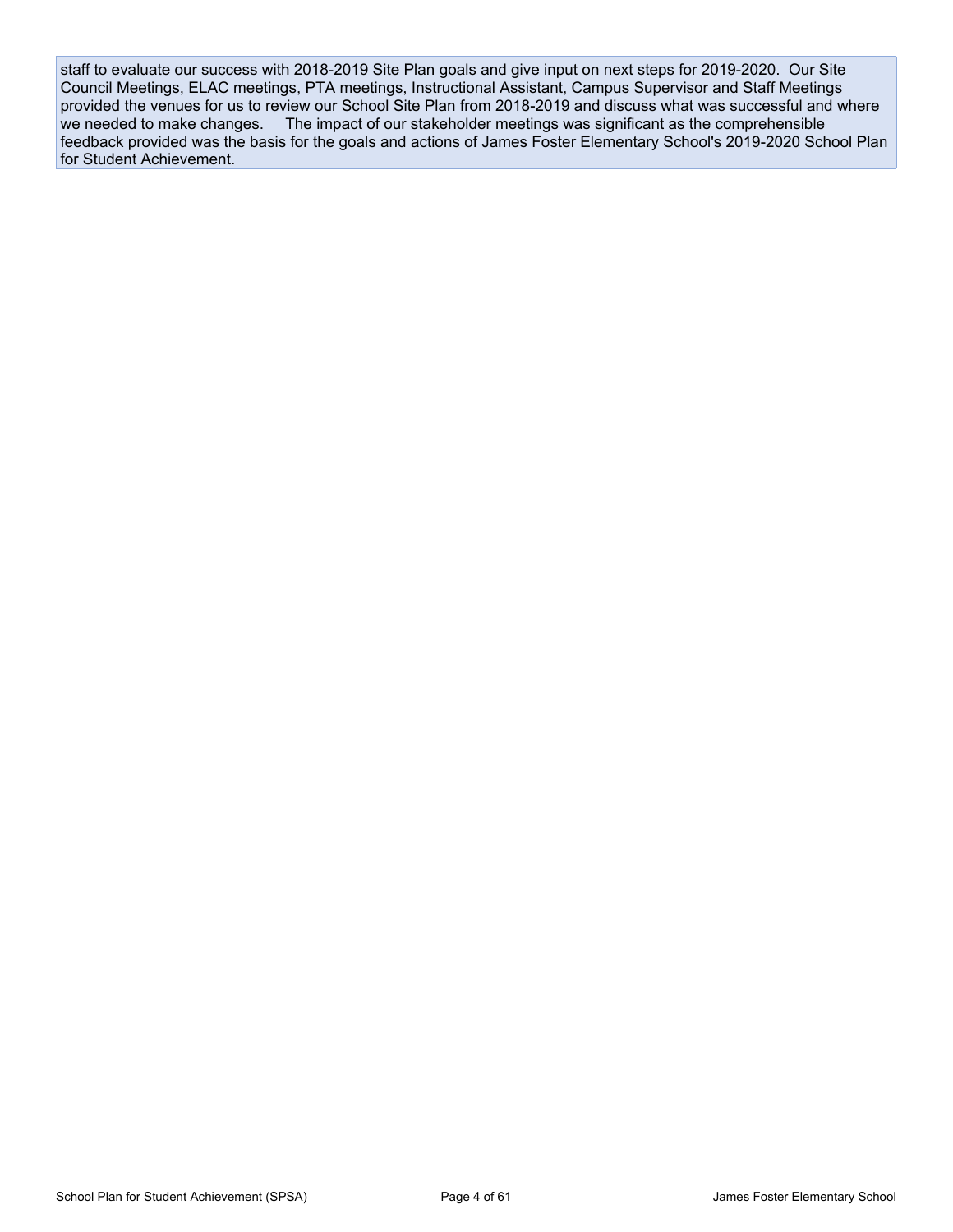<span id="page-4-0"></span>

|                             |         |                              | <b>Student Enrollment by Subgroup</b> |                   |         |                |  |  |
|-----------------------------|---------|------------------------------|---------------------------------------|-------------------|---------|----------------|--|--|
|                             |         | <b>Percent of Enrollment</b> |                                       | Number of Student |         |                |  |  |
| <b>Student Group</b>        | 2015-16 | 2016-17                      | 2017-18                               | 2015-16           | 2016-17 | 2017-18        |  |  |
| American Indian             | 0.3%    | 0.2%                         | 0.34%                                 | 2                 |         | $\overline{2}$ |  |  |
| African American            | 2.0%    | $3.0\%$                      | 2.20%                                 | $12 \overline{ }$ | 18      | 13             |  |  |
| Asian                       | 3.8%    | 3.3%                         | 3.05%                                 | 23                | 20      | 18             |  |  |
| <b>Filipino</b>             | 3.5%    | 3.2%                         | 4.75%                                 | 21                | 19      | 28             |  |  |
| Hispanic/Latino             | 27.6%   | 29.3%                        | 27.80%                                | 166               | 175     | 164            |  |  |
| <b>Pacific Islander</b>     | 0.3%    | 0.2%                         | $\%$                                  | $\overline{2}$    |         |                |  |  |
| <b>White</b>                | 61.2%   | 59.0%                        | 58.31%                                | 368               | 353     | 344            |  |  |
| <b>Multiple/No Response</b> | 0.8%    | 1.2%                         | 1.19%                                 | 5                 |         | 7              |  |  |
|                             |         |                              | <b>Total Enrollment</b>               | 601               | 598     | 590            |  |  |

## <span id="page-4-1"></span>**Student Enrollment Enrollment By Student Group**

## **Student Enrollment Enrollment By Grade Level**

| <b>Student Enrollment by Grade Level</b> |                           |         |         |  |  |  |  |  |  |  |
|------------------------------------------|---------------------------|---------|---------|--|--|--|--|--|--|--|
|                                          | <b>Number of Students</b> |         |         |  |  |  |  |  |  |  |
| Grade                                    | 2015-16                   | 2016-17 | 2017-18 |  |  |  |  |  |  |  |
| Kindergarten                             | 108                       | 96      | 112     |  |  |  |  |  |  |  |
| Grade 1                                  | 75                        | 91      | 67      |  |  |  |  |  |  |  |
| Grade 2                                  | 70                        | 71      | 98      |  |  |  |  |  |  |  |
| Grade3                                   | 83                        | 70      | 70      |  |  |  |  |  |  |  |
| Grade 4                                  | 94                        | 81      | 68      |  |  |  |  |  |  |  |
| Grade 5                                  | 92                        | 94      | 81      |  |  |  |  |  |  |  |
| Grade 6                                  | 79                        | 95      | 94      |  |  |  |  |  |  |  |
| <b>Total Enrollment</b>                  | 601                       | 598     | 590     |  |  |  |  |  |  |  |

#### **Conclusions based on this data:**

**1.** Enrollment and subgroups remain constant.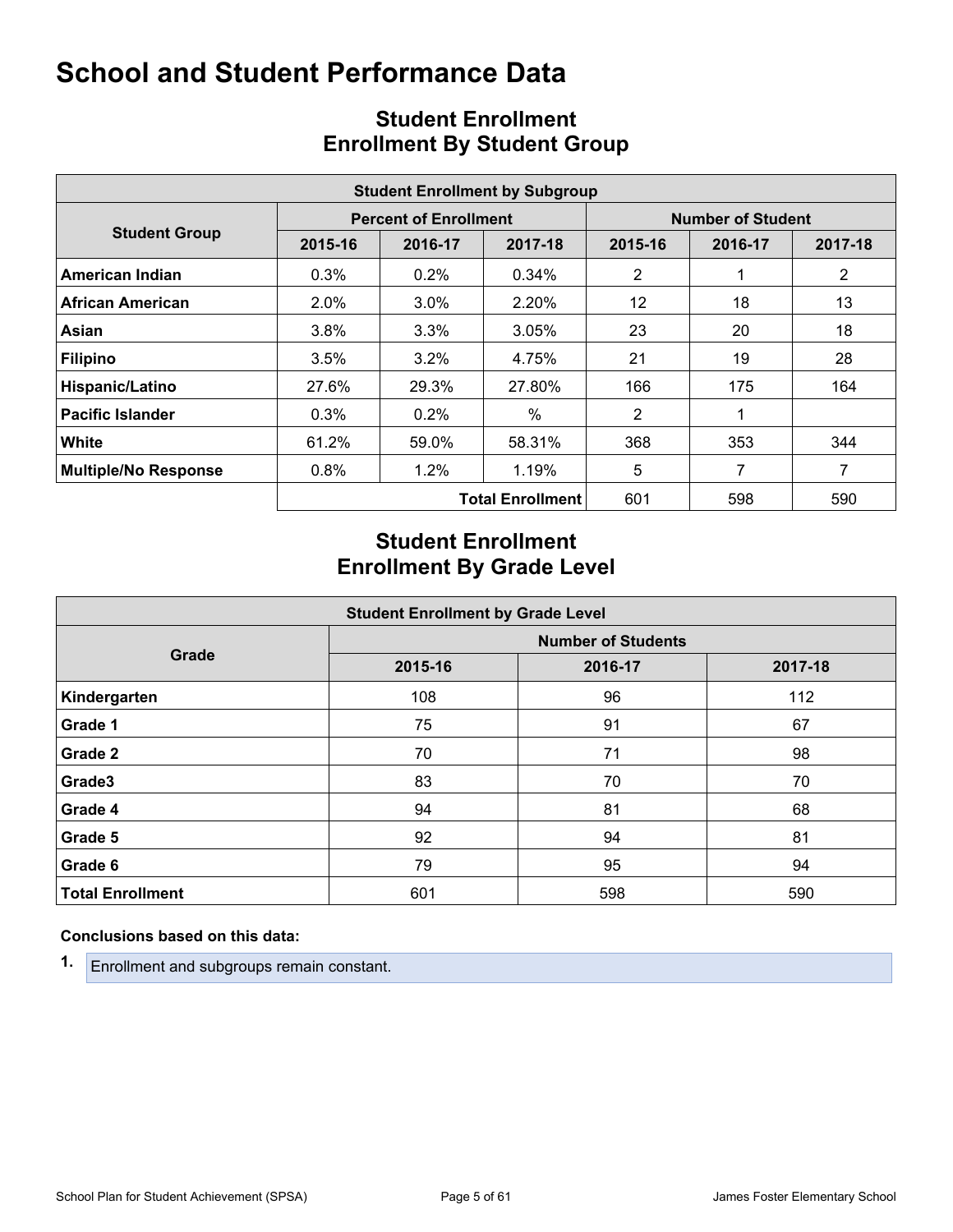### **Student Enrollment English Learner (EL) Enrollment**

| <b>English Learner (EL) Enrollment</b>        |         |                           |         |                            |         |         |  |  |  |  |
|-----------------------------------------------|---------|---------------------------|---------|----------------------------|---------|---------|--|--|--|--|
|                                               |         | <b>Number of Students</b> |         | <b>Percent of Students</b> |         |         |  |  |  |  |
| <b>Student Group</b>                          | 2015-16 | 2016-17                   | 2017-18 | 2015-16                    | 2016-17 | 2017-18 |  |  |  |  |
| <b>English Learners</b>                       | 44      | 35                        | 32      | $7.3\%$                    | 5.9%    | 5.4%    |  |  |  |  |
| <b>Fluent English Proficient</b>              | 16      | 16                        | 27      | 2.7%                       | 2.7%    | 4.6%    |  |  |  |  |
| <b>Reclassified Fluent English Proficient</b> |         | 8                         | 5.0%    | 15.9%                      | 22.9%   |         |  |  |  |  |

#### **Conclusions based on this data:**

**1.** The number of English Learners has decreased from year to year.

**3.** We will continue to monitor students identified as English Learners and Reclassified students. We will continue our Systematic ELD program and Constructing Meaning Training.

**<sup>2.</sup>** The number of Fluent English Proficient and Reclassified students has increased over a three year span.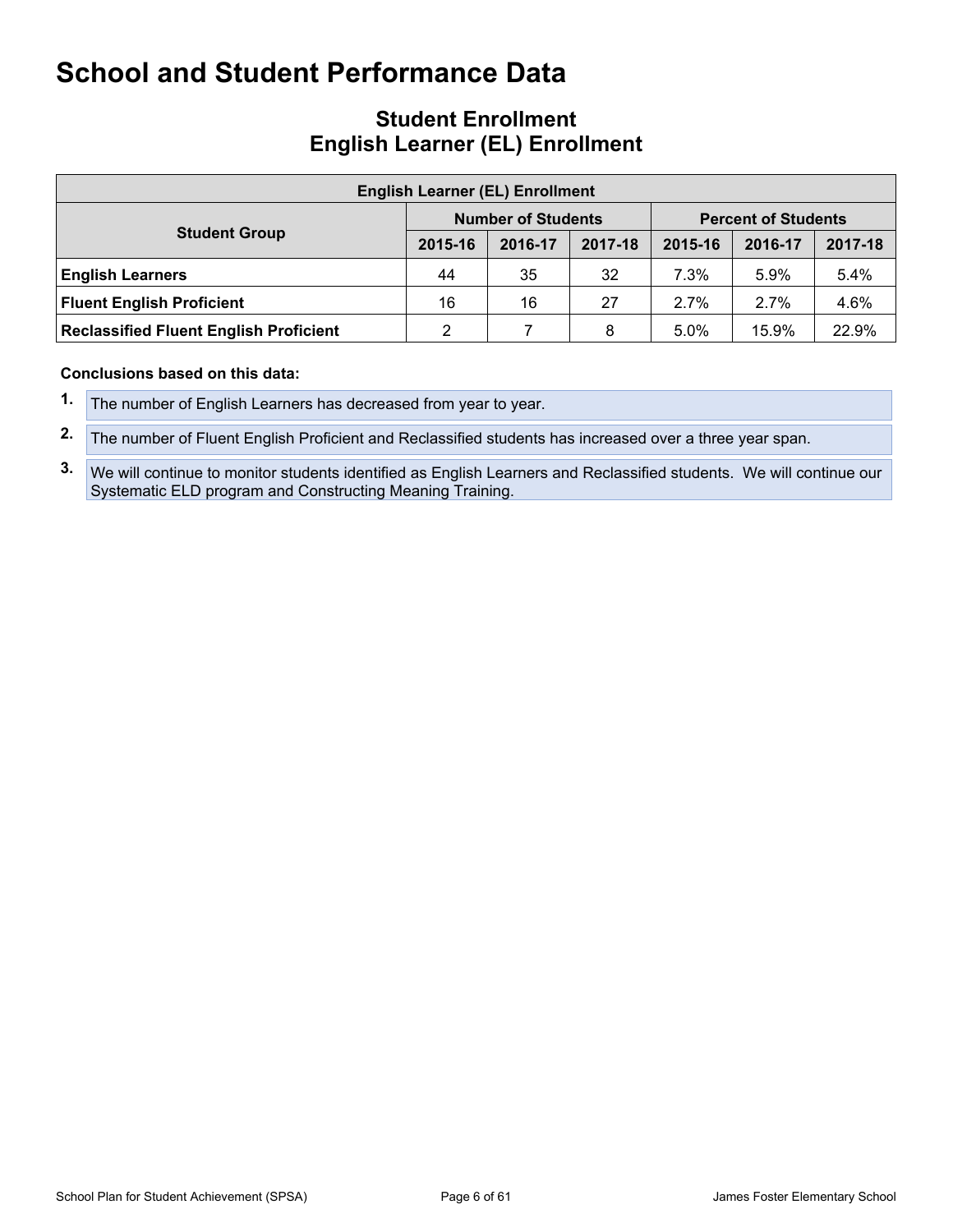## <span id="page-6-0"></span>**CAASPP Results English Language Arts/Literacy (All Students)**

|                   | <b>Overall Participation for All Students</b> |                        |           |                      |         |           |           |                                     |           |                      |         |           |  |
|-------------------|-----------------------------------------------|------------------------|-----------|----------------------|---------|-----------|-----------|-------------------------------------|-----------|----------------------|---------|-----------|--|
| Grade             |                                               | # of Students Enrolled |           | # of Students Tested |         |           |           | # of Students with<br><b>Scores</b> |           | % of Students Tested |         |           |  |
| Level             | $15 - 16$                                     | $16-17$                | $17 - 18$ | $15 - 16$            | $16-17$ | $17 - 18$ | $15 - 16$ | 16-17                               | $17 - 18$ | $15 - 16$            | $16-17$ | $17 - 18$ |  |
| Grade 3           | 85                                            | 69                     | 71        | 77                   | 69      | 66        | 77        | 69                                  | 66        | 90.6                 | 100     | 93        |  |
| Grade 4           | 95                                            | 83                     | 66        | 89                   | 82      | 65        | 89        | 82                                  | 65        | 93.7                 | 98.8    | 98.5      |  |
| Grade 5           | 90                                            | 92                     | 82        | 89                   | 91      | 82        | 89        | 91                                  | 82        | 98.9                 | 98.9    | 100       |  |
| Grade 6           | 78                                            | 94                     | 95        | 78                   | 94      | 93        | 78        | 94                                  | 93        | 100                  | 100     | 97.9      |  |
| <b>All Grades</b> | 348                                           | 338                    | 314       | 333                  | 336     | 306       | 333       | 336                                 | 306       | 95.7                 | 99.4    | 97.5      |  |

|                   | <b>Overall Achievement for All Students</b> |                  |       |                   |                               |           |           |                   |       |           |                                 |           |           |                              |          |  |
|-------------------|---------------------------------------------|------------------|-------|-------------------|-------------------------------|-----------|-----------|-------------------|-------|-----------|---------------------------------|-----------|-----------|------------------------------|----------|--|
| Grade             |                                             | Mean Scale Score |       |                   | % Standard<br><b>Exceeded</b> |           |           | % Standard<br>Met |       |           | % Standard<br><b>Nearly Met</b> |           |           | % Standard<br><b>Not Met</b> |          |  |
| Level             | $15 - 16$                                   | $16-17$          |       | $17 - 18$   15-16 | $16-17$                       | $17 - 18$ | $15 - 16$ | $16-17$           | 17-18 | $15 - 16$ | $16-17$                         | $17 - 18$ | $15 - 16$ | $16-17$                      | $ 17-18$ |  |
| Grade 3           | 2464.                                       | 2457             | 2463. | 34                | 31.88                         | 36.36     | 29        | 36.23             | 31.82 | 27        | 24.64   21.21                   |           | 10        | 7.25                         | 10.61    |  |
| Grade 4           | 2496.                                       | 2511.            | 2510. | 35                | 39.02                         | 43.08     | 30        | 30.49             | 24.62 | 16        | 21.95                           | 20.00     | 19        | 8.54                         | 12.31    |  |
| Grade 5           | 2526.                                       | 2526.            | 2514. | 26                | 25.27                         | 24.39     | 37        | 41.76             | 28.05 | 21        | 19.78   25.61                   |           | 16        | 13.19                        | 21.95    |  |
| Grade 6           | 2579.                                       | 2538.            | 2554. | 26                | 18.09                         | 17.20     | 51        | 38.30             | 46.24 | 21        | 25.53                           | 24.73     | 3         | 18.09                        | 11.83    |  |
| <b>All Grades</b> | N/A                                         | N/A              | N/A   | 30                | 27.98                         | 28.76     | 37        | 36.90             | 33.66 | 21        | 22.92                           | 23.20     | 12        | 12.20                        | 14.38    |  |

| Reading<br>Demonstrating understanding of literary and non-fictional texts |           |                  |           |           |                       |           |                  |         |           |  |  |  |
|----------------------------------------------------------------------------|-----------|------------------|-----------|-----------|-----------------------|-----------|------------------|---------|-----------|--|--|--|
|                                                                            |           | % Above Standard |           |           | % At or Near Standard |           | % Below Standard |         |           |  |  |  |
| <b>Grade Level</b>                                                         | $15 - 16$ | $16-17$          | $17 - 18$ | $15 - 16$ | $16-17$               | $17 - 18$ | $15 - 16$        | $16-17$ | $17 - 18$ |  |  |  |
| Grade 3                                                                    | 34        | 28.99            | 34.85     | 47        | 56.52                 | 54.55     | 19               | 14.49   | 10.61     |  |  |  |
| Grade 4                                                                    | 33        | 42.68            | 40.00     | 48        | 41.46                 | 52.31     | 19               | 15.85   | 7.69      |  |  |  |
| Grade 5                                                                    | 31        | 28.57            | 26.83     | 44        | 56.04                 | 50.00     | 25               | 15.38   | 23.17     |  |  |  |
| Grade 6                                                                    | 31        | 25.53            | 30.43     | 59        | 57.45                 | 50.00     | 10               | 17.02   | 19.57     |  |  |  |
| <b>All Grades</b>                                                          | 32        | 31.25            | 32.46     | 49        | 52.98                 | 51.48     | 19               | 15.77   | 16.07     |  |  |  |

| Writing<br>Producing clear and purposeful writing |           |                  |           |           |                       |           |                  |           |           |  |  |  |
|---------------------------------------------------|-----------|------------------|-----------|-----------|-----------------------|-----------|------------------|-----------|-----------|--|--|--|
|                                                   |           | % Above Standard |           |           | % At or Near Standard |           | % Below Standard |           |           |  |  |  |
| <b>Grade Level</b>                                | $15 - 16$ | $16-17$          | $17 - 18$ | $15 - 16$ | $16-17$               | $17 - 18$ | $15 - 16$        | $16 - 17$ | $17 - 18$ |  |  |  |
| Grade 3                                           | 31        | 46.38            | 37.88     | 57        | 36.23                 | 48.48     | 12               | 17.39     | 13.64     |  |  |  |
| Grade 4                                           | 43        | 40.24            | 35.38     | 42        | 46.34                 | 49.23     | 16               | 13.41     | 15.38     |  |  |  |
| Grade 5                                           | 35        | 40.66            | 39.02     | 51        | 39.56                 | 39.02     | 15               | 19.78     | 21.95     |  |  |  |
| Grade 6                                           | 32        | 26.60            | 28.57     | 60        | 51.06                 | 58.24     | 8                | 22.34     | 13.19     |  |  |  |
| <b>All Grades</b>                                 | 35        | 37.80            | 34.87     | 52        | 43.75                 | 49.01     | 13               | 18.45     | 16.12     |  |  |  |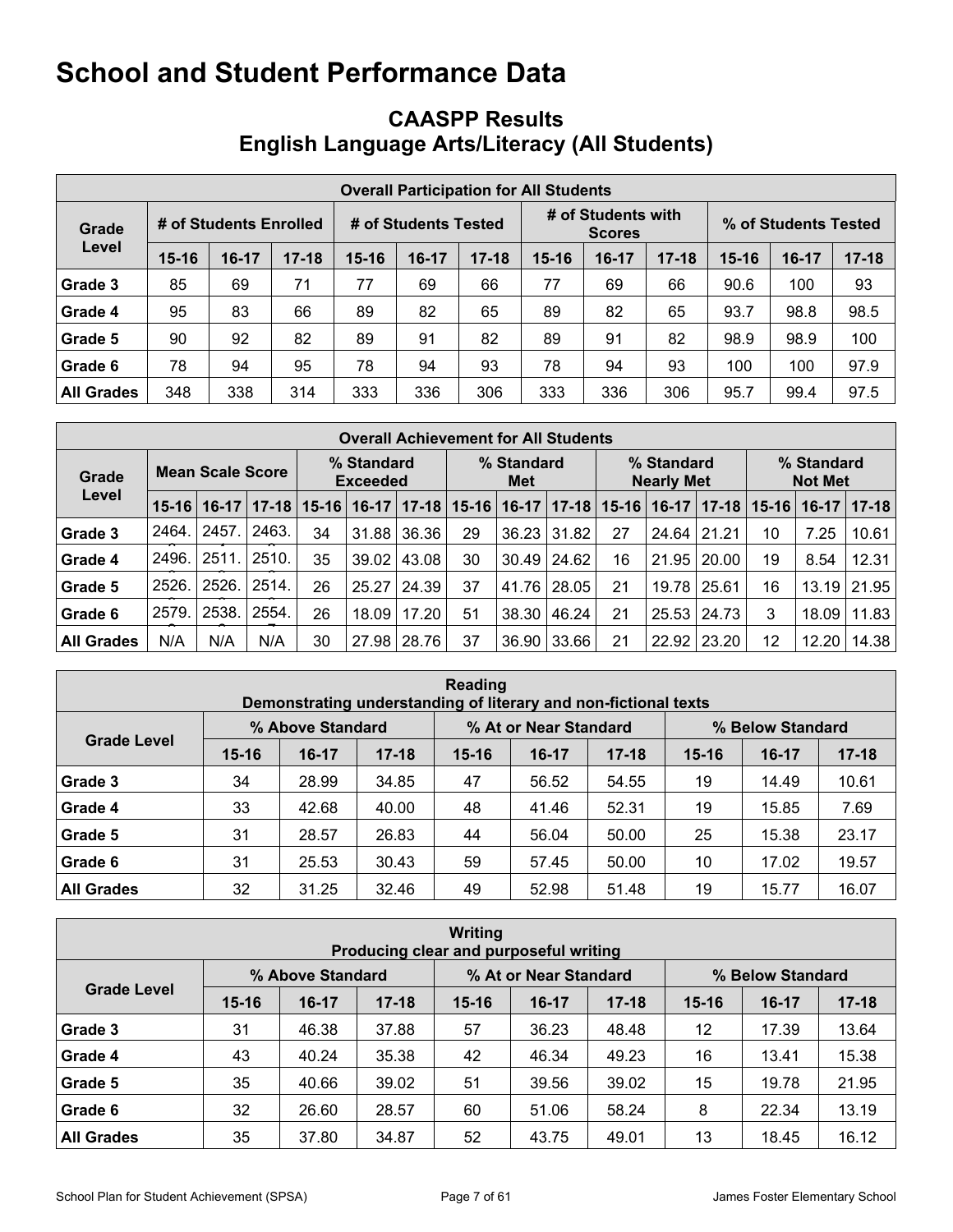|                    | Listening<br>Demonstrating effective communication skills |                  |           |           |                                           |           |           |         |           |  |  |  |  |
|--------------------|-----------------------------------------------------------|------------------|-----------|-----------|-------------------------------------------|-----------|-----------|---------|-----------|--|--|--|--|
|                    |                                                           | % Above Standard |           |           | % At or Near Standard<br>% Below Standard |           |           |         |           |  |  |  |  |
| <b>Grade Level</b> | $15 - 16$                                                 | $16-17$          | $17 - 18$ | $15 - 16$ | $16-17$                                   | $17 - 18$ | $15 - 16$ | $16-17$ | $17 - 18$ |  |  |  |  |
| Grade 3            | 25                                                        | 14.49            | 28.79     | 69        | 78.26                                     | 60.61     | 6         | 7.25    | 10.61     |  |  |  |  |
| Grade 4            | 26                                                        | 20.73            | 24.62     | 66        | 71.95                                     | 66.15     | 8         | 7.32    | 9.23      |  |  |  |  |
| Grade 5            | 25                                                        | 21.98            | 18.29     | 60        | 68.13                                     | 62.20     | 16        | 9.89    | 19.51     |  |  |  |  |
| Grade 6            | 29                                                        | 17.02            | 16.67     | 71        | 69.15                                     | 75.56     | 0         | 13.83   | 7.78      |  |  |  |  |
| <b>All Grades</b>  | 26                                                        | 18.75            | 21.45     | 66        | 71.43                                     | 66.67     | 8         | 9.82    | 11.88     |  |  |  |  |

| <b>Research/Inquiry</b><br>Investigating, analyzing, and presenting information |           |                  |           |           |                       |           |                  |           |           |  |  |  |
|---------------------------------------------------------------------------------|-----------|------------------|-----------|-----------|-----------------------|-----------|------------------|-----------|-----------|--|--|--|
|                                                                                 |           | % Above Standard |           |           | % At or Near Standard |           | % Below Standard |           |           |  |  |  |
| <b>Grade Level</b>                                                              | $15 - 16$ | $16-17$          | $17 - 18$ | $15 - 16$ | $16-17$               | $17 - 18$ | $15 - 16$        | $16 - 17$ | $17 - 18$ |  |  |  |
| Grade 3                                                                         | 47        | 31.88            | 43.94     | 43        | 60.87                 | 42.42     | 10               | 7.25      | 13.64     |  |  |  |
| Grade 4                                                                         | 25        | 32.93            | 35.38     | 61        | 57.32                 | 53.85     | 15               | 9.76      | 10.77     |  |  |  |
| Grade 5                                                                         | 36        | 30.77            | 30.49     | 52        | 50.55                 | 51.22     | 12               | 18.68     | 18.29     |  |  |  |
| Grade 6                                                                         | 49        | 24.47            | 39.56     | 51        | 53.19                 | 49.45     | 0                | 22.34     | 10.99     |  |  |  |
| <b>All Grades</b>                                                               | 38        | 29.76            | 37.17     | 52        | 55.06                 | 49.34     | 10               | 15.18     | 13.49     |  |  |  |

#### **Conclusions based on this data:**

- **1.** 85.6% of all students nearly met, met or exceeded standards in Literacy. 83.9% of students nearly met, met or exceeded standards in reading; 83.8% of students nearly met, met or exceeded standards in writing; 88.1% of students nearly met, met or exceeded standards in listening; 86.5% of students nearly met, met or exceeded standards in research/inquiry
- **2.** Last year we supplemented our English Language Arts curriculum with a writing program. Data indicate that students are moving toward meeting grade level standards in writing and research/inquiry.
- **3.** Fluency and Reading Comprehension continues to be an area of focus.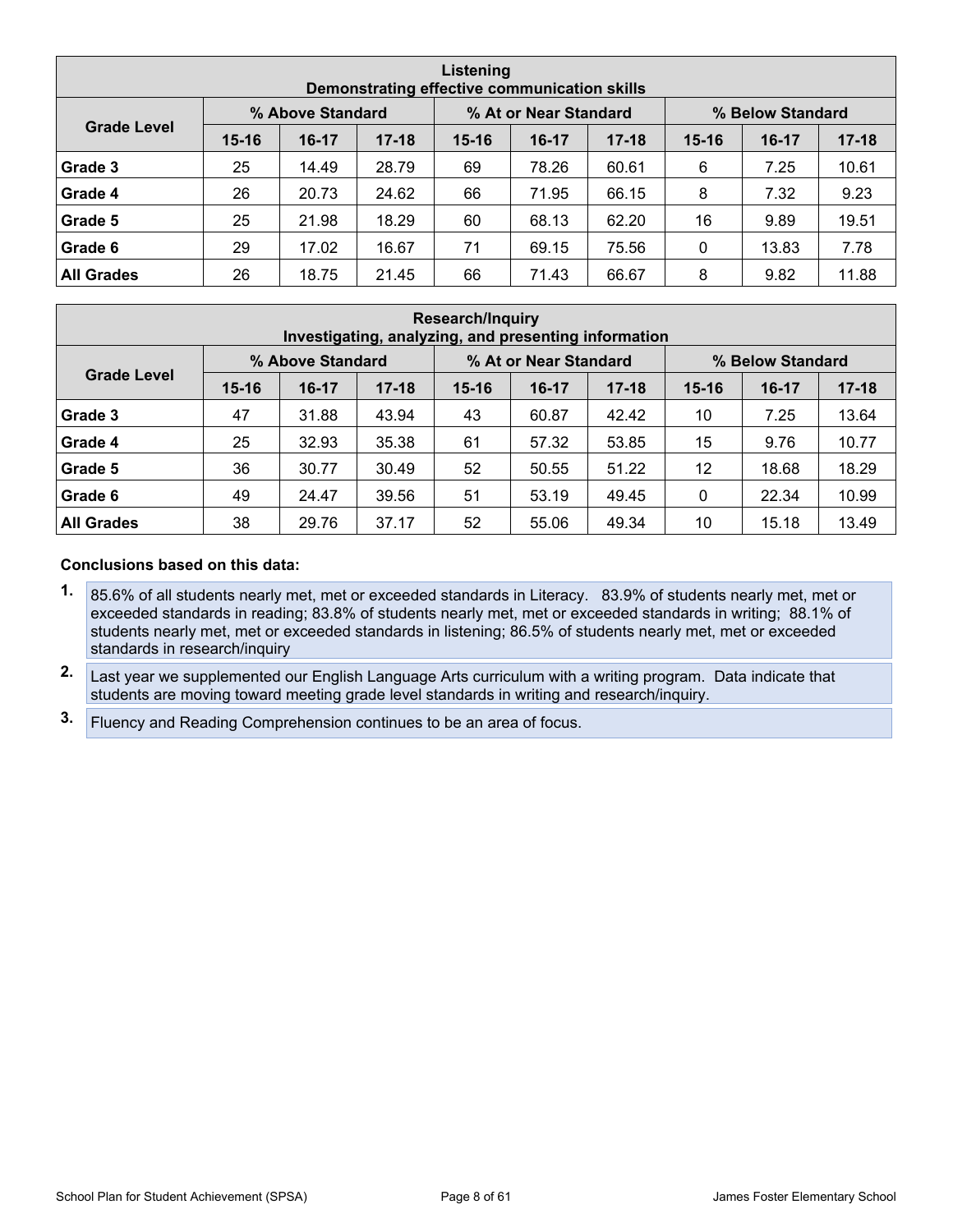## **CAASPP Results Mathematics (All Students)**

|                   | <b>Overall Participation for All Students</b> |                        |           |           |                      |           |           |                                     |           |                      |       |           |  |
|-------------------|-----------------------------------------------|------------------------|-----------|-----------|----------------------|-----------|-----------|-------------------------------------|-----------|----------------------|-------|-----------|--|
| Grade             |                                               | # of Students Enrolled |           |           | # of Students Tested |           |           | # of Students with<br><b>Scores</b> |           | % of Students Tested |       |           |  |
| Level             | $15 - 16$                                     | $16 - 17$              | $17 - 18$ | $15 - 16$ | $16-17$              | $17 - 18$ | $15 - 16$ | $16-17$                             | $17 - 18$ | $15 - 16$            | 16-17 | $17 - 18$ |  |
| Grade 3           | 85                                            | 69                     | 71        | 78        | 69                   | 65        | 78        | 69                                  | 65        | 91.8                 | 100   | 91.5      |  |
| Grade 4           | 95                                            | 83                     | 66        | 90        | 83                   | 65        | 90        | 83                                  | 65        | 94.7                 | 100   | 98.5      |  |
| Grade 5           | 90                                            | 92                     | 82        | 89        | 91                   | 82        | 89        | 91                                  | 82        | 98.9                 | 98.9  | 100       |  |
| Grade 6           | 78                                            | 94                     | 95        | 78        | 93                   | 93        | 78        | 93                                  | 93        | 100                  | 98.9  | 97.9      |  |
| <b>All Grades</b> | 348                                           | 338                    | 314       | 335       | 336                  | 305       | 335       | 336                                 | 305       | 96.3                 | 99.4  | 97.1      |  |

| <b>Overall Achievement for All Students</b> |           |                         |           |           |                               |           |           |                   |         |           |                                 |                    |                              |         |          |
|---------------------------------------------|-----------|-------------------------|-----------|-----------|-------------------------------|-----------|-----------|-------------------|---------|-----------|---------------------------------|--------------------|------------------------------|---------|----------|
| Grade                                       |           | <b>Mean Scale Score</b> |           |           | % Standard<br><b>Exceeded</b> |           |           | % Standard<br>Met |         |           | % Standard<br><b>Nearly Met</b> |                    | % Standard<br><b>Not Met</b> |         |          |
| Level                                       | $15 - 16$ | $16-17$                 | $17 - 18$ | $15 - 16$ | $16-17$                       | $17 - 18$ | $15 - 16$ | $16-17$           | $17-18$ | $15 - 16$ | $16-17$                         | $17 - 18$          | $15 - 16$                    | $16-17$ | $ 17-18$ |
| Grade 3                                     | 2465.     | 2443.                   | 2461      | 24        | 14.49                         | 32.31     | 42        | 42.03             | 30.77   | 26        | 28.99                           | 26.15              | 8                            | 14.49   | 10.77    |
| Grade 4                                     | 2505.     | 2508.                   | 2492.     | 27        | 32.53                         | 18.46     | 39        | 30.12             | 36.92   | 22        | 26.51                           | 32.31              | 12                           | 10.84   | 12.31    |
| Grade 5                                     | 2507      | 2499.                   | 2494.     | 17        | 15.38                         | 14.63     | 30        | 17.58             | 18.29   | 28        | 41.76                           | 36.59              | 25                           | 25.27   | 30.49    |
| Grade 6                                     | 2556.     | 2516.                   | 2547      | 27        | 11.83                         | 13.98     | 19        | 23.66             | 40.86   | 41        | 37.63                           | 31.18              | 13                           | 26.88   | 13.98    |
| <b>All Grades</b>                           | N/A       | N/A                     | N/A       | 24        | 18.45                         | 19.02     | 33        | 27.38             | 31.80   | 29        |                                 | $34.23 \mid 31.80$ | 15                           | 19.94   | 17.38    |

| <b>Concepts &amp; Procedures</b><br>Applying mathematical concepts and procedures |           |                  |           |           |                       |           |           |                  |           |  |  |  |
|-----------------------------------------------------------------------------------|-----------|------------------|-----------|-----------|-----------------------|-----------|-----------|------------------|-----------|--|--|--|
|                                                                                   |           | % Above Standard |           |           | % At or Near Standard |           |           | % Below Standard |           |  |  |  |
| <b>Grade Level</b>                                                                | $15 - 16$ | $16-17$          | $17 - 18$ | $15 - 16$ | $16-17$               | $17 - 18$ | $15 - 16$ | $16-17$          | $17 - 18$ |  |  |  |
| Grade 3                                                                           | 46        | 21.74            | 46.15     | 38        | 57.97                 | 38.46     | 15        | 20.29            | 15.38     |  |  |  |
| Grade 4                                                                           | 44        | 43.37            | 38.46     | 39        | 36.14                 | 38.46     | 17        | 20.48            | 23.08     |  |  |  |
| Grade 5                                                                           | 22        | 23.08            | 17.07     | 40        | 34.07                 | 35.37     | 37        | 42.86            | 47.56     |  |  |  |
| Grade 6                                                                           | 28        | 15.05            | 28.26     | 49        | 38.71                 | 50.00     | 23        | 46.24            | 21.74     |  |  |  |
| <b>All Grades</b>                                                                 | 35        | 25.60            | 31.25     | 41        | 40.77                 | 41.12     | 23        | 33.63            | 27.63     |  |  |  |

| <b>Problem Solving &amp; Modeling/Data Analysis</b><br>Using appropriate tools and strategies to solve real world and mathematical problems |           |                  |           |           |                                           |           |           |         |           |  |  |  |
|---------------------------------------------------------------------------------------------------------------------------------------------|-----------|------------------|-----------|-----------|-------------------------------------------|-----------|-----------|---------|-----------|--|--|--|
|                                                                                                                                             |           | % Above Standard |           |           | % At or Near Standard<br>% Below Standard |           |           |         |           |  |  |  |
| <b>Grade Level</b>                                                                                                                          | $15 - 16$ | $16-17$          | $17 - 18$ | $15 - 16$ | $16-17$                                   | $17 - 18$ | $15 - 16$ | $16-17$ | $17 - 18$ |  |  |  |
| Grade 3                                                                                                                                     | 38        | 27.54            | 35.38     | 46        | 57.97                                     | 44.62     | 15        | 14.49   | 20.00     |  |  |  |
| Grade 4                                                                                                                                     | 32        | 38.55            | 26.15     | 51        | 42.17                                     | 52.31     | 17        | 19.28   | 21.54     |  |  |  |
| Grade 5                                                                                                                                     | 21        | 17.58            | 18.29     | 48        | 52.75                                     | 50.00     | 30        | 29.67   | 31.71     |  |  |  |
| Grade 6                                                                                                                                     | 24        | 19.35            | 11.83     | 58        | 48.39                                     | 69.89     | 18        | 32.26   | 18.28     |  |  |  |
| <b>All Grades</b>                                                                                                                           | 29        | 25.30            | 21.64     | 51        | 50.00                                     | 55.41     | 20        | 24.70   | 22.95     |  |  |  |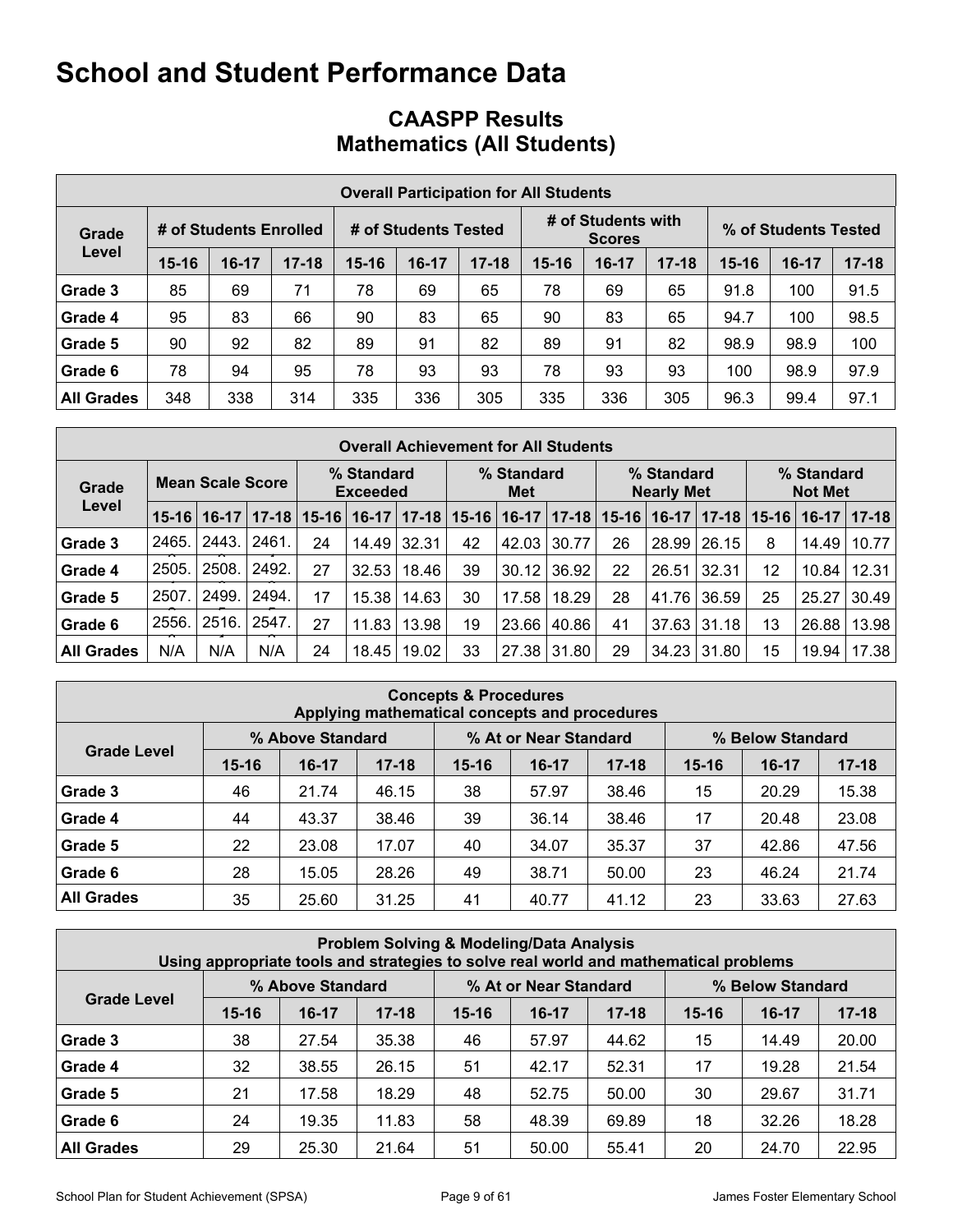| <b>Communicating Reasoning</b><br>Demonstrating ability to support mathematical conclusions |           |                  |           |           |                       |           |                  |         |           |  |  |  |
|---------------------------------------------------------------------------------------------|-----------|------------------|-----------|-----------|-----------------------|-----------|------------------|---------|-----------|--|--|--|
|                                                                                             |           | % Above Standard |           |           | % At or Near Standard |           | % Below Standard |         |           |  |  |  |
| <b>Grade Level</b>                                                                          | $15 - 16$ | $16-17$          | $17 - 18$ | $15 - 16$ | $16-17$               | $17 - 18$ | $15 - 16$        | $16-17$ | $17 - 18$ |  |  |  |
| Grade 3                                                                                     | 36        | 33.33            | 43.08     | 56        | 52.17                 | 44.62     | 8                | 14.49   | 12.31     |  |  |  |
| Grade 4                                                                                     | 38        | 34.94            | 24.62     | 49        | 46.99                 | 53.85     | 13               | 18.07   | 21.54     |  |  |  |
| Grade 5                                                                                     | 13        | 13.19            | 19.51     | 63        | 59.34                 | 48.78     | 24               | 27.47   | 31.71     |  |  |  |
| Grade 6                                                                                     | 22        | 9.68             | 18.28     | 56        | 60.22                 | 56.99     | 22               | 30.11   | 24.73     |  |  |  |
| <b>All Grades</b>                                                                           | 27        | 21.73            | 25.25     | 56        | 55.06                 | 51.48     | 17               | 23.21   | 23.28     |  |  |  |

#### **Conclusions based on this data:**

- **1.** Overall, 82.6% of students nearly met, met or exceeded standards in mathematics which is an increase from last year. 72.3% of students nearly met, met or exceeded standards in concepts and procedures; 77.1% of students nearly met, met or exceeded standards in problem solving and modeling/data analysis; 76.7% of students nearly met, met or exceeded standards in Communicating reasoning.
- **2.** We need to focus on concepts and procedures and problem solving.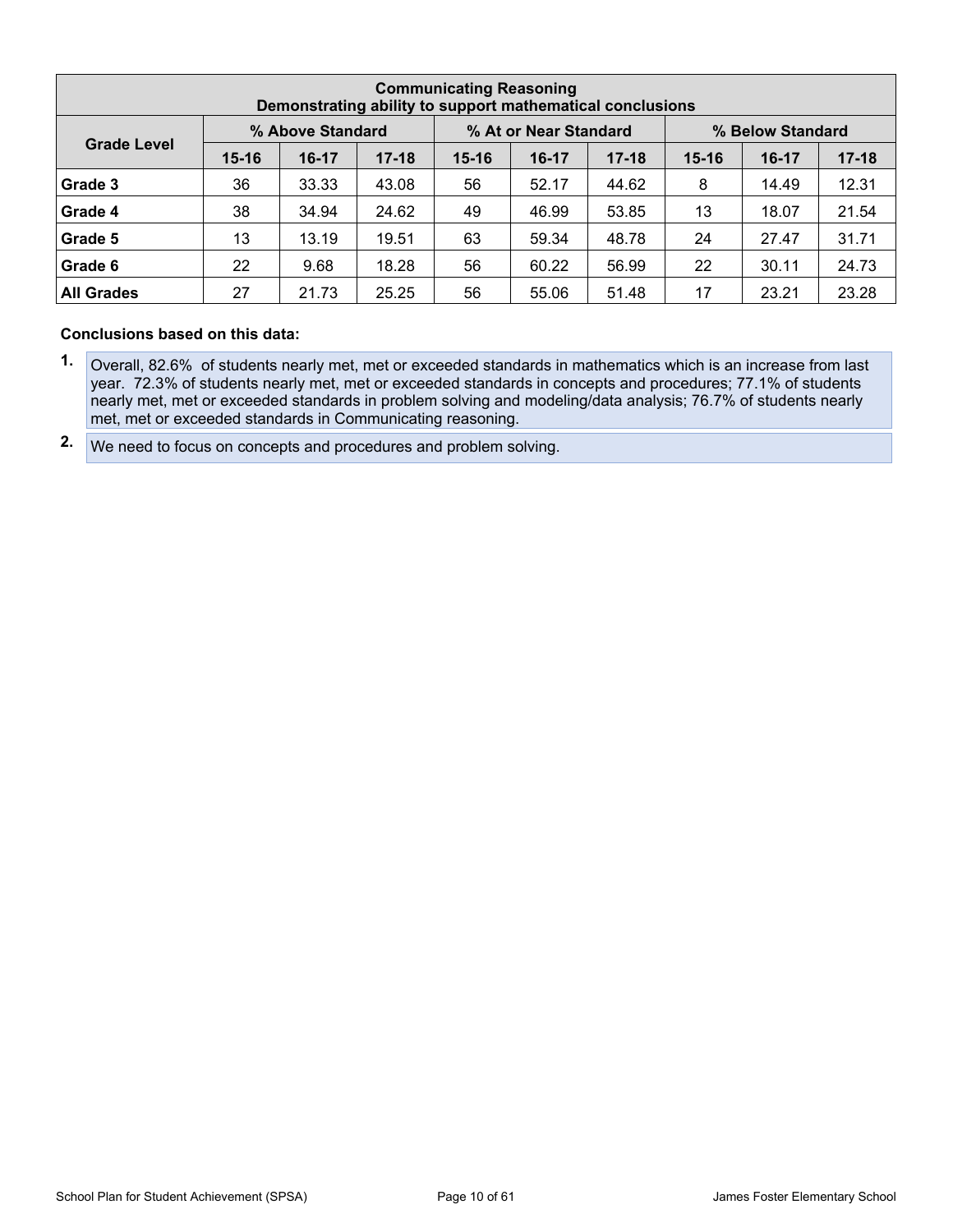## <span id="page-10-0"></span>**ELPAC Results**

| 2017-18 Summative Assessment Data<br><b>Number of Students and Mean Scale Scores for All Students</b> |                |                         |                                     |         |  |  |  |  |  |  |  |
|-------------------------------------------------------------------------------------------------------|----------------|-------------------------|-------------------------------------|---------|--|--|--|--|--|--|--|
| Grade<br>Level                                                                                        | <b>Overall</b> | <b>Written Language</b> | Number of<br><b>Students Tested</b> |         |  |  |  |  |  |  |  |
| <b>Grade K</b>                                                                                        | $\star$        | $\star$                 | $\star$                             | $\star$ |  |  |  |  |  |  |  |
| Grade 1                                                                                               | $\star$        | $\star$                 | $\star$                             | $\star$ |  |  |  |  |  |  |  |
| Grade 2                                                                                               | $\star$        | $\star$                 | $\ast$                              | $\star$ |  |  |  |  |  |  |  |
| Grade 3                                                                                               | $\star$        | $\star$                 | $\star$                             | $\star$ |  |  |  |  |  |  |  |
| Grade 4                                                                                               | $\star$        | $\star$                 | $\star$                             | $\star$ |  |  |  |  |  |  |  |
| Grade 5                                                                                               | $\star$        | $\star$                 | $\star$                             | $\star$ |  |  |  |  |  |  |  |
| Grade 6                                                                                               | $\star$        | $\star$                 | $\star$                             | $\star$ |  |  |  |  |  |  |  |
| <b>All Grades</b>                                                                                     |                |                         |                                     | 30      |  |  |  |  |  |  |  |

| <b>Overall Language</b><br>Number and Percentage of Students at Each Performance Level for All Students |         |               |         |               |         |               |         |         |                        |  |  |  |
|---------------------------------------------------------------------------------------------------------|---------|---------------|---------|---------------|---------|---------------|---------|---------|------------------------|--|--|--|
| Grade                                                                                                   |         | Level 4       |         | Level 3       |         | Level 2       | Level 1 |         | <b>Total Number of</b> |  |  |  |
| Level                                                                                                   | #       | $\frac{9}{6}$ | #       | $\frac{9}{6}$ | #       | $\frac{0}{0}$ | #       | $\%$    | <b>Students</b>        |  |  |  |
| <b>Grade K</b>                                                                                          | $\star$ | $\star$       | $\star$ | $\star$       | $\star$ | $\star$       | $\star$ | $\star$ | $\star$                |  |  |  |
| <b>Grade 1</b>                                                                                          | $\star$ | $\star$       | $\star$ | $\star$       |         |               |         |         | $\star$                |  |  |  |
| <b>Grade 2</b>                                                                                          | $\star$ | $\star$       |         |               |         |               |         |         | $\star$                |  |  |  |
| <b>Grade 3</b>                                                                                          | $\star$ | $\star$       | $\star$ | $\star$       |         |               |         |         | $\star$                |  |  |  |
| <b>Grade 4</b>                                                                                          | $\star$ | $\star$       | $\star$ | $\star$       |         |               |         |         | $\star$                |  |  |  |
| <b>Grade 5</b>                                                                                          | $\star$ | $\star$       |         |               |         |               | $\star$ | $\star$ | $\star$                |  |  |  |
| Grade 6                                                                                                 | $\star$ | $\star$       | $\star$ | $\star$       |         |               |         |         | $\star$                |  |  |  |
| <b>All Grades</b>                                                                                       | 18      | 60.00         | $\star$ | $\star$       | $\star$ | $\star$       | $\star$ | $\star$ | 30                     |  |  |  |

| <b>Oral Language</b><br>Number and Percentage of Students at Each Performance Level for All Students |         |               |         |               |         |               |         |                                   |                 |  |  |  |
|------------------------------------------------------------------------------------------------------|---------|---------------|---------|---------------|---------|---------------|---------|-----------------------------------|-----------------|--|--|--|
| Grade                                                                                                |         | Level 4       |         | Level 3       |         | Level 2       |         | Level 1<br><b>Total Number of</b> |                 |  |  |  |
| Level                                                                                                | #       | $\frac{0}{0}$ | #       | $\frac{0}{0}$ | #       | $\frac{9}{6}$ | #       | $\frac{9}{6}$                     | <b>Students</b> |  |  |  |
| <b>Grade K</b>                                                                                       | $\star$ | $\star$       | $\star$ | $\star$       | $\star$ | $\star$       | $\star$ | $\star$                           | $\star$         |  |  |  |
| Grade 1                                                                                              | $\star$ | $\star$       | $\star$ | $\star$       |         |               |         |                                   | $\star$         |  |  |  |
| Grade 2                                                                                              | $\star$ | $\star$       |         |               |         |               |         |                                   | $\star$         |  |  |  |
| Grade 3                                                                                              | $\star$ | $\star$       | $\star$ | $\star$       |         |               |         |                                   | $\star$         |  |  |  |
| Grade 4                                                                                              | $\star$ | $\star$       |         |               |         |               |         |                                   | $\star$         |  |  |  |
| Grade 5                                                                                              | $\star$ | $\star$       |         |               | $\star$ | $\star$       |         |                                   | $\star$         |  |  |  |
| Grade 6                                                                                              | $\star$ | $\star$       | $\star$ | $\star$       |         |               |         |                                   | $\star$         |  |  |  |
| <b>All Grades</b>                                                                                    | 21      | 70.00         | $\star$ | $\ast$        | $\star$ | $\star$       | $\star$ | $\star$                           | 30              |  |  |  |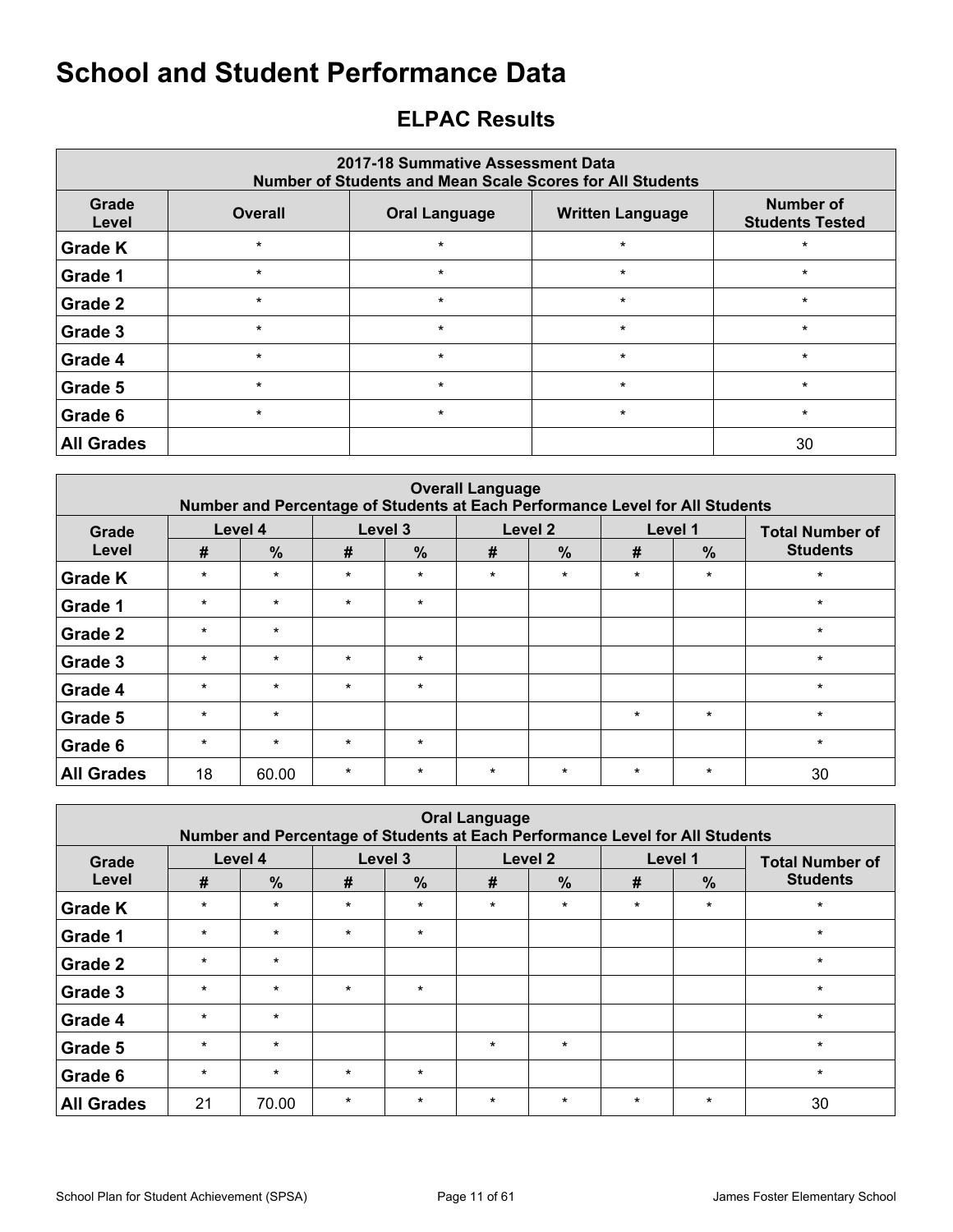| <b>Written Language</b><br>Number and Percentage of Students at Each Performance Level for All Students |         |               |         |               |         |               |         |               |                        |  |  |  |
|---------------------------------------------------------------------------------------------------------|---------|---------------|---------|---------------|---------|---------------|---------|---------------|------------------------|--|--|--|
| Grade                                                                                                   |         | Level 4       |         | Level 3       |         | Level 2       |         | Level 1       | <b>Total Number of</b> |  |  |  |
| Level                                                                                                   | #       | $\frac{0}{0}$ | #       | $\frac{0}{0}$ | #       | $\frac{0}{0}$ | #       | $\frac{0}{0}$ | <b>Students</b>        |  |  |  |
| <b>Grade K</b>                                                                                          | $\star$ | $\star$       | $\star$ | $\star$       | $\star$ | $\star$       | $\star$ | $\star$       | $\star$                |  |  |  |
| Grade 1                                                                                                 | $\star$ | $\star$       | $\star$ | $\star$       |         |               |         |               | $\star$                |  |  |  |
| Grade 2                                                                                                 | $\star$ | $\star$       | $\star$ | $\star$       |         |               |         |               | $\star$                |  |  |  |
| Grade 3                                                                                                 |         |               | $\star$ | $\star$       | $\star$ | $\star$       | $\star$ | $\star$       | $\star$                |  |  |  |
| Grade 4                                                                                                 | $\star$ | $\star$       | $\star$ | $\star$       |         |               |         |               | $\star$                |  |  |  |
| Grade 5                                                                                                 | $\star$ | $\star$       | $\star$ | $\star$       |         |               | $\star$ | $\star$       | $\star$                |  |  |  |
| Grade 6                                                                                                 | $\star$ | $\star$       |         |               |         |               |         |               | $\star$                |  |  |  |
| <b>All Grades</b>                                                                                       | 13      | 43.33         | $\star$ | $\star$       | $\star$ | $\star$       | $\star$ | $\star$       | 30                     |  |  |  |

| <b>Listening Domain</b><br>Number and Percentage of Students by Domain Performance Level for All Students |         |                       |         |                     |         |                  |                                           |  |  |  |  |  |
|-----------------------------------------------------------------------------------------------------------|---------|-----------------------|---------|---------------------|---------|------------------|-------------------------------------------|--|--|--|--|--|
| Grade<br>Level                                                                                            |         | <b>Well Developed</b> |         | Somewhat/Moderately |         | <b>Beginning</b> | <b>Total Number of</b><br><b>Students</b> |  |  |  |  |  |
| <b>Grade K</b>                                                                                            | $\star$ | $\star$               | $\star$ | $\star$             |         |                  | $\star$                                   |  |  |  |  |  |
| Grade 1                                                                                                   | $\star$ | $\star$               |         |                     |         |                  | $\ast$                                    |  |  |  |  |  |
| Grade 2                                                                                                   | $\star$ | $\star$               | $\star$ | $\star$             |         |                  | $\star$                                   |  |  |  |  |  |
| Grade 3                                                                                                   | $\star$ | $\star$               | $\star$ | $\star$             |         |                  | $\star$                                   |  |  |  |  |  |
| Grade 4                                                                                                   | $\star$ | $\star$               | $\star$ | $\star$             |         |                  | $\star$                                   |  |  |  |  |  |
| Grade 5                                                                                                   | $\star$ | $\star$               | $\star$ | $\star$             | $\star$ | $\star$          | $\star$                                   |  |  |  |  |  |
| Grade 6                                                                                                   | $\star$ | $\star$               | $\star$ | $\star$             |         |                  | $\star$                                   |  |  |  |  |  |
| <b>All Grades</b>                                                                                         | 18      | 60.00                 | 11      | 36.67               | $\star$ | $\star$          | 30                                        |  |  |  |  |  |

|                   | <b>Speaking Domain</b><br>Number and Percentage of Students by Domain Performance Level for All Students |         |         |                     |         |                  |                                           |  |  |  |  |  |  |
|-------------------|----------------------------------------------------------------------------------------------------------|---------|---------|---------------------|---------|------------------|-------------------------------------------|--|--|--|--|--|--|
| Grade<br>Level    | <b>Well Developed</b>                                                                                    |         |         | Somewhat/Moderately |         | <b>Beginning</b> | <b>Total Number of</b><br><b>Students</b> |  |  |  |  |  |  |
| <b>Grade K</b>    | $\star$                                                                                                  | $\star$ | $\star$ | $\star$             | $\star$ | $\star$          | $\ast$                                    |  |  |  |  |  |  |
| Grade 1           | $\star$                                                                                                  | $\star$ | $\star$ | $\star$             |         |                  | $\star$                                   |  |  |  |  |  |  |
| Grade 2           | $\star$                                                                                                  | $\star$ |         |                     |         |                  | $\star$                                   |  |  |  |  |  |  |
| Grade 3           | $\star$                                                                                                  | $\star$ |         |                     |         |                  | $\star$                                   |  |  |  |  |  |  |
| Grade 4           | $\star$                                                                                                  | $\star$ |         |                     |         |                  | $\star$                                   |  |  |  |  |  |  |
| Grade 5           | $\star$                                                                                                  | $\star$ | $\star$ | $\star$             |         |                  | $\star$                                   |  |  |  |  |  |  |
| Grade 6           | $\star$                                                                                                  | $\star$ |         |                     |         |                  | $\ast$                                    |  |  |  |  |  |  |
| <b>All Grades</b> | 24                                                                                                       | 80.00   | $\star$ | $\star$             | $\star$ | $\star$          | 30                                        |  |  |  |  |  |  |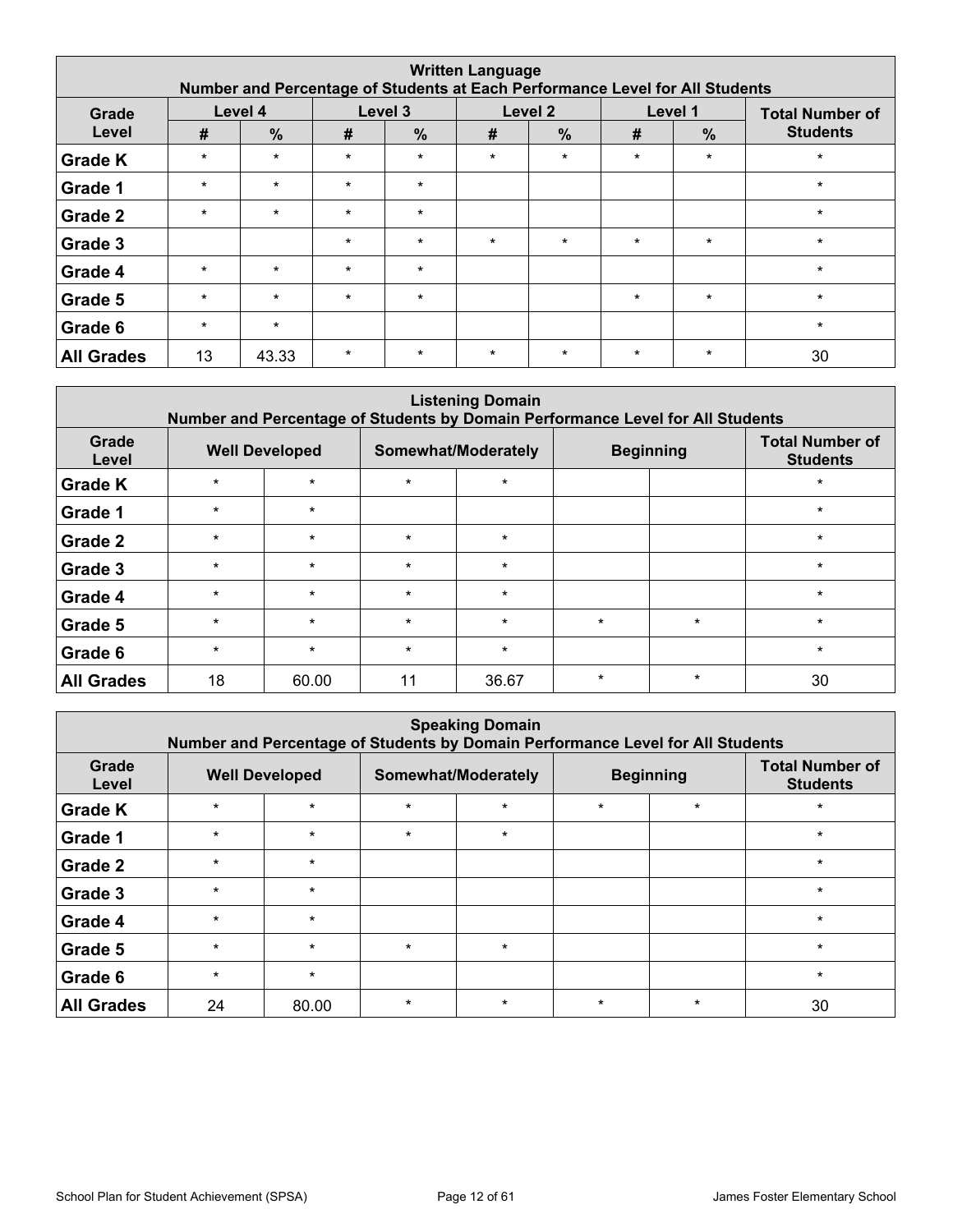| <b>Reading Domain</b><br>Number and Percentage of Students by Domain Performance Level for All Students |         |                       |         |                     |         |                  |                                           |  |  |  |  |  |
|---------------------------------------------------------------------------------------------------------|---------|-----------------------|---------|---------------------|---------|------------------|-------------------------------------------|--|--|--|--|--|
| Grade<br>Level                                                                                          |         | <b>Well Developed</b> |         | Somewhat/Moderately |         | <b>Beginning</b> | <b>Total Number of</b><br><b>Students</b> |  |  |  |  |  |
| <b>Grade K</b>                                                                                          | $\star$ | $\star$               | $\star$ | $\star$             | $\star$ | $\star$          | $\ast$                                    |  |  |  |  |  |
| Grade 1                                                                                                 | $\star$ | $\star$               |         |                     |         |                  | $\star$                                   |  |  |  |  |  |
| Grade 2                                                                                                 | $\star$ | $\star$               | $\star$ | $\star$             |         |                  | $\star$                                   |  |  |  |  |  |
| Grade 3                                                                                                 |         |                       | $\star$ | $\star$             | $\star$ | $\star$          | $\star$                                   |  |  |  |  |  |
| Grade 4                                                                                                 | $\star$ | $\star$               | $\star$ | $\star$             |         |                  | $\star$                                   |  |  |  |  |  |
| Grade 5                                                                                                 | $\star$ | $\star$               | $\star$ | $\star$             | $\star$ | $\star$          | $\star$                                   |  |  |  |  |  |
| Grade 6                                                                                                 | $\star$ | $\star$               |         |                     |         |                  | $\star$                                   |  |  |  |  |  |
| <b>All Grades</b>                                                                                       | 14      | 46.67                 | 13      | 43.33               | $\star$ | $\star$          | 30                                        |  |  |  |  |  |

| <b>Writing Domain</b><br>Number and Percentage of Students by Domain Performance Level for All Students |         |                       |         |                     |         |                  |                                           |  |  |  |  |  |
|---------------------------------------------------------------------------------------------------------|---------|-----------------------|---------|---------------------|---------|------------------|-------------------------------------------|--|--|--|--|--|
| Grade<br>Level                                                                                          |         | <b>Well Developed</b> |         | Somewhat/Moderately |         | <b>Beginning</b> | <b>Total Number of</b><br><b>Students</b> |  |  |  |  |  |
| <b>Grade K</b>                                                                                          | $\star$ | $\star$               | $\star$ | $\star$             | $\star$ | $\star$          | $\ast$                                    |  |  |  |  |  |
| Grade 1                                                                                                 | $\star$ | $\star$               | $\star$ | $\star$             |         |                  | $\star$                                   |  |  |  |  |  |
| Grade 2                                                                                                 | $\star$ | $\star$               |         |                     |         |                  | $\star$                                   |  |  |  |  |  |
| Grade 3                                                                                                 |         |                       | $\star$ | $\star$             |         |                  | $\star$                                   |  |  |  |  |  |
| Grade 4                                                                                                 | $\star$ | $\star$               |         |                     |         |                  | $\star$                                   |  |  |  |  |  |
| Grade 5                                                                                                 | $\star$ | $\star$               | $\star$ | $\star$             |         |                  | $\star$                                   |  |  |  |  |  |
| Grade 6                                                                                                 | $\star$ | $\star$               | $\star$ | $\star$             |         |                  | $\star$                                   |  |  |  |  |  |
| <b>All Grades</b>                                                                                       | 19      | 63.33                 | $\star$ | $\star$             | $\star$ | $\star$          | 30                                        |  |  |  |  |  |

**Conclusions based on this data:**

**1.**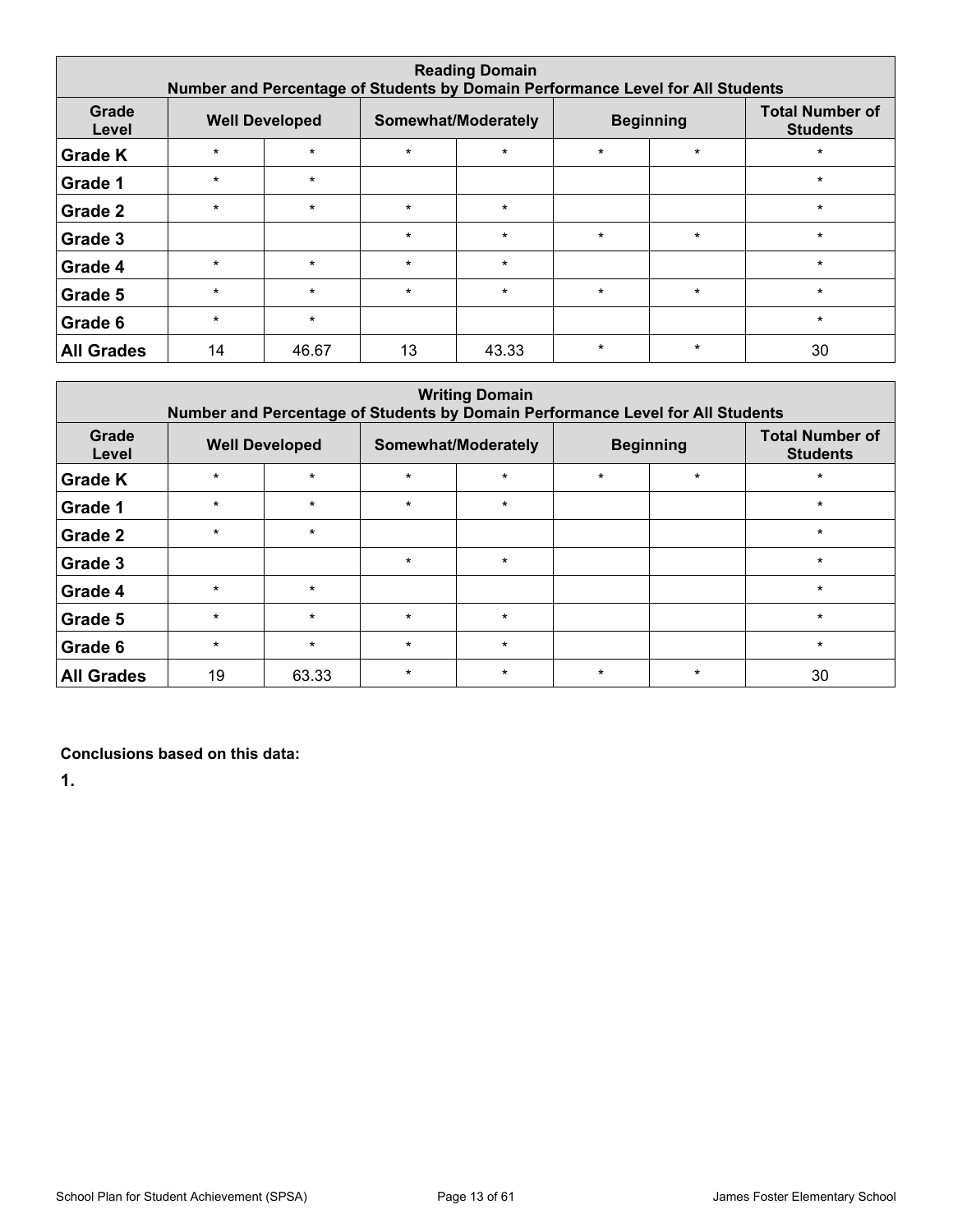## <span id="page-13-0"></span>**Student Population**

This section provides information about the school's student population.

| 2017-18 Student Population                        |                                                                                                                                                                     |                                                                                                                                                                                                    |                                                                                          |  |  |
|---------------------------------------------------|---------------------------------------------------------------------------------------------------------------------------------------------------------------------|----------------------------------------------------------------------------------------------------------------------------------------------------------------------------------------------------|------------------------------------------------------------------------------------------|--|--|
| Total<br><b>Enrollment</b>                        | <b>English</b><br>Socioeconomically<br><b>Disadvantaged</b><br><b>Learners</b>                                                                                      |                                                                                                                                                                                                    | <b>Foster</b><br>Youth                                                                   |  |  |
| 590                                               | 19.3%                                                                                                                                                               | 5.4%                                                                                                                                                                                               | This is the percent of students<br>whose well-being is the<br>responsibility of a court. |  |  |
| This is the total number of<br>students enrolled. | This is the percent of students<br>who are eligible for free or<br>reduced priced meals; or have<br>parents/quardians who did not<br>receive a high school diploma. | This is the percent of students<br>who are learning to communicate<br>effectively in English, typically<br>requiring instruction in both the<br>English Language and in their<br>academic courses. |                                                                                          |  |  |

| 2017-18 Enrollment for All Students/Student Group |     |         |  |  |  |  |  |
|---------------------------------------------------|-----|---------|--|--|--|--|--|
| <b>Student Group</b><br>Total<br>Percentage       |     |         |  |  |  |  |  |
| <b>English Learners</b>                           | 32  | $5.4\%$ |  |  |  |  |  |
| <b>Homeless</b>                                   | 8   | $1.4\%$ |  |  |  |  |  |
| <b>Socioeconomically Disadvantaged</b>            | 114 | 19.3%   |  |  |  |  |  |
| <b>Students with Disabilities</b>                 | 62  | 10.5%   |  |  |  |  |  |

| <b>Enrollment by Race/Ethnicity</b>                |     |       |  |  |  |  |  |
|----------------------------------------------------|-----|-------|--|--|--|--|--|
| <b>Total</b><br><b>Student Group</b><br>Percentage |     |       |  |  |  |  |  |
| <b>African American</b>                            | 13  | 2.2%  |  |  |  |  |  |
| <b>American Indian</b>                             | 2   | 0.3%  |  |  |  |  |  |
| Asian                                              | 18  | 3.1%  |  |  |  |  |  |
| <b>Filipino</b>                                    | 28  | 4.7%  |  |  |  |  |  |
| Hispanic                                           | 164 | 27.8% |  |  |  |  |  |
| <b>Two or More Races</b>                           | 14  | 2.4%  |  |  |  |  |  |
| White                                              | 344 | 58.3% |  |  |  |  |  |

#### **Conclusions based on this data:**

- **1.** We have a high number of socioeconomically disadvantaged students and students will disabilities.
- **2.** We will continue to target our students who are socioeconomically disadvantaged using supplemental funds to modify and increase math and reading intervention programs.
- **3.** We will continue to target increasing the academic achievement of our students with disabilities through our resource program and specific instructional measurable IEP goals.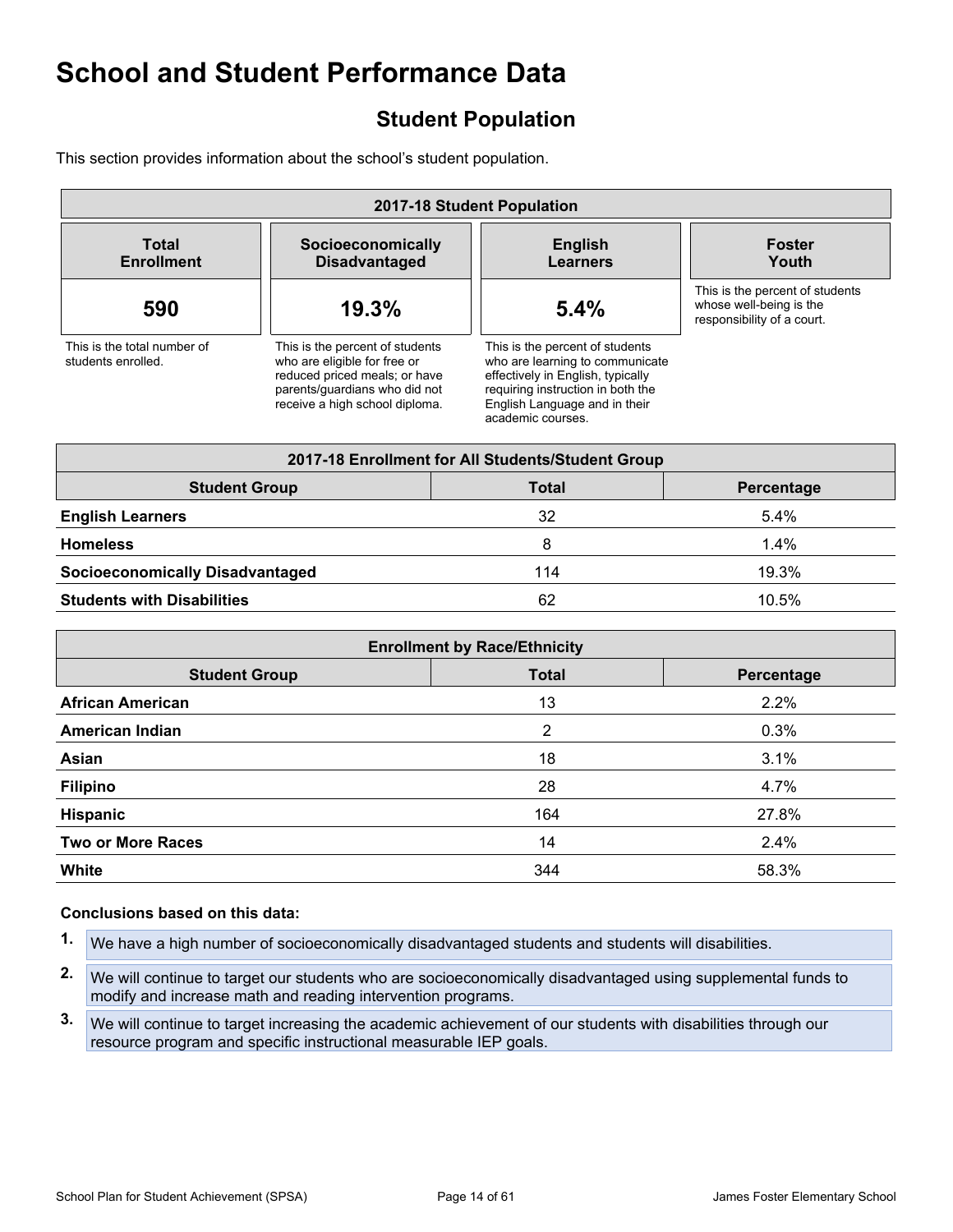## <span id="page-14-0"></span>**Overall Performance**



#### **Conclusions based on this data:**

| 1. In English Language Arts we maintained 1.3 points                                 |
|--------------------------------------------------------------------------------------|
| 2. In Mathematics we increased 6.8 points                                            |
| 3. 5.6% of our students are chronically absent. Continue with SART and DART meetings |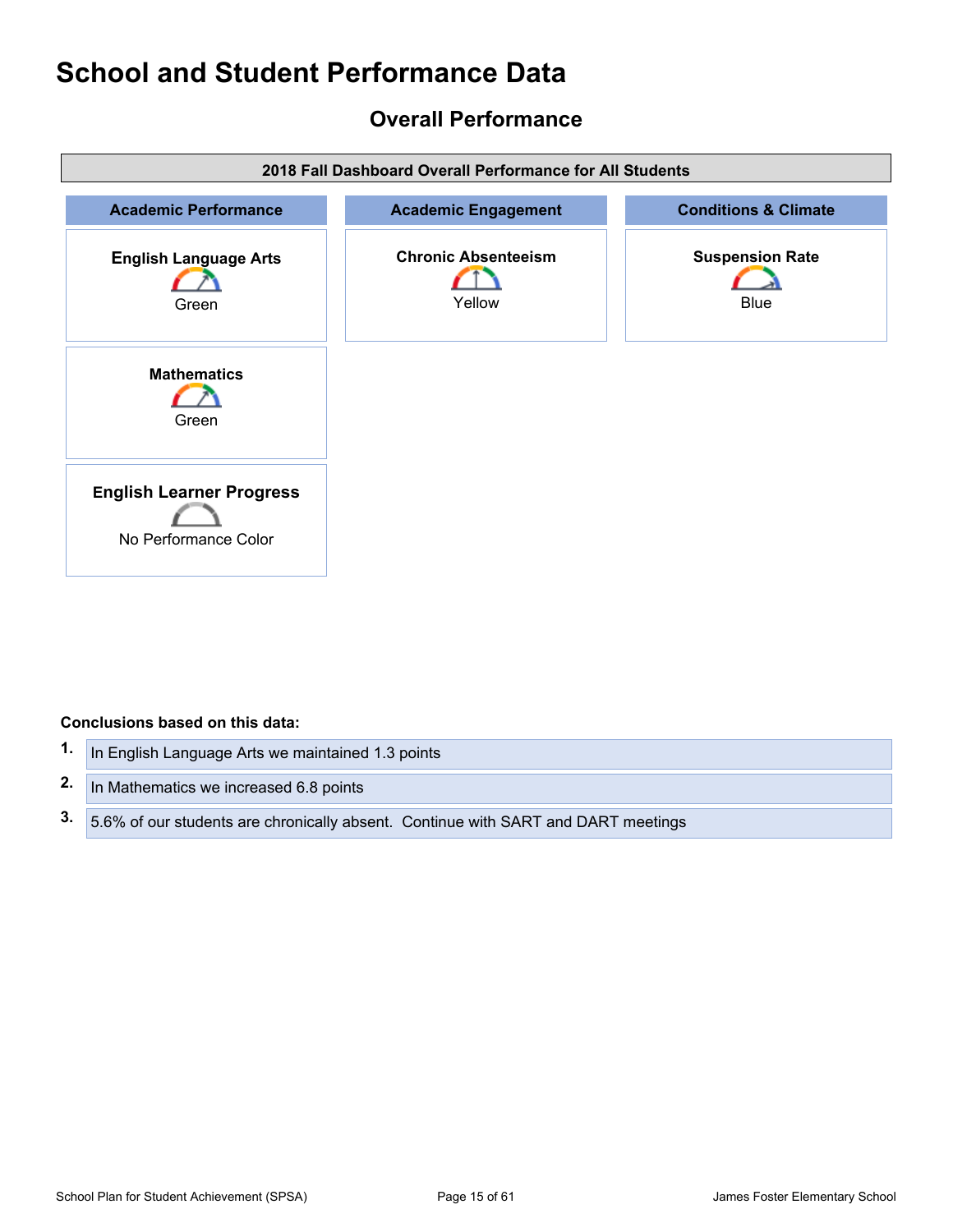## <span id="page-15-0"></span>**Academic Performance English Language Arts**

The performance levels are color-coded and range from lowest-to-highest performance in the following order:



This section provides number of student groups in each color.

| 2018 Fall Dashboard English Language Arts Equity Report       |  |  |  |  |  |
|---------------------------------------------------------------|--|--|--|--|--|
| <b>Blue</b><br>Yellow<br><b>Green</b><br><b>Orange</b><br>Red |  |  |  |  |  |
|                                                               |  |  |  |  |  |

This section provides a view of Student Assessment Results and other aspects of this school's performance, specifically how well students are meeting grade-level standards on the English Language Arts assessment. This measure is based on student performance on the Smarter Balanced Summative Assessment, which is taken annually by students in grades 3–8 and grade 11.

| 2018 Fall Dashboard English Language Arts Performance for All Students/Student Group |                                        |                                   |  |  |  |  |
|--------------------------------------------------------------------------------------|----------------------------------------|-----------------------------------|--|--|--|--|
| <b>All Students</b>                                                                  | <b>Foster Youth</b>                    |                                   |  |  |  |  |
| Green                                                                                | No Performance Color                   | No Performance Color              |  |  |  |  |
| 25.2 points above standard                                                           | 7.1 points above standard              | 0 Students                        |  |  |  |  |
| Maintained 1.3 points                                                                | Maintained 0.9 points                  |                                   |  |  |  |  |
| 301 students                                                                         | 31 students                            |                                   |  |  |  |  |
|                                                                                      |                                        |                                   |  |  |  |  |
| <b>Homeless</b>                                                                      | <b>Socioeconomically Disadvantaged</b> | <b>Students with Disabilities</b> |  |  |  |  |
| No Performance Color                                                                 | Green                                  | Orange                            |  |  |  |  |
| Less than 11 Students - Data Not                                                     | 0.5 points above standard              | 52 points below standard          |  |  |  |  |
| Displayed for Privacy<br>2 students                                                  | Increased 9.6 points                   | Maintained 1.4 points             |  |  |  |  |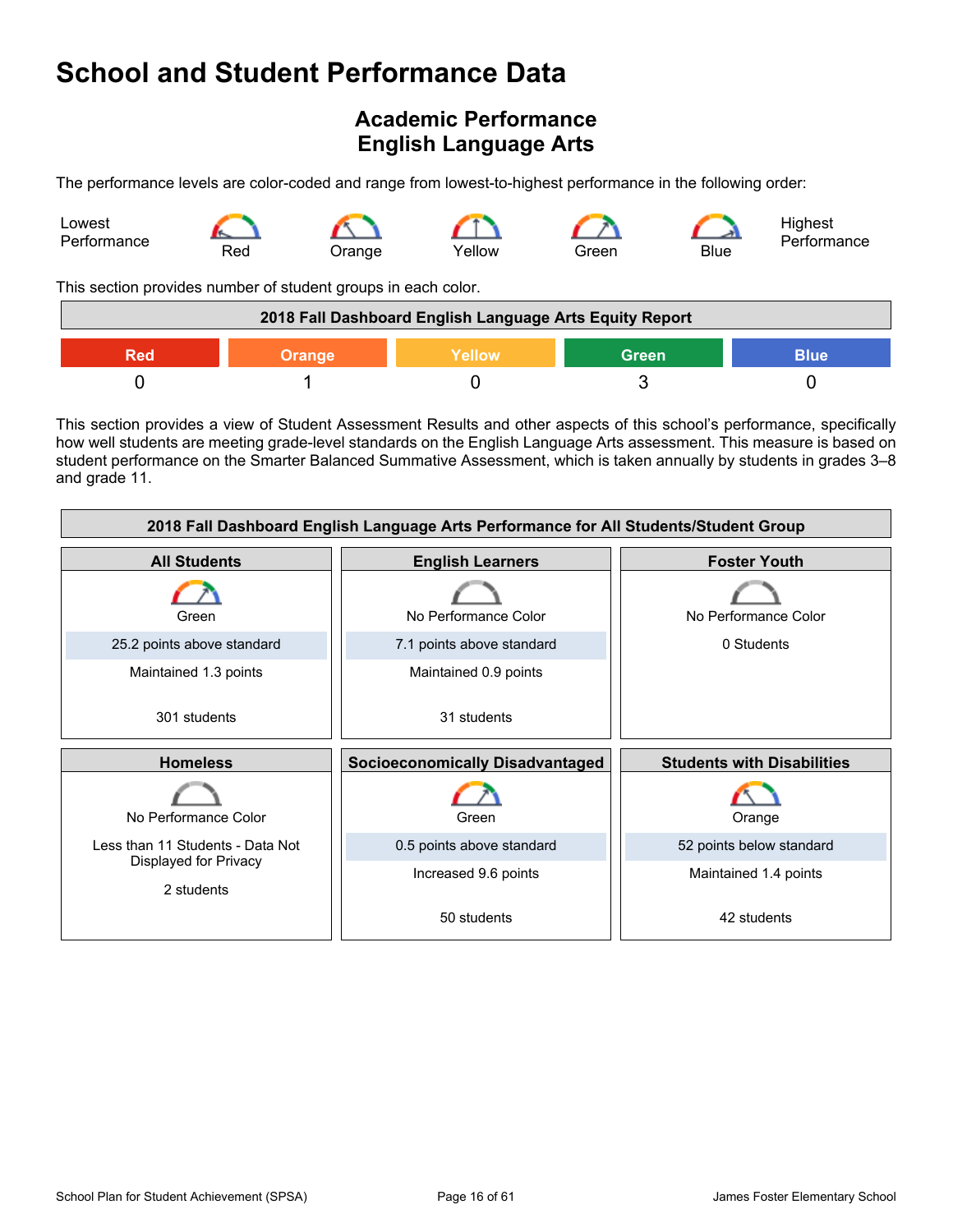

This section provides a view of Student Assessment Results and other aspects of this school's performance, specifically how well students are meeting grade-level standards on the English Language Arts assessment. This measure is based on student performance on the Smarter Balanced Summative Assessment, which is taken annually by students in grades 3–8 and grade 11.

| 2018 Fall Dashboard English Language Arts Data Comparisons for English Learners               |                            |                            |  |  |  |
|-----------------------------------------------------------------------------------------------|----------------------------|----------------------------|--|--|--|
| <b>Current English Learner</b><br><b>Reclassified English Learners</b><br><b>English Only</b> |                            |                            |  |  |  |
| 33.6 points below standard                                                                    | 50.5 points above standard | 26.3 points above standard |  |  |  |
| Declined -18.9 points                                                                         | Increased 19.6 points      | Maintained 1.2 points      |  |  |  |
| 16 students                                                                                   | 15 students                | 265 students               |  |  |  |

#### **Conclusions based on this data:**

- **1.** All students are 25.2 points above standard
- **2.** Students with disabilities are 52 points below standard
- **3.** There is still a significant gap between all students and students with disabilities. RTI programs will be researched by all stakeholders and programs will be written into our new SPSA actions and goals.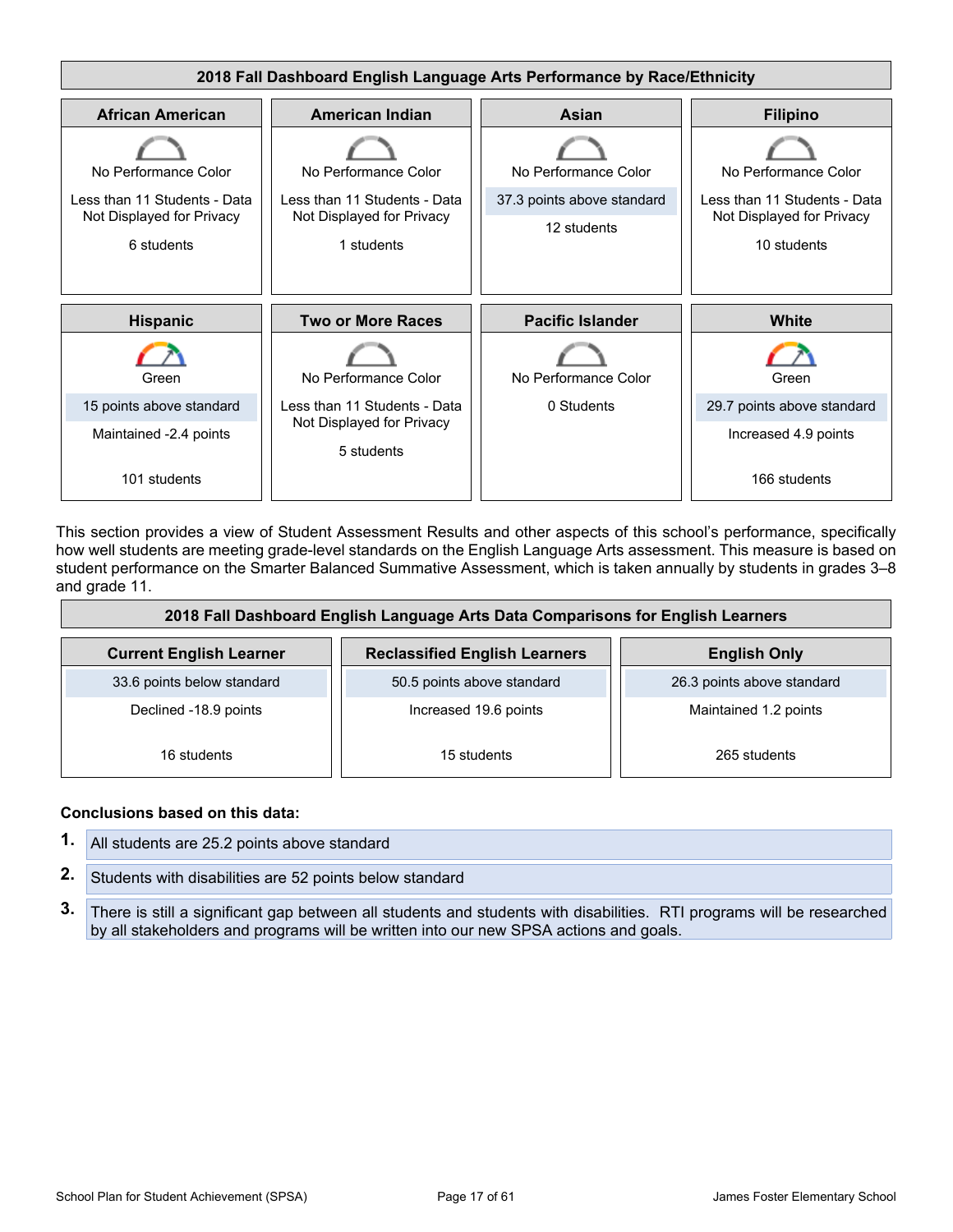### **Academic Performance Mathematics**

The performance levels are color-coded and range from lowest-to-highest performance in the following order:



This section provides number of student groups in each color.

| 2018 Fall Dashboard Mathematics Equity Report          |  |  |  |  |  |
|--------------------------------------------------------|--|--|--|--|--|
| <b>Green</b><br>Yellow<br><b>Blue</b><br>Orange<br>Red |  |  |  |  |  |
|                                                        |  |  |  |  |  |

This section provides a view of Student Assessment Results and other aspects of this school's performance, specifically how well students are meeting grade-level standards on the Mathematics assessment. This measure is based on student performance on the Smarter Balanced Summative Assessment, which is taken annually by students in grades 3–8 and grade 11.

| 2018 Fall Dashboard Mathematics Performance for All Students/Student Group |                                        |                                   |  |  |  |  |
|----------------------------------------------------------------------------|----------------------------------------|-----------------------------------|--|--|--|--|
| <b>All Students</b>                                                        | <b>English Learners</b>                |                                   |  |  |  |  |
| Green                                                                      | No Performance Color                   | No Performance Color              |  |  |  |  |
| 3.1 points below standard                                                  | 4.5 points below standard              | 0 Students                        |  |  |  |  |
| Increased 6.8 points                                                       | Increased                              |                                   |  |  |  |  |
| 300 students                                                               | 23 Q nointe<br>31 students             |                                   |  |  |  |  |
| <b>Homeless</b>                                                            | <b>Socioeconomically Disadvantaged</b> | <b>Students with Disabilities</b> |  |  |  |  |
| No Performance Color                                                       | Yellow                                 | Yellow                            |  |  |  |  |
| Less than 11 Students - Data Not                                           | 34.7 points below standard             | 63 points below standard          |  |  |  |  |
| Displayed for Privacy                                                      | Increased                              | Increased 12.6 points             |  |  |  |  |
| 2 students                                                                 | 21.2 nointe<br>50 students             | 42 students                       |  |  |  |  |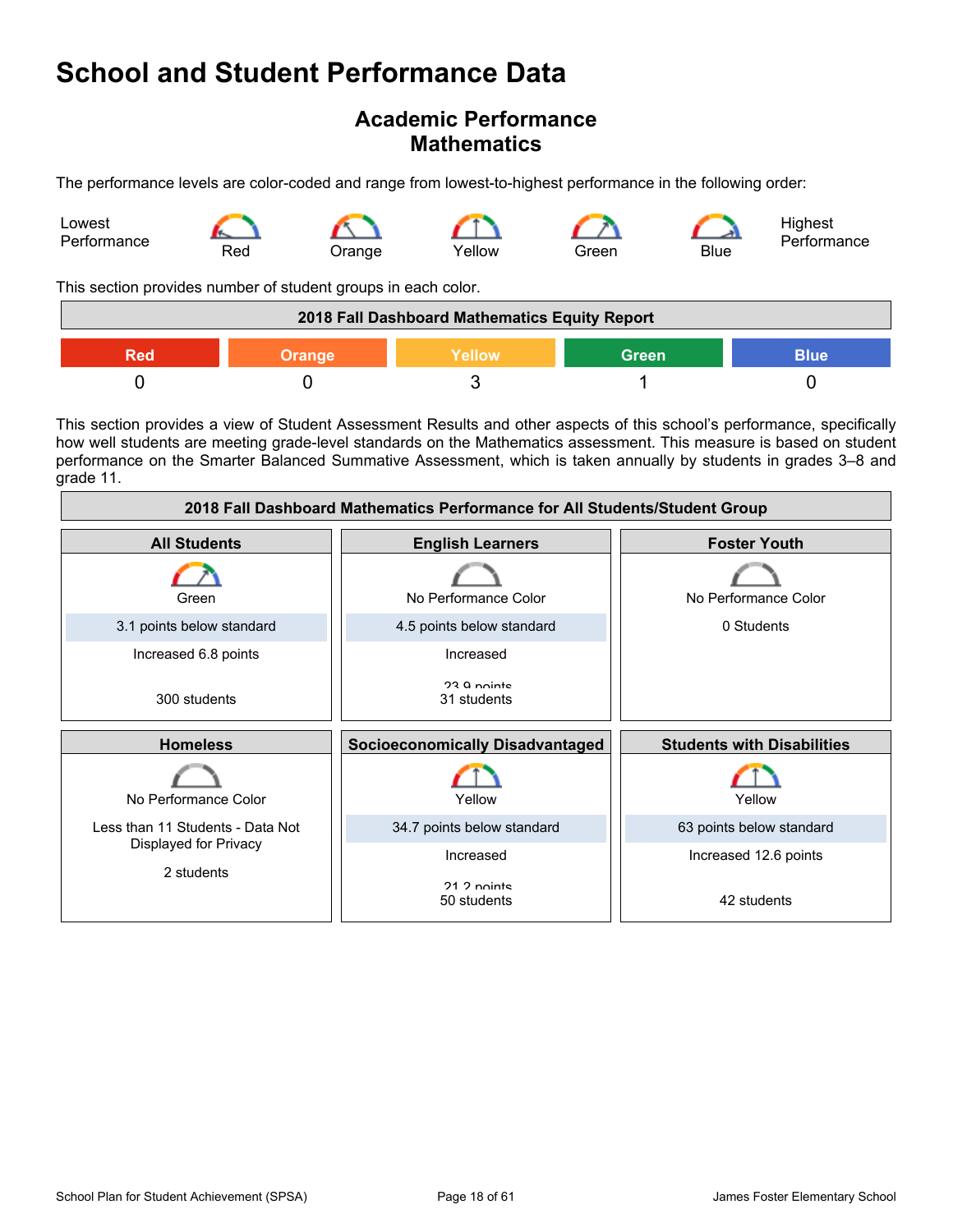

This section provides a view of Student Assessment Results and other aspects of this school's performance, specifically how well students are meeting grade-level standards on the Mathematics assessment. This measure is based on student performance on the Smarter Balanced Summative Assessment, which is taken annually by students in grades 3–8 and grade 11.

| 2018 Fall Dashboard Mathematics Data Comparisons for English Learners |                                      |                           |  |  |  |
|-----------------------------------------------------------------------|--------------------------------------|---------------------------|--|--|--|
| <b>Current English Learner</b>                                        | <b>Reclassified English Learners</b> | <b>English Only</b>       |  |  |  |
| 36.8 points below standard                                            | 30 points above standard             | 4.5 points below standard |  |  |  |
| Increased                                                             | Increased                            | Increased 3.9 points      |  |  |  |
| 15.3 nointe<br>16 students                                            | $30.4$ nointe<br>15 students         | 264 students              |  |  |  |

#### **Conclusions based on this data:**

- **1.** All students are 3.1 points below standard
- **2.** All students increased 6.8 points and students with disabilities increased by 12.6 points and English learners increased by 15.3 point
- **3.** We will continue current math programs and current math RTI programs, as data indicates we are moving toward meeting grade level standards with these programs.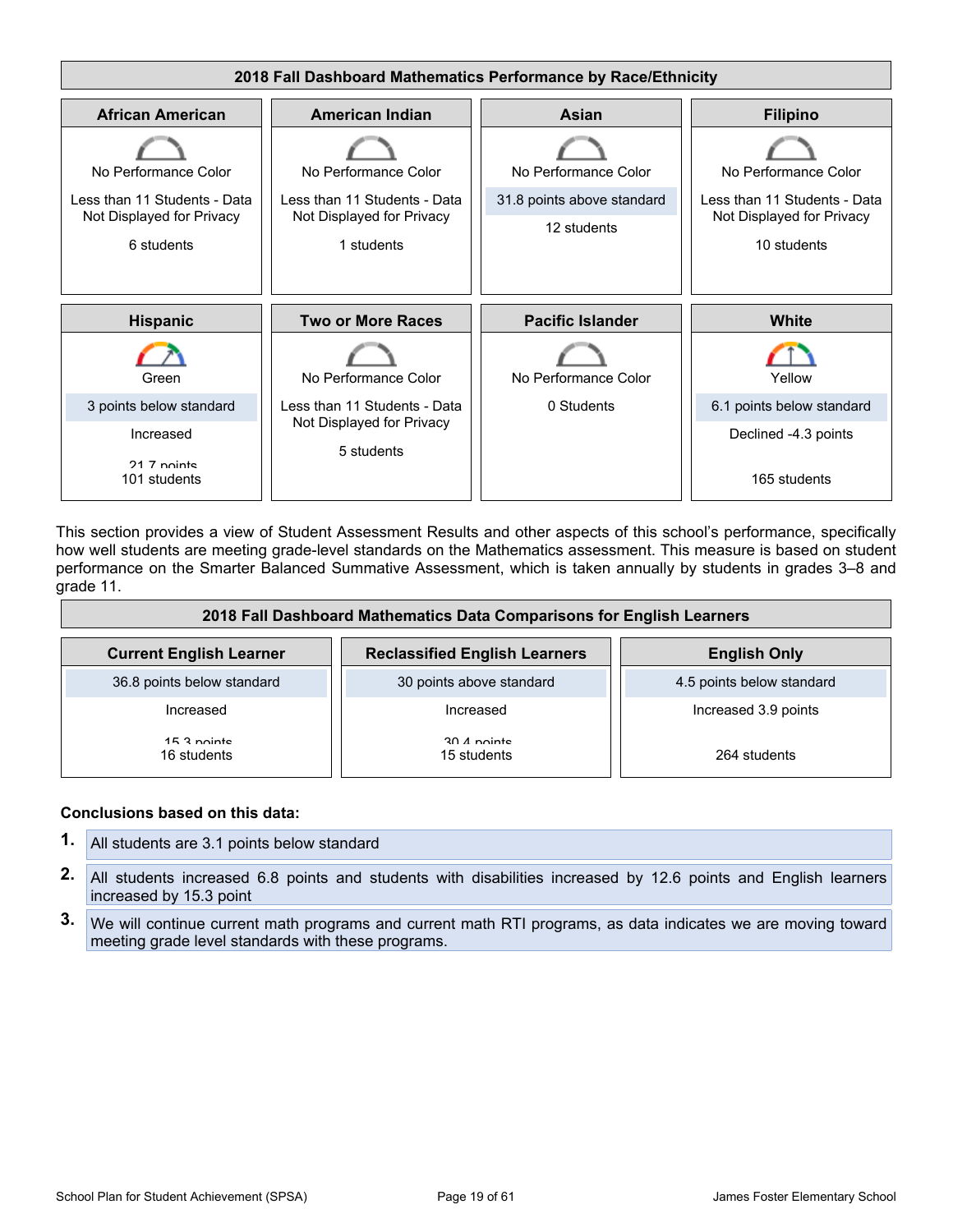## **Academic Performance English Learner Progress**

This section provides a view of the percent of students performing at each level on the new English Language Proficiency Assessments for California (ELPAC) assessment. With the transition ELPAC, the 2018 Dashboard is unable to report a performance level (color) for this measure.

| 2018 Fall Dashboard English Language Proficiency Assessments for California Results |                                                                                                                                                                                          |       |      |      |  |  |
|-------------------------------------------------------------------------------------|------------------------------------------------------------------------------------------------------------------------------------------------------------------------------------------|-------|------|------|--|--|
| <b>Number of</b><br><b>Students</b>                                                 | Level 1<br>Level 3<br>Level 2<br>Level 4<br>Well<br><b>Beginning</b><br><b>Moderately</b><br><b>Somewhat</b><br><b>Stage</b><br><b>Developed</b><br><b>Developed</b><br><b>Developed</b> |       |      |      |  |  |
| 30                                                                                  | 60%                                                                                                                                                                                      | 26.7% | 6.7% | 6.7% |  |  |

#### **Conclusions based on this data:**

- **1.** 26 out of 30 English Learners' English Language Proficiency was assessed as well developed or moderately developed.
- **2.** We will continue our current Systematic English Language Development Program.
- **3.** We will continue Constructing Meaning Staff Development.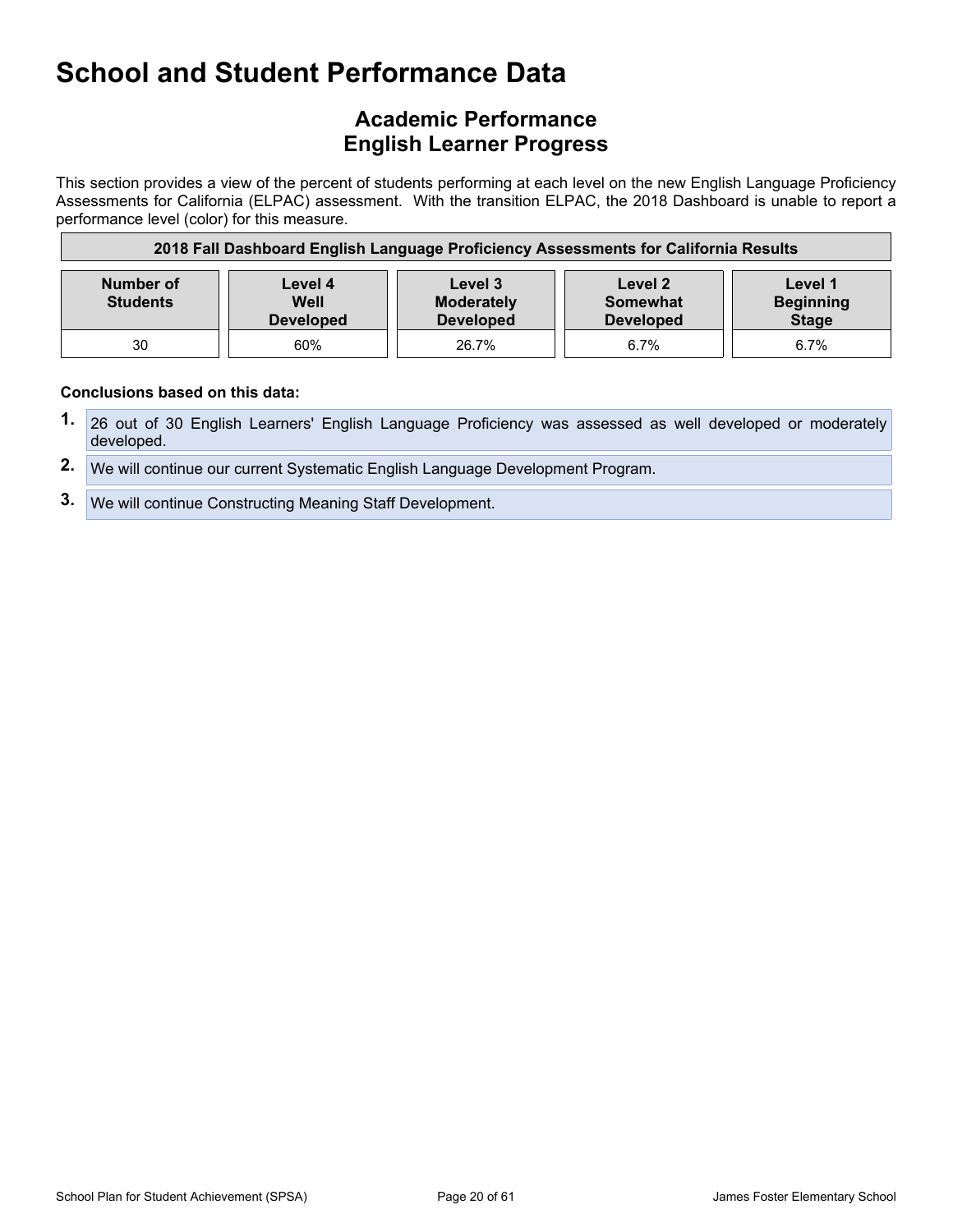## **Academic Performance College/Career**

The performance levels are color-coded and range from lowest-to-highest performance in the following order:

| Lowest<br>Performance                                         | Red                                                                                                                                                     | Orange                                                            | Yellow                          | Green                                                                       |              | <b>Blue</b>     | Highest<br>Performance                                                                                                   |
|---------------------------------------------------------------|---------------------------------------------------------------------------------------------------------------------------------------------------------|-------------------------------------------------------------------|---------------------------------|-----------------------------------------------------------------------------|--------------|-----------------|--------------------------------------------------------------------------------------------------------------------------|
| This section provides number of student groups in each color. |                                                                                                                                                         |                                                                   |                                 |                                                                             |              |                 |                                                                                                                          |
|                                                               |                                                                                                                                                         | 2018 Fall Dashboard College/Career Equity Report                  |                                 |                                                                             |              |                 |                                                                                                                          |
| <b>Red</b>                                                    |                                                                                                                                                         | <b>Orange</b>                                                     | Yellow                          |                                                                             | <b>Green</b> |                 | <b>Blue</b>                                                                                                              |
|                                                               | This section provides information on the percentage of high school graduates who are placed in the "Prepared" level on the<br>College/Career Indicator. |                                                                   |                                 |                                                                             |              |                 |                                                                                                                          |
|                                                               |                                                                                                                                                         | 2018 Fall Dashboard College/Career for All Students/Student Group |                                 |                                                                             |              |                 |                                                                                                                          |
|                                                               | <b>All Students</b>                                                                                                                                     |                                                                   | <b>English Learners</b>         |                                                                             |              |                 | <b>Foster Youth</b>                                                                                                      |
|                                                               | <b>Homeless</b>                                                                                                                                         |                                                                   |                                 | <b>Socioeconomically Disadvantaged</b><br><b>Students with Disabilities</b> |              |                 |                                                                                                                          |
|                                                               |                                                                                                                                                         | 2018 Fall Dashboard College/Career by Race/Ethnicity              |                                 |                                                                             |              |                 |                                                                                                                          |
| <b>African American</b>                                       |                                                                                                                                                         |                                                                   | <b>American Indian</b><br>Asian |                                                                             |              | <b>Filipino</b> |                                                                                                                          |
| <b>Hispanic</b>                                               |                                                                                                                                                         | <b>Two or More Races</b>                                          | <b>Pacific Islander</b>         |                                                                             |              |                 | <b>White</b>                                                                                                             |
|                                                               |                                                                                                                                                         |                                                                   |                                 |                                                                             |              |                 | This section provides a view of the percent of students per vear that qualify as Not Prepared. Approaching Prepared, and |

ection provides a view of the percent of students per year that qualify as Not Prepared, Approaching Prepared, and Prepared.

| 2018 Fall Dashboard College/Career 3-Year Performance |                             |                             |  |
|-------------------------------------------------------|-----------------------------|-----------------------------|--|
| Class of 2016                                         | Class of 2017               | Class of 2018               |  |
| <b>Prepared</b>                                       | Prepared                    | <b>Prepared</b>             |  |
| <b>Approaching Prepared</b>                           | <b>Approaching Prepared</b> | <b>Approaching Prepared</b> |  |
| <b>Not Prepared</b>                                   | <b>Not Prepared</b>         | <b>Not Prepared</b>         |  |

**Conclusions based on this data:**

**1.**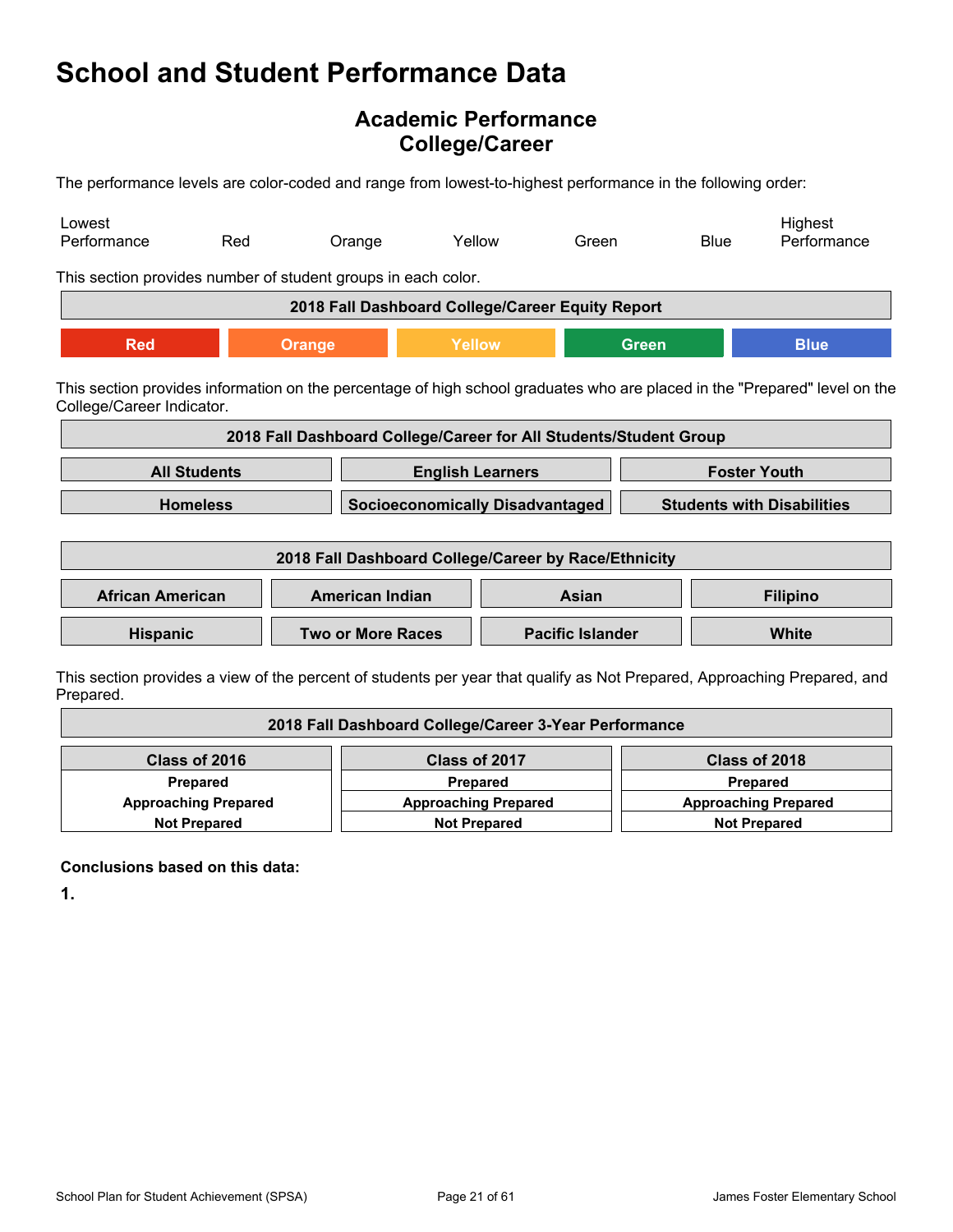## <span id="page-21-0"></span>**Academic Engagement Chronic Absenteeism**

The performance levels are color-coded and range from lowest-to-highest performance in the following order:



This section provides number of student groups in each color.

|        | 2018 Fall Dashboard Chronic Absenteeism Equity Report |       |             |
|--------|-------------------------------------------------------|-------|-------------|
| Orange | Yellow                                                | Green | <b>Blue</b> |
|        |                                                       |       |             |

This section provides information about the percentage of students in kindergarten through grade 8 who are absent 10 percent or more of the instructional days they were enrolled.

| 2018 Fall Dashboard Chronic Absenteeism for All Students/Student Group |                                        |                                     |  |
|------------------------------------------------------------------------|----------------------------------------|-------------------------------------|--|
| <b>All Students</b>                                                    | <b>English Learners</b>                | <b>Foster Youth</b>                 |  |
| Yellow                                                                 | Yellow                                 | No Performance Color                |  |
| 5.6% chronically absent                                                | 5.4% chronically absent                | Less than 11 Students - Data Not    |  |
| Maintained 0%                                                          | Maintained 0.2%                        | Displayed for Privacy<br>0 students |  |
| 608 students                                                           | 37 students                            |                                     |  |
| <b>Homeless</b>                                                        | <b>Socioeconomically Disadvantaged</b> | <b>Students with Disabilities</b>   |  |
| No Performance Color                                                   | Orange                                 | Orange                              |  |
| Less than 11 Students - Data Not                                       | 13.4% chronically absent               | 7.6% chronically absent             |  |
| Displayed for Privacy<br>8 students                                    | Increased 5.3%                         | Increased 4.4%                      |  |
|                                                                        | 119 students                           | 79 students                         |  |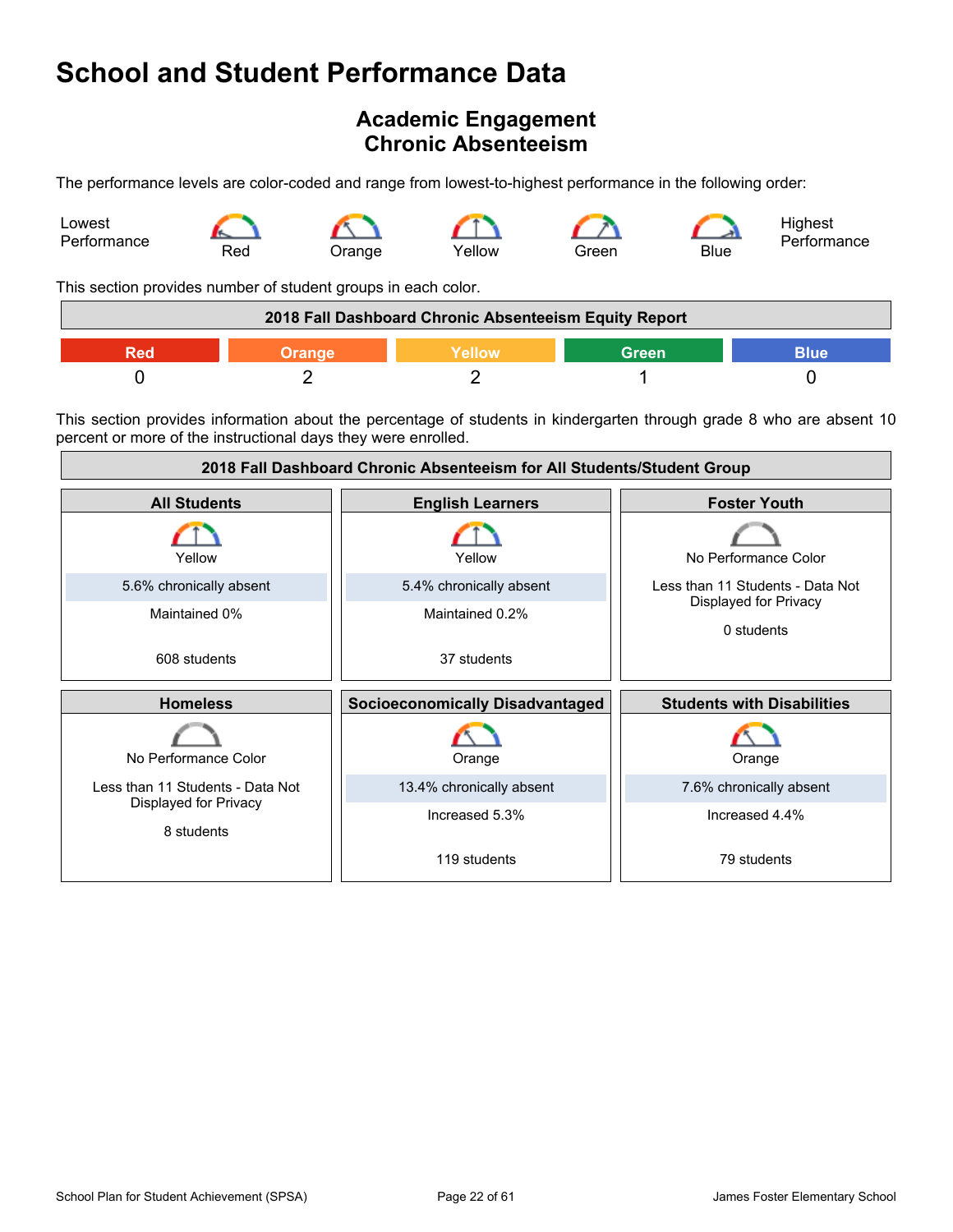

#### **Conclusions based on this data:**

- **1.** 34 students are chronically absent.
- **2.** We will continue SART and DART meetings.
- **3.** We will use a research based PBIS strategy called 2 X 10. Campus Supervisors and teachers will build relationships with these students 2 minutes for 10 days.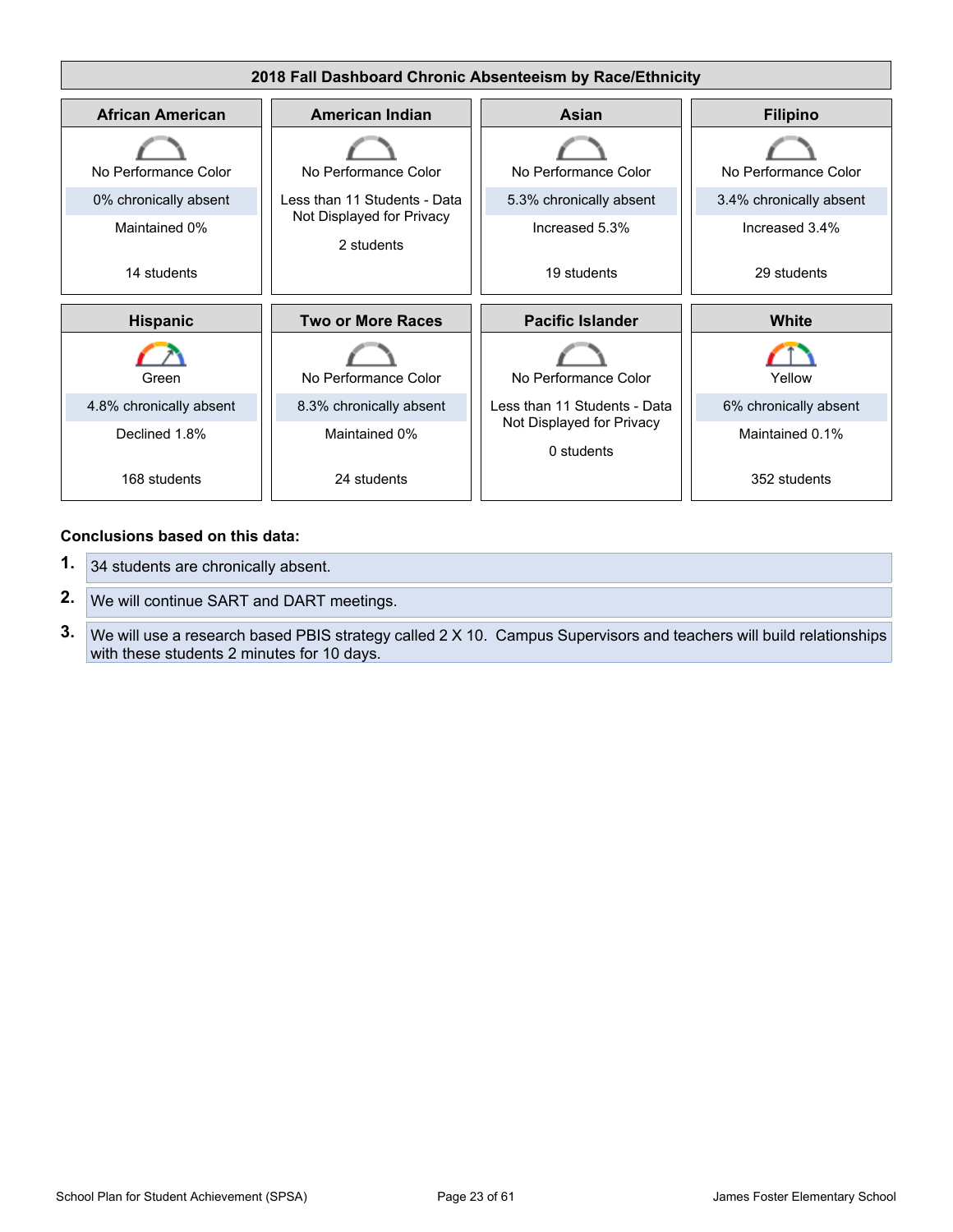### **Academic Engagement Graduation Rate**

The performance levels are color-coded and range from lowest-to-highest performance in the following order:

| Lowest<br>Performance                                                                                                                                                                                          | Red                                                                   | Orange                                                             |                                             | Yellow                  | Green |              | <b>Blue</b> | Highest<br>Performance                                                                                                  |
|----------------------------------------------------------------------------------------------------------------------------------------------------------------------------------------------------------------|-----------------------------------------------------------------------|--------------------------------------------------------------------|---------------------------------------------|-------------------------|-------|--------------|-------------|-------------------------------------------------------------------------------------------------------------------------|
| This section provides number of student groups in each color.                                                                                                                                                  |                                                                       |                                                                    |                                             |                         |       |              |             |                                                                                                                         |
|                                                                                                                                                                                                                |                                                                       | 2018 Fall Dashboard Graduation Rate Equity Report                  |                                             |                         |       |              |             |                                                                                                                         |
| <b>Red</b>                                                                                                                                                                                                     |                                                                       | <b>Orange</b>                                                      | Yellow                                      |                         |       | <b>Green</b> |             | <b>Blue</b>                                                                                                             |
| high school diploma or complete their graduation requirements at an alternative school.                                                                                                                        |                                                                       |                                                                    |                                             |                         |       |              |             | This section provides information about students completing high school, which includes students who receive a standard |
|                                                                                                                                                                                                                |                                                                       | 2018 Fall Dashboard Graduation Rate for All Students/Student Group |                                             |                         |       |              |             |                                                                                                                         |
|                                                                                                                                                                                                                | <b>All Students</b><br><b>Foster Youth</b><br><b>English Learners</b> |                                                                    |                                             |                         |       |              |             |                                                                                                                         |
| <b>Homeless</b><br><b>Socioeconomically Disadvantaged</b><br><b>Students with Disabilities</b>                                                                                                                 |                                                                       |                                                                    |                                             |                         |       |              |             |                                                                                                                         |
|                                                                                                                                                                                                                |                                                                       | 2018 Fall Dashboard Graduation Rate by Race/Ethnicity              |                                             |                         |       |              |             |                                                                                                                         |
| <b>African American</b>                                                                                                                                                                                        |                                                                       | <b>American Indian</b>                                             |                                             |                         | Asian |              |             | <b>Filipino</b>                                                                                                         |
|                                                                                                                                                                                                                | Hispanic<br><b>Two or More Races</b>                                  |                                                                    |                                             | <b>Pacific Islander</b> |       |              | White       |                                                                                                                         |
| This section provides a view of the percentage of students who received a high school diploma within four years of<br>entering ninth grade or complete their graduation requirements at an alternative school. |                                                                       |                                                                    |                                             |                         |       |              |             |                                                                                                                         |
|                                                                                                                                                                                                                |                                                                       |                                                                    | 2018 Fall Dashboard Graduation Rate by Year |                         |       |              |             |                                                                                                                         |

**2017 2018** 

**Conclusions based on this data:**

**1.**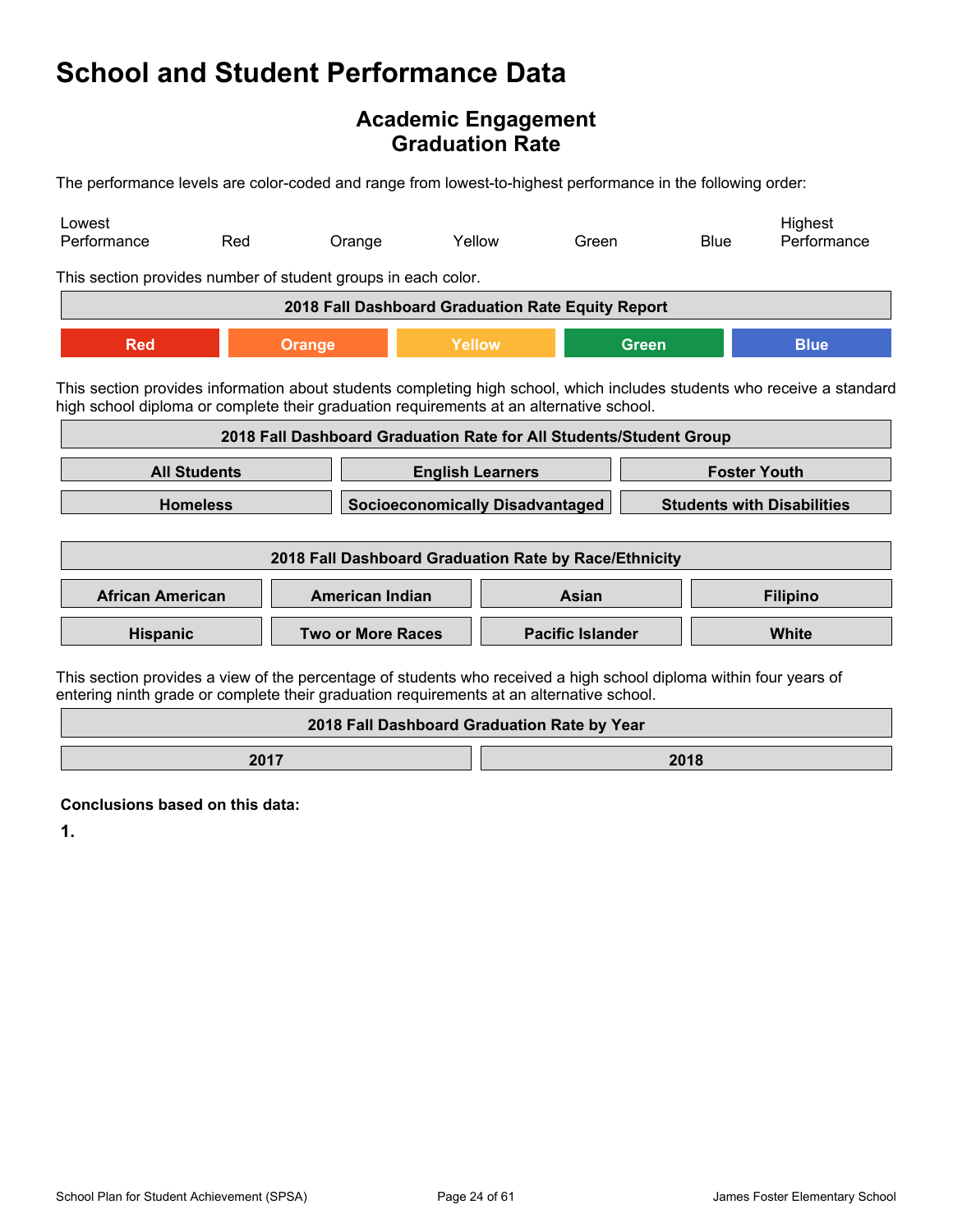## <span id="page-24-0"></span>**Conditions & Climate Suspension Rate**

The performance levels are color-coded and range from lowest-to-highest performance in the following order:



This section provides number of student groups in each color.

|     |               | 2018 Fall Dashboard Suspension Rate Equity Report |              |             |
|-----|---------------|---------------------------------------------------|--------------|-------------|
| Red | <b>Orange</b> | Yellow                                            | <b>Green</b> | <b>Blue</b> |
|     |               |                                                   |              |             |

This section provides information about the percentage of students in kindergarten through grade 12 who have been suspended at least once in a given school year. Students who are suspended multiple times are only counted once.

| 2018 Fall Dashboard Suspension Rate for All Students/Student Group |                                        |                                   |  |
|--------------------------------------------------------------------|----------------------------------------|-----------------------------------|--|
| <b>All Students</b>                                                | <b>English Learners</b>                | <b>Foster Youth</b>               |  |
| Blue                                                               | Blue                                   | No Performance Color              |  |
| 0.2% suspended at least once                                       | 0% suspended at least once             | 0 Students                        |  |
| Declined -0.3%                                                     | Maintained 0%                          |                                   |  |
| 621 students                                                       | 39 students                            |                                   |  |
|                                                                    |                                        |                                   |  |
| <b>Homeless</b>                                                    | <b>Socioeconomically Disadvantaged</b> | <b>Students with Disabilities</b> |  |
| No Performance Color                                               | Blue                                   | Blue                              |  |
| 0% suspended at least once                                         | 0% suspended at least once             | 0% suspended at least once        |  |
| 11 students                                                        | Maintained 0%<br>127 students          | Declined -2.7%<br>80 students     |  |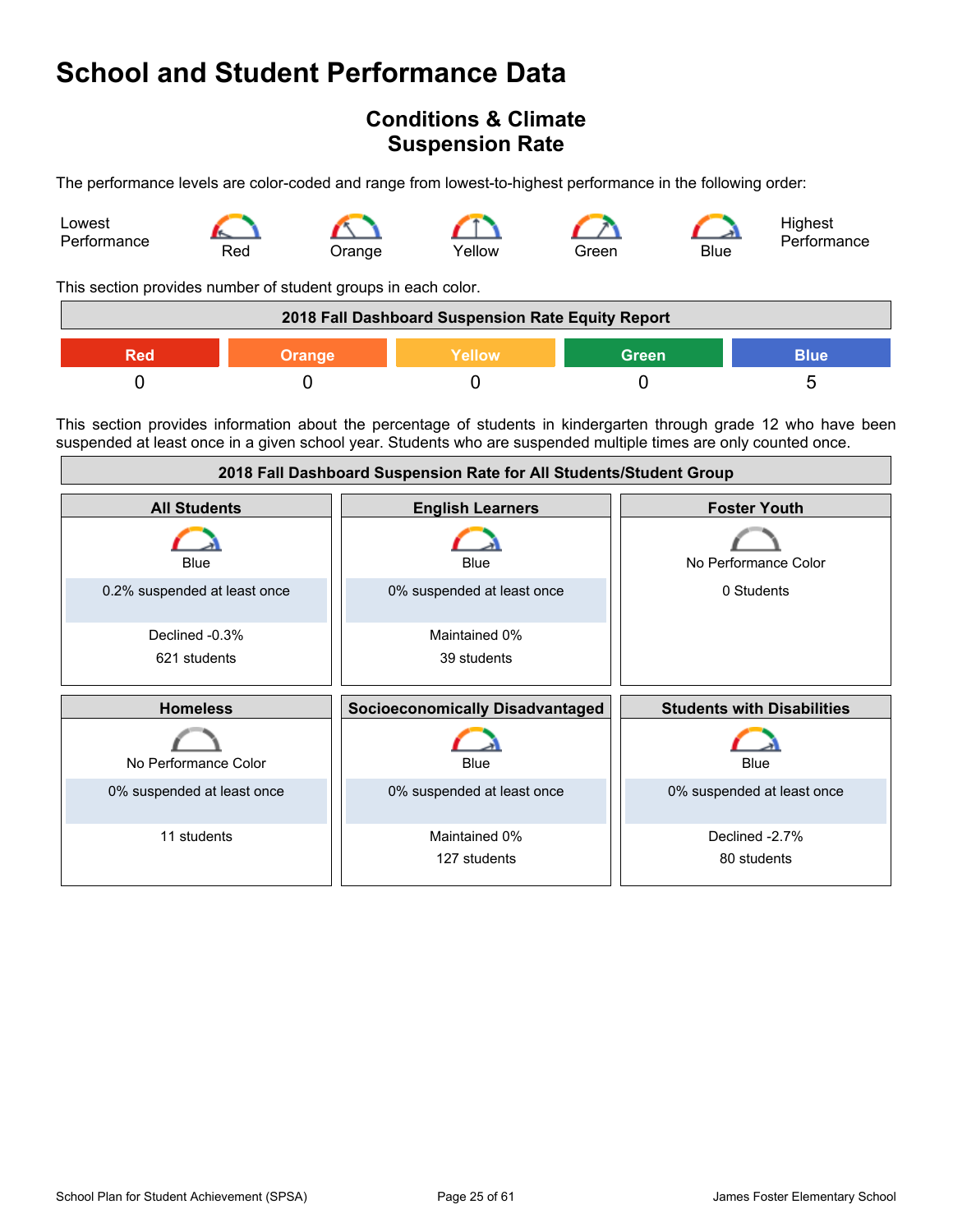

This section provides a view of the percentage of students who were suspended.

| 2018 Fall Dashboard Suspension Rate by Year |                              |                              |  |
|---------------------------------------------|------------------------------|------------------------------|--|
| 2016                                        | 2017                         | 2018                         |  |
| 0.5% suspended at least once                | 0.5% suspended at least once | 0.2% suspended at least once |  |

#### **Conclusions based on this data:**

**1.** 1 student was suspended which is a decline from previous years.

**2.** Continue implementing PBIS as data is showing a positive effect on school climate and culture.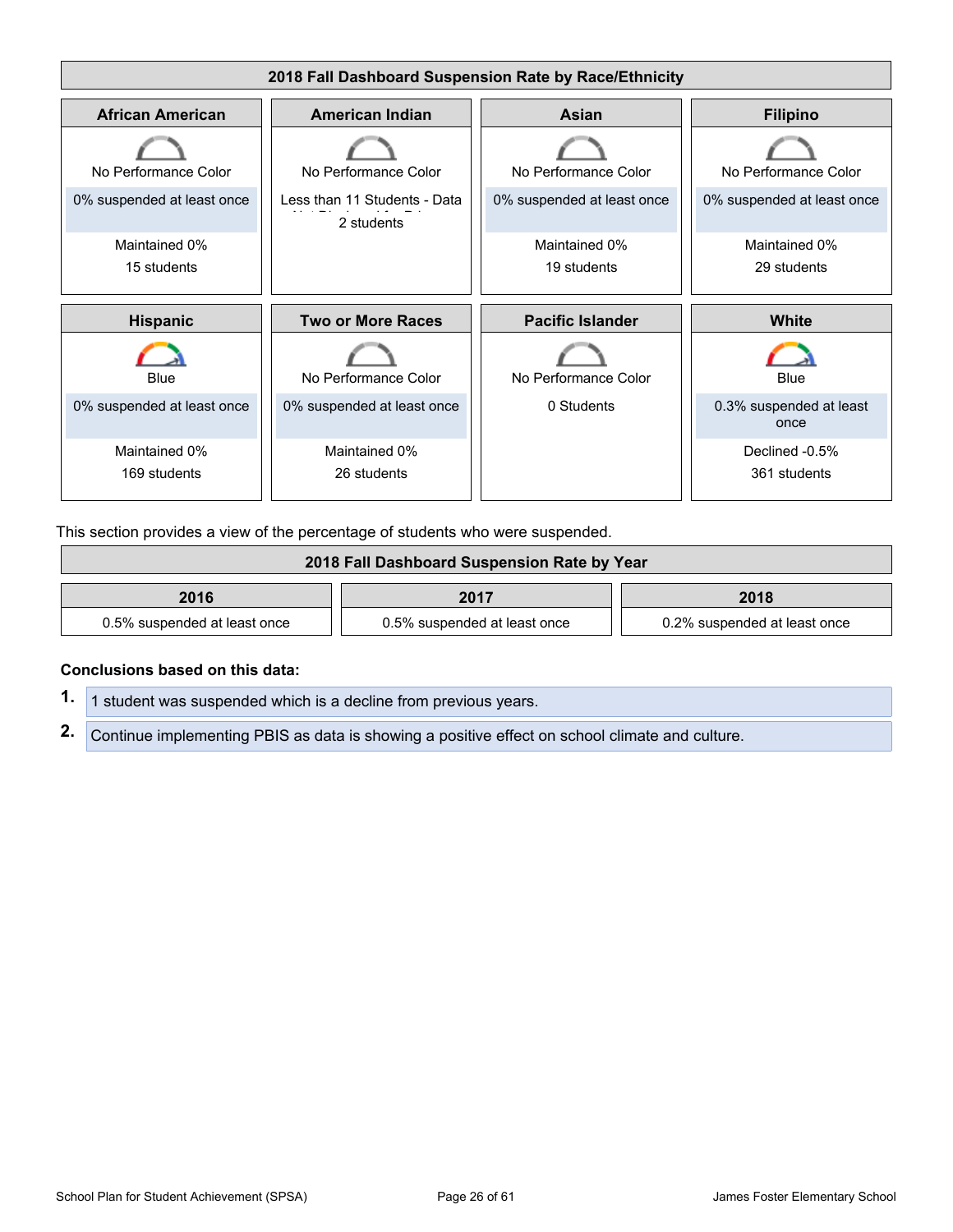## <span id="page-26-0"></span>**Goals, Strategies, & Proposed Expenditures**

# <span id="page-26-1"></span>**Goal 1**

### **Subject**

Student Achievement

## **Goal Statement**

Increase student achievement in English Language Arts by 26 points as measured by CASSPP

Increase student achievement in Math by 11 points as measured by CAASPP

Increase student achievement in English Language using progress on ELPAC and reclassification rate.

Increase student achievement in Science by 2% Proficient/Advanced as measured by CAST.

Increase student achievement in Physical Fitness by increasing Physical Fitness Test Performance by 2% in each category.

Increase Arts integration by incorporating Kennedy Center Arts strategies in lessons and having music teacher increase teaching weeks from 18 weeks to 22 weeks.

Increase student participation in technology as measured by students logging into google accounts.

Increase student achievement in Social Studies by providing high quality instruction so that all students master the standards as evidenced by quarterly report cards with grades of C or better.

Increase student achievement for Special Education students by providing scaffolded instruction based on IEP goals so that 90% percent of students with an IEP master the Math and Language Arts Standards that correspond to their grade level as measured by average grades on report card and IEP goals.

Increase student achievement for social economically disadvantaged students/foster youth by continuing with counselor, RTI, and PBIS strategies.

Increase student achievement in GATE by adding school-wide video announcement project as measured by student and parent surveys.

## **LCAP Goal**

Increase Student Achievement

## **Basis for this Goal**

The School Site Council has analyzed the academic performance of all student groups and has considered the effectiveness of key elements of the instructional program for students failing to meet CAASPP targets. All K-6 students need to learn all of standards that correspond to their grade level, and it is our goal that all students would meet standards in all academic areas. As a result, the School Site Council has adopted the following school goals, related actions, and expenditures to raise the academic performance of students not yet meeting state standards.

1. All students in grades K-6 will be tested on California Standards in Language Arts. All K-6 students need to learn all of the Language Arts standards that correspond to their grade level. Our goal is for our school's status on the California Dashboard to be High which is why our goal is to increase performance by 26 points. If we do this, then all students will be performing in the High Range.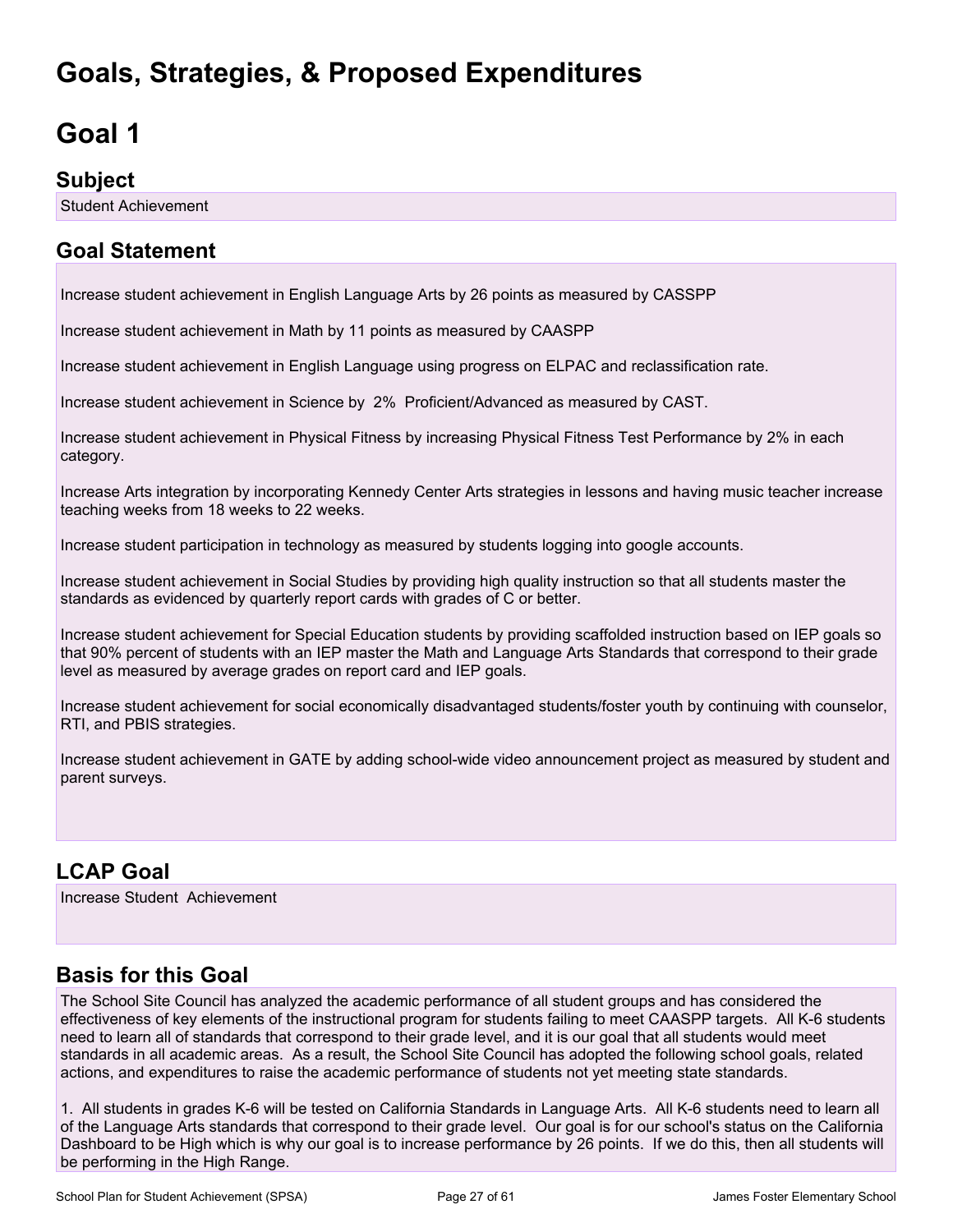2. All students in grades K-6 will be tested on California Standards in Math. All K-6 students need to learn all of the Math standards that correspond to their grade level. Our goal is for our school's status on the California Dashboard to be High which is why our goal is to increase performance by 11 points. If we do this, then all students will be performing in the High Range.

3. All English Language Learners are expected to become Re-designated Fluent English Proficient (RFEP). We want our students to meet the California English Leaner Progress and Proficiency data and to make progress by one full language proficiency level as measured by the ELPAC assessment.

4. All students should master the science standards that correspond to their grade level standards.

5. All students should be physically fit and healthy in order to learn. We will continue to provide every student with 200 minutes of Physical Education every 10 days.

6. All students should grow in their understanding of, appreciation for, and participating in the Arts.

7. All students should master the social studies standards that correspond to their grade level standards.

8. All students with an Individual Education Plan (IEP) are expected to make annual progress on goals tied to the grade level California Standards.

9. Teachers meet together frequently to review student assessment data and plan interventions and small group instruction (RTI). A part time school psychologist provides support to teachers regarding behavioral, academic, and emotional concerns of students. A part time counselor provides support to students in one-on-one or group settings. A PBIS team meets monthly to discuss teacher or parent concern with student behavior and creates a plan to improve student behavior. Finding value in all these programs for supporting our social economically disadvantaged students/foster youth, we want to continue all these programs.

10. GATE identified students need opportunities for acceleration, depth, and complexity in their instruction.

### **Expected Annual Measurable Outcomes**

**Metric/Indicator Baseline Expected Outcome**

### **Planned Strategies/Activities**

### **Strategy/Activity 1**

In order to increase student achievement in English Language Arts by 26, increase student achievement in Math by 11 points, increase student achievement on the ELPAC, and increase our reclassification rate, we are going to provide tiered response to intervention to targeted students. Teachers will meet together frequently to review student assessment data and plan interventions and small group instruction (RTI). Educational decisions about the intensity and duration of interventions are based on individual student response to instruction.

#### **Students to be Served by this Strategy/Activity**

English Language Learners, Socially/Economically Disadvantaged Students, Foster/Homeless Youth, and students who have been identified as performing below standard two years in a row.

#### **Timeline**

Entire 2019-2020 School Year in grades TK-6. Every six weeks the intervention aides will assess student progress, meet with the teacher to discuss progress, and teachers will meet in grade level teams to determine next steps in the intervention process for each student.

### **Person(s) Responsible**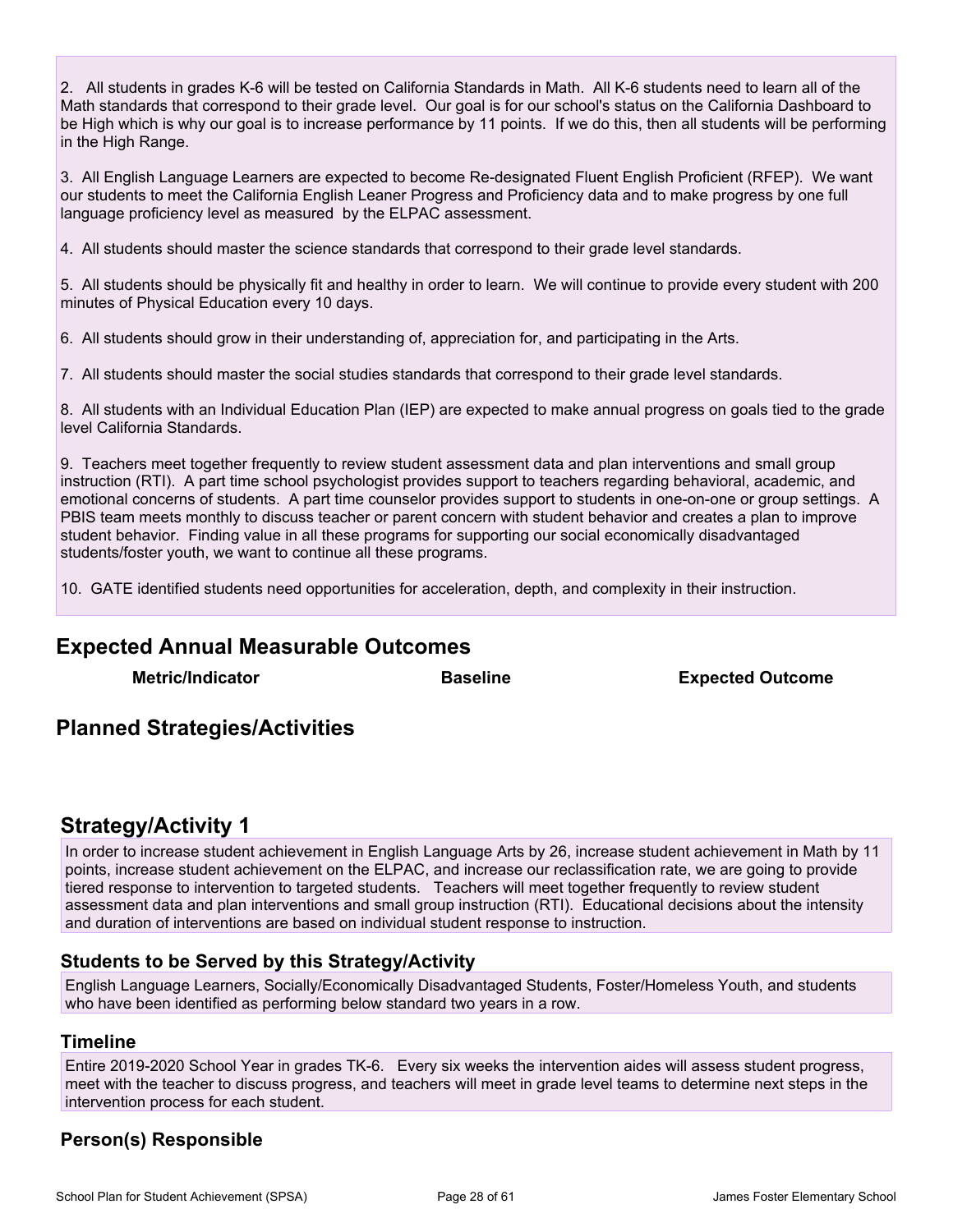#### **Proposed Expenditures for this Strategy/Activity**

| Amount                  | 16,304.00                                                                                                                                                                                                                                                                                |
|-------------------------|------------------------------------------------------------------------------------------------------------------------------------------------------------------------------------------------------------------------------------------------------------------------------------------|
| <b>Source</b>           | LCFF - Supplemental                                                                                                                                                                                                                                                                      |
| <b>Budget Reference</b> | 2000-2999: Classified Personnel Salaries                                                                                                                                                                                                                                                 |
| <b>Description</b>      | Intervention aides will assist with Response to Intervention and Systematic ELD                                                                                                                                                                                                          |
| Amount                  | 1054.00                                                                                                                                                                                                                                                                                  |
|                         |                                                                                                                                                                                                                                                                                          |
| <b>Source</b>           | LCFF - Supplemental                                                                                                                                                                                                                                                                      |
| <b>Budget Reference</b> | 1000-1999: Certificated Personnel Salaries                                                                                                                                                                                                                                               |
| <b>Description</b>      | Substitutes for ELPAC and ADEPT testing and for SSTs for students who a socially<br>economically disavantaged or Foster/Homeless Youth. Substitutes for teachers to meet<br>in grade level teams to review RTI assessments and determine next steps for each<br>student every six weeks. |
| <b>Budget Reference</b> | None Specified                                                                                                                                                                                                                                                                           |

### **Strategy/Activity 2**

Continue Systematic English Language Development for all English Language Learners. Instructional Assistants will support the classroom, while the classroom teacher delivers 30 minutes of Systematic ELD instruction daily.

#### **Students to be Served by this Strategy/Activity**

English Language Learners

#### **Timeline**

Entire 2019-2020 School Year in Grades TK-6

#### **Person(s) Responsible**

Teachers, ELD Coordinator, Administrator, Instructional aides

#### **Proposed Expenditures for this Strategy/Activity**

| <b>Amount</b>           | 7362.00                                                                                                          |
|-------------------------|------------------------------------------------------------------------------------------------------------------|
| <b>Source</b>           | Site Formula Funds                                                                                               |
| <b>Budget Reference</b> | 2000-2999: Classified Personnel Salaries                                                                         |
| <b>Description</b>      | Instructional Aides will assist in classrooms with ELL clusters                                                  |
| Amount                  | 200.00                                                                                                           |
| <b>Source</b>           | Site Formula Funds                                                                                               |
| <b>Budget Reference</b> | 1000-1999: Certificated Personnel Salaries                                                                       |
| <b>Description</b>      | ELD Coordinator will organize ELPAC and ADEPT, Reclassification meetings, ELAC<br>meetings (subs and extra duty) |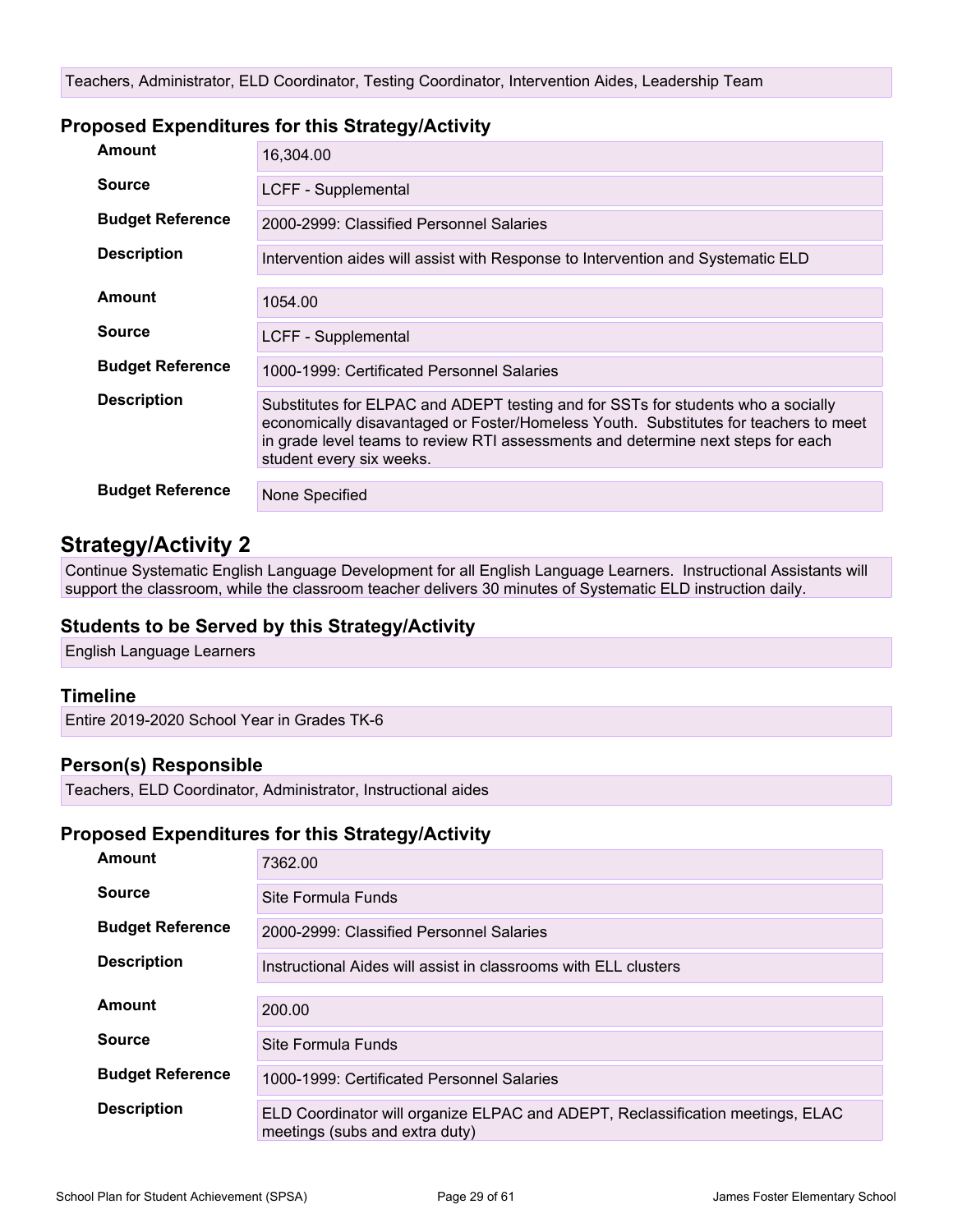| Amount                  | 8000.00                                  |
|-------------------------|------------------------------------------|
| <b>Source</b>           | Site Formula Funds                       |
| <b>Budget Reference</b> | 2000-2999: Classified Personnel Salaries |
| <b>Description</b>      | provide kindergarten aides               |

### **Strategy/Activity 3**

Monitor Physical Education Program to increase student performance on the physical education test.

#### **Students to be Served by this Strategy/Activity**

All Students

#### **Timeline**

Entire 2019-2020 School Year

#### **Person(s) Responsible**

Teachers, TOSA, Administrator

#### **Proposed Expenditures for this Strategy/Activity**

| <b>Budget Reference</b> | 4000-4999: Books And Supplies                            |
|-------------------------|----------------------------------------------------------|
| <b>Description</b>      | Use PE Pacing Guide monitored by TOSA, replace equipment |

### **Strategy/Activity 4**

Provide professional development in the Next Generation Science Standards to increase the amount of students proficient or advanced on the CAST Science Assessment by 2%.

#### **Students to be Served by this Strategy/Activity**

All Students

#### **Timeline**

4 times over the course of the school year, each teacher will receive professional development in the NGSS standards

#### **Person(s) Responsible**

Teachers, Administrator, District

#### **Proposed Expenditures for this Strategy/Activity**

| <b>Budget Reference</b> | 1000-1999: Certificated Personnel Salaries |
|-------------------------|--------------------------------------------|
| <b>Description</b>      | NGSS Training by Science Coaches and TOSA  |

### **Strategy/Activity 5**

Evaluate Social Studies achievement/mastery with unit assessments so that all students master the standards

#### **Students to be Served by this Strategy/Activity**

All students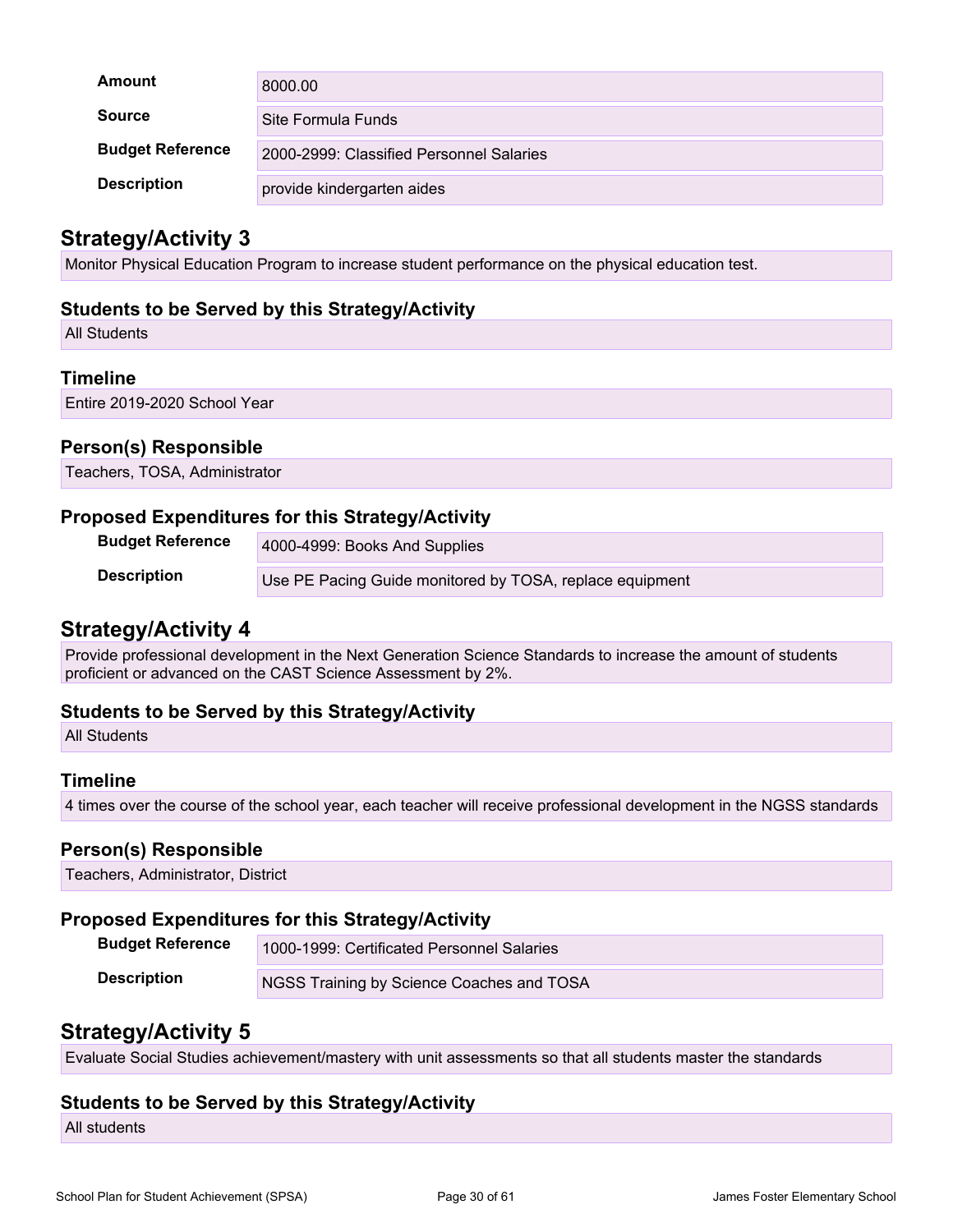### **Timeline**

Entire 2019-2020 School Year

#### **Person(s) Responsible**

Teachers, Administrator, District

#### **Proposed Expenditures for this Strategy/Activity**

**Description** Teachers will analyze unit assessment data

### **Strategy/Activity 6**

Increase Visual and Performing Arts Experiences

#### **Students to be Served by this Strategy/Activity**

All Students

#### **Timeline**

22 weeks of music instruction and 6 weeks of art instruction. 1 Winter Music Concert, and 1 Spring Music Concert

#### **Person(s) Responsible**

Teachers, Administrator, PTA

#### **Proposed Expenditures for this Strategy/Activity**

| Amount                  | 8.000.00                                                          |  |  |  |
|-------------------------|-------------------------------------------------------------------|--|--|--|
| <b>Source</b>           | Parent-Teacher Association (PTA)                                  |  |  |  |
| <b>Budget Reference</b> | 2000-2999: Classified Personnel Salaries                          |  |  |  |
| <b>Description</b>      | Music Teacher                                                     |  |  |  |
| Amount                  | 4700.00                                                           |  |  |  |
| <b>Source</b>           | Parent-Teacher Association (PTA)                                  |  |  |  |
| <b>Budget Reference</b> | 5800: Professional/Consulting Services And Operating Expenditures |  |  |  |
| <b>Description</b>      | Visual Art Program,                                               |  |  |  |

### **Strategy/Activity 7**

Continue/Monitor/ IEP Goals and Objectives for alignment to CA Standards

#### **Students to be Served by this Strategy/Activity**

Students with an IEP

#### **Timeline**

Meet with Teachers at the Beginning of the Year to go over IEP at a glance. Hold monthly Special Education Meetings to calendar meetings and discuss student progress. Report on student progress at each trimester using benchmarking criteria.

### **Person(s) Responsible**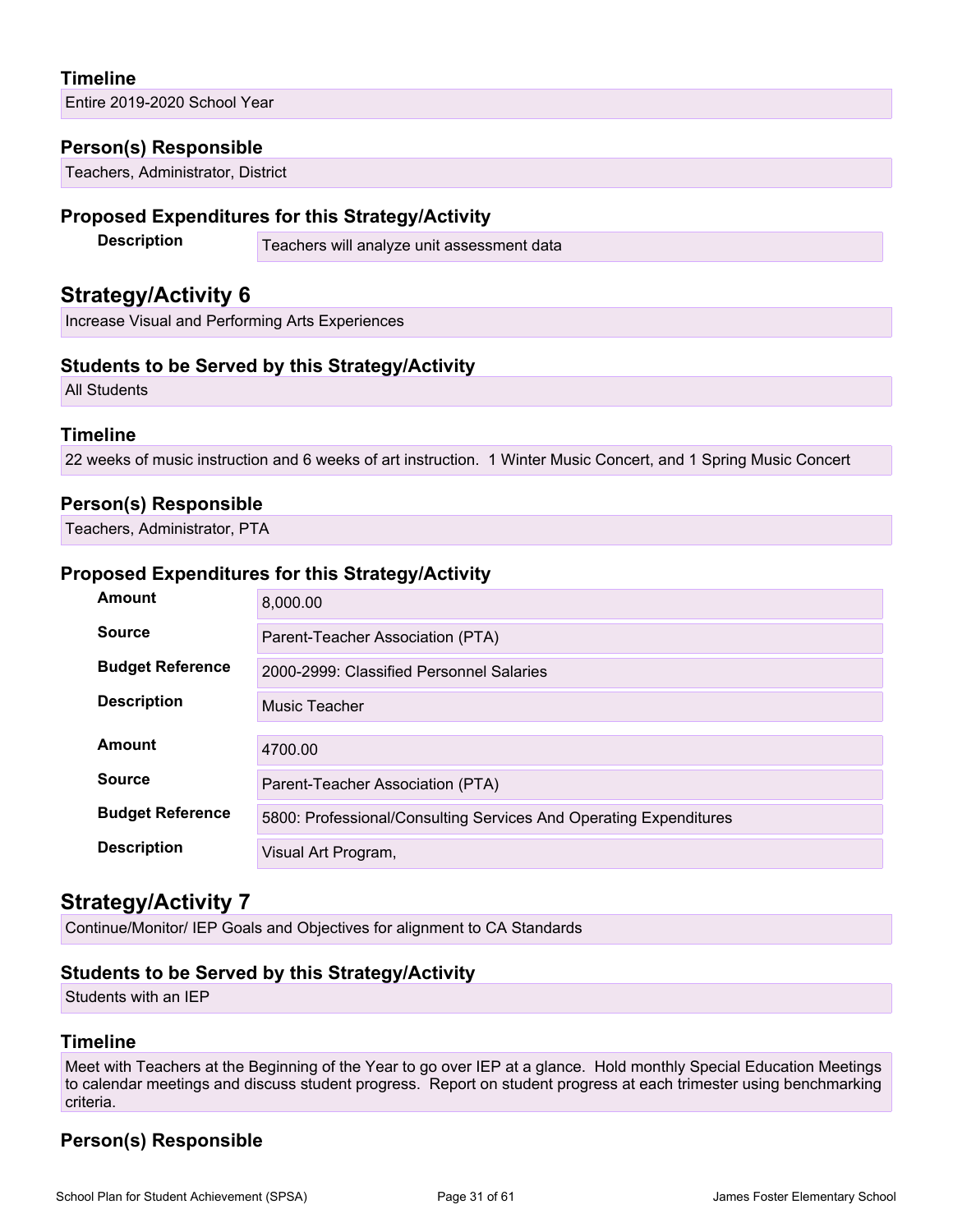#### **Proposed Expenditures for this Strategy/Activity**

| Amount                  | 5,100                                                                                                                                                                         |  |  |  |
|-------------------------|-------------------------------------------------------------------------------------------------------------------------------------------------------------------------------|--|--|--|
| Source                  | Site Formula Funds                                                                                                                                                            |  |  |  |
| <b>Budget Reference</b> | 1000-1999: Certificated Personnel Salaries                                                                                                                                    |  |  |  |
| <b>Description</b>      | Teachers will be provided substitutes to attend IEP meetings, go over IEP at a glance<br>with service providers, and/or to plan differentiated instruction to meet IEP goals. |  |  |  |
| <b>Description</b>      | SPED Team will meet Monthly to discuss SPED students' progress.                                                                                                               |  |  |  |
| <b>Description</b>      | RSP Teachers and Speech Teacher will create IEP goals in alignment of the CA<br><b>Standards</b>                                                                              |  |  |  |

### **Strategy/Activity 8**

Continue SST Online

#### **Students to be Served by this Strategy/Activity**

Students in grades TK - 6th Grade

#### **Timeline**

After six weeks of intervention students a SST will be held for any student making little to no progress in the intervention program

#### **Person(s) Responsible**

Teachers, SST Coordinator, Administrator

#### **Proposed Expenditures for this Strategy/Activity**

| Amount                  | 640.00                                                                                |
|-------------------------|---------------------------------------------------------------------------------------|
| <b>Source</b>           | Site Formula Funds                                                                    |
| <b>Budget Reference</b> | 1000-1999: Certificated Personnel Salaries                                            |
| <b>Description</b>      | SST Coordinator will manage system and may use up to 20 hours of extra duty extra pay |

### **Strategy/Activity 9**

Survey GATE students and parents

#### **Students to be Served by this Strategy/Activity**

3-6 GATE students

#### **Timeline**

#### **Person(s) Responsible**

Teachers, Administrator GATE Coordinator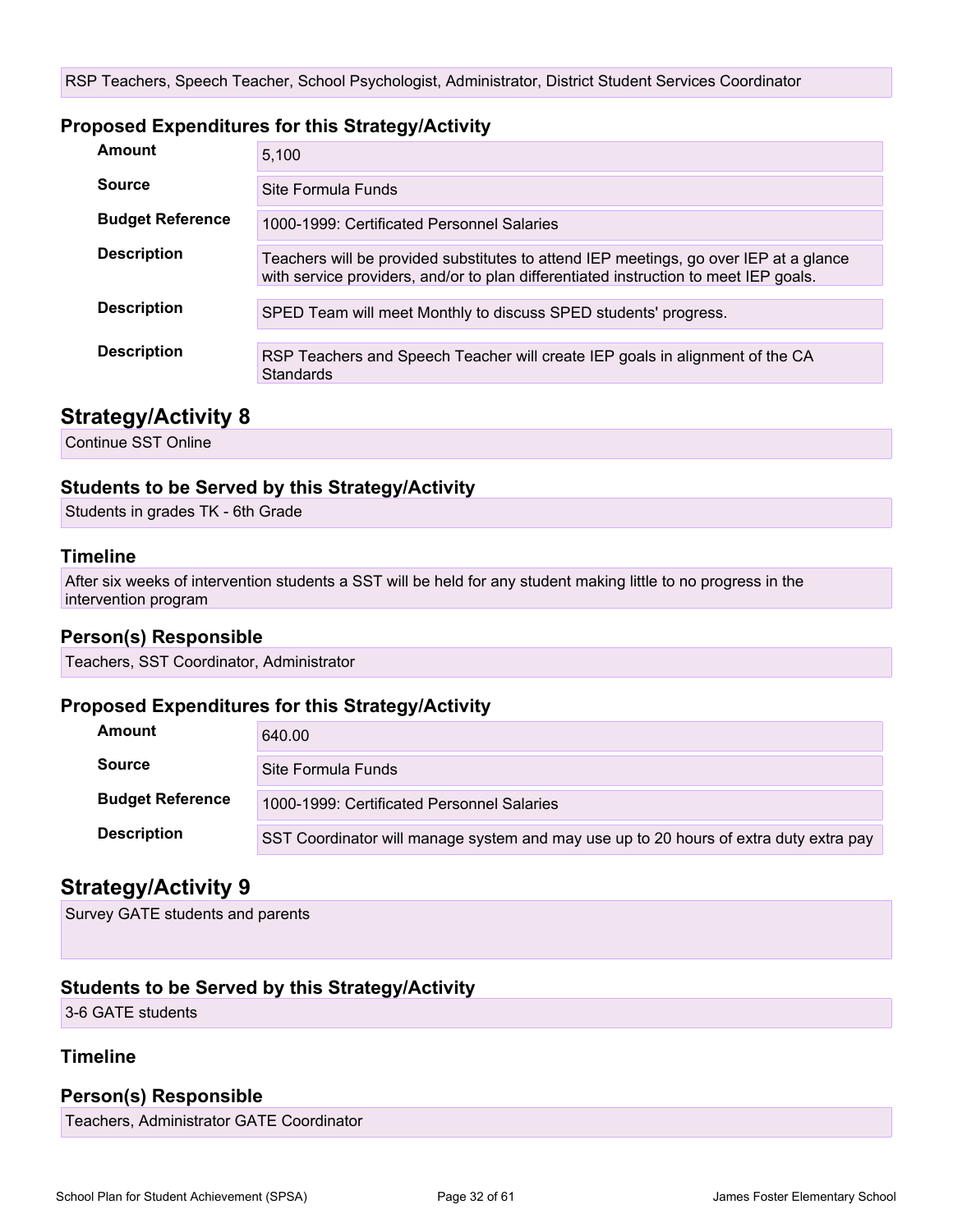## **Proposed Expenditures for this Strategy/Activity**

| Amount                  | 801.00                                                                           |  |  |  |
|-------------------------|----------------------------------------------------------------------------------|--|--|--|
| <b>Source</b>           | LCFF - Supplemental                                                              |  |  |  |
| <b>Budget Reference</b> | 1000-1999: Certificated Personnel Salaries                                       |  |  |  |
| <b>Description</b>      | Meet with GATE teachers to Analyze Data, implement differentiation lesson plans. |  |  |  |
| Amount                  | 148.00                                                                           |  |  |  |
| <b>Source</b>           |                                                                                  |  |  |  |
|                         | LCFF - Supplemental                                                              |  |  |  |
| <b>Budget Reference</b> | 1000-1999: Certificated Personnel Salaries                                       |  |  |  |
| <b>Description</b>      | GATE Parent Meeting; staff prep time                                             |  |  |  |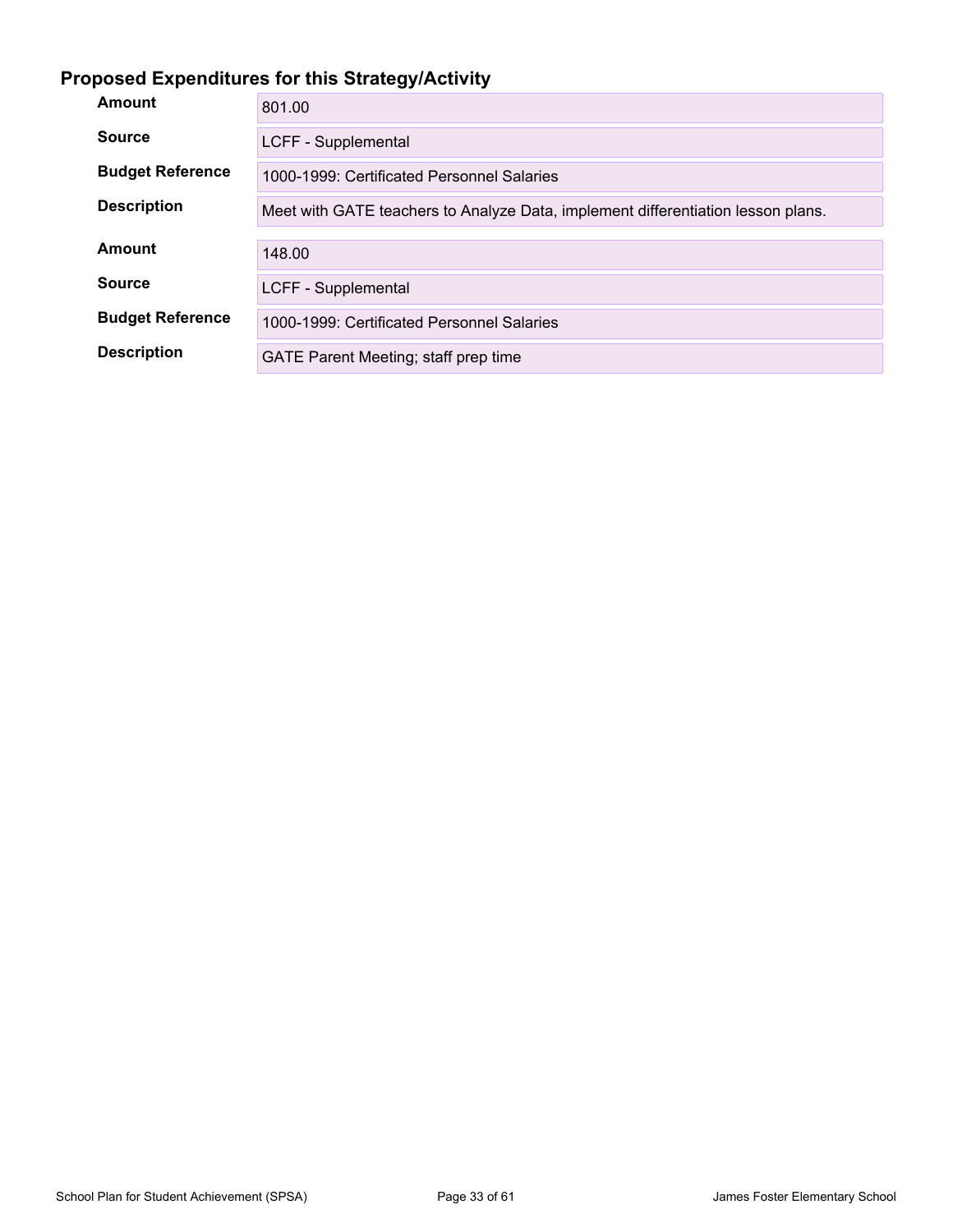## **Goals, Strategies, & Proposed Expenditures**

# <span id="page-33-0"></span>**Goal 2**

### **Subject**

Student, Teacher, and Parent Engagement

## **Goal Statement**

Decrease Truancy by 2%

Meaningfully connect the families of our unduplicated population to our school as measured by increased attendance at school parent committees.

Increase parent input and decision making as measured by attendance to ELAC, PAC, and Site Council Create a plan to meet the specific needs of ELL, Foster, shelter, economically disadvantaged, homeless parents. Increase parent knowledge of Positive Behavior Interventions and Support program. Increase students' sense of safety as measured by student surveys. Increase student's sense of school connectedness as measured by student surveys. Increase parent input and decision making as measured by attendance to ELAC, PAC, and Site Council Ensure that student have access to state-approved standard-based materials Ensure that all teachers have appropriate materials and training Maintain school site to meet Good of Exemplary status as measured by Facilities Inspection tool on the School Accountability Report Card (SARC)

## **LCAP Goal**

Increase meaningful and purposeful student, teacher and parent engagement

## **Basis for this Goal**

Describe the basis for establishing the goal

1. Students who attend school every day and come to school on time are more likely to achieve more and to graduate from high school.

2. ELAC meetings, PTA meetings, Site Council Meetings, and Parent Engagement Workshops show relatively low attendance by unduplicated count parents and guardians. There is also need to increase parent input in decision making. Creating opportunities for our parents to provide decisions regarding school matters is critical to the success of our students.

3. Parents who feel a partnership with the school are more likely to engage with the school in increasing attendance and academic achievement. Our E.L. and parent liaisons will continue to provide support to all families.

4. Positive Behavior Interventions and Supports is a school-wide framework that supports the academic, social, emotional, and behavioral competence of all students. PBIS helps to reduce bullying behavior and increase school safety and organizational health. Involving more parents in PBIS will create a shared ownership and build positive relationships between family and school.

5. Students who feel safe at school are more likely to have a greater sense of personal well-being and higher academic performance.

6. Students who feel connected at school are more likely to have a greater sense of personal well-being and higher academic performance.

7. Students and teachers require appropriate materials in order to teach successfully and be successful students.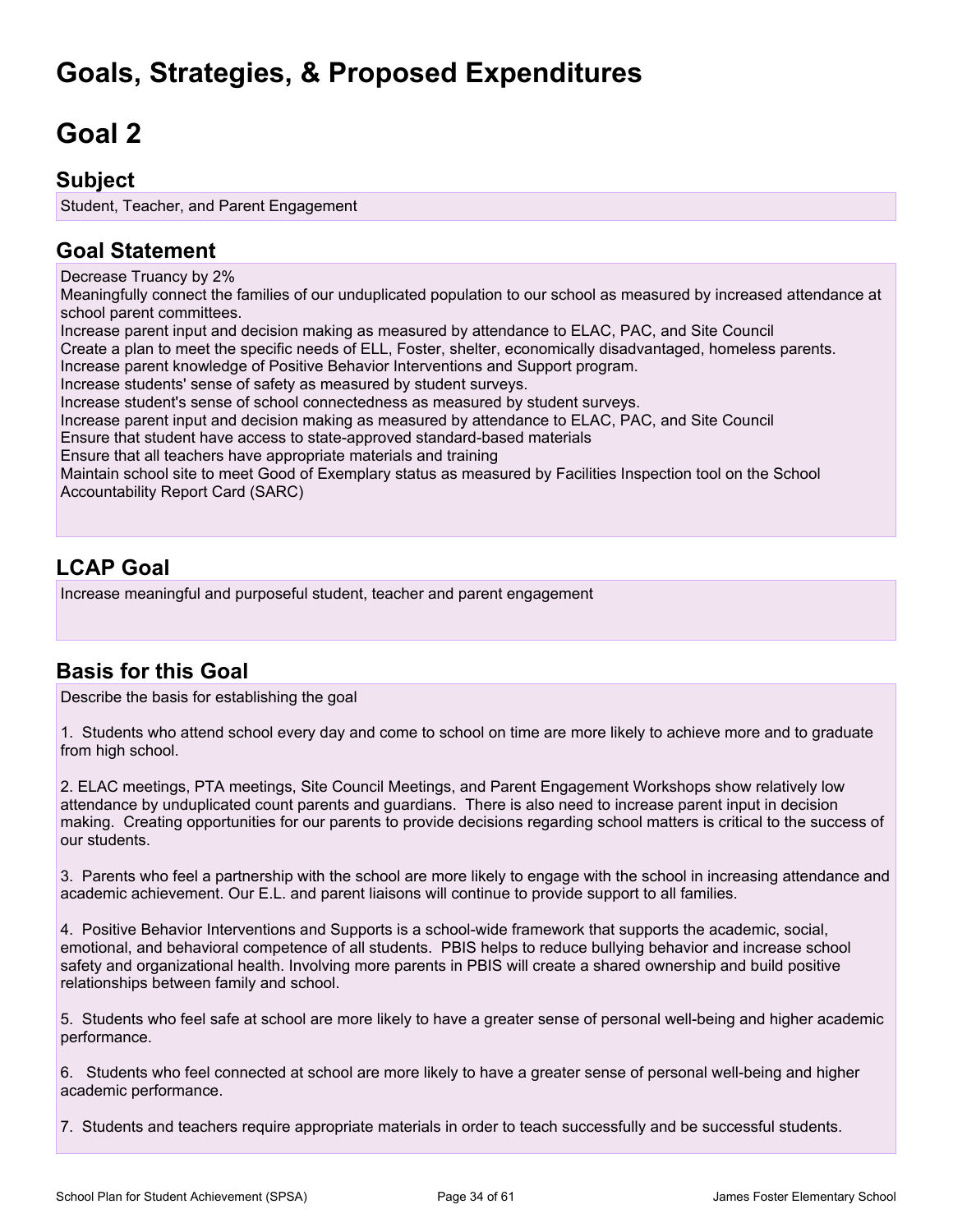8. Fully credentialed teachers are engaged in continual professional growth to support student social emotional and academic growth.

9. School Facilities should be maintained in good repair in order to support learning.

# **Expected Annual Measurable Outcomes Metric/Indicator Baseline Expected Outcome Planned Strategies/Activities Strategy/Activity 1** Use Infinite Campus to to track attendance **Students to be Served by this Strategy/Activity** All Students **Timeline** 1st Day of School until the Last Day of School **Person(s) Responsible** attendance clerk **Proposed Expenditures for this Strategy/Activity Description** Run attendance reports

## **Strategy/Activity 2**

Hold School Attendance Review Team meetings Hold District Attendance Review Team meetings

#### **Students to be Served by this Strategy/Activity**

Students who have had more than 3 unexcused absences, 9 tardies, or who have reached chronic truancy as measured by missing 10% of days in session or being tardy 10% of the days school has been in session

#### **Timeline**

Pull attendance reports monthly

#### **Person(s) Responsible**

Principal, Parents, Attendance Clerk, District

#### **Proposed Expenditures for this Strategy/Activity**

**Description** Hold meeting with parents and students

## **Strategy/Activity 3**

Work with parent liaison to conduct outreach to ELL, foster, economically disadvantaged and homeless students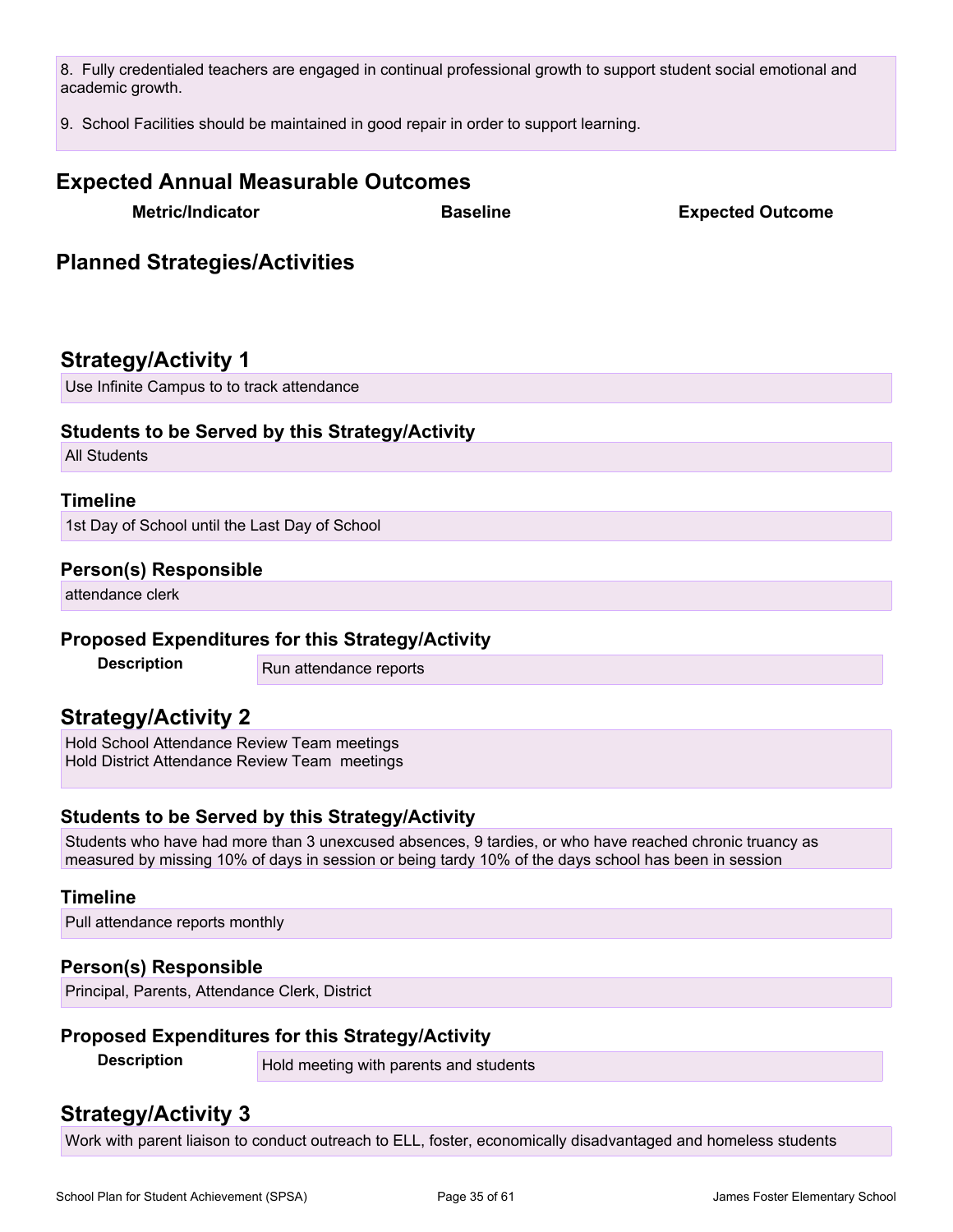#### **Students to be Served by this Strategy/Activity**

ELL, foster, low income, and homeless students

#### **Timeline**

Quarterly ELAC meeting will be held. Parent workshops will be held each trimester.

#### **Person(s) Responsible**

Principal, teacher, parent liaison, parents

#### **Proposed Expenditures for this Strategy/Activity**

**Description** Call parents, attend meetings,

### **Strategy/Activity 4**

Provide translation

#### **Students to be Served by this Strategy/Activity**

ELL students

#### **Timeline**

During parent conferences teachers will be able to sign up for translation services

#### **Person(s) Responsible**

Principal, ELD Coordinator, Translator

#### **Proposed Expenditures for this Strategy/Activity**

| <b>Source</b>           | LCFF - Base                                                                      |  |  |  |
|-------------------------|----------------------------------------------------------------------------------|--|--|--|
| <b>Budget Reference</b> | 2000-2999: Classified Personnel Salaries                                         |  |  |  |
| <b>Description</b>      | The District will provide translation for parent conferences and parent meetings |  |  |  |

### **Strategy/Activity 5**

Maintain school website Use parent square to communicate with families and push out information PTA Newsletter

#### **Students to be Served by this Strategy/Activity**

All families

#### **Timeline**

Weekly

#### **Person(s) Responsible**

Principal, office manager, PTA

### **Proposed Expenditures for this Strategy/Activity**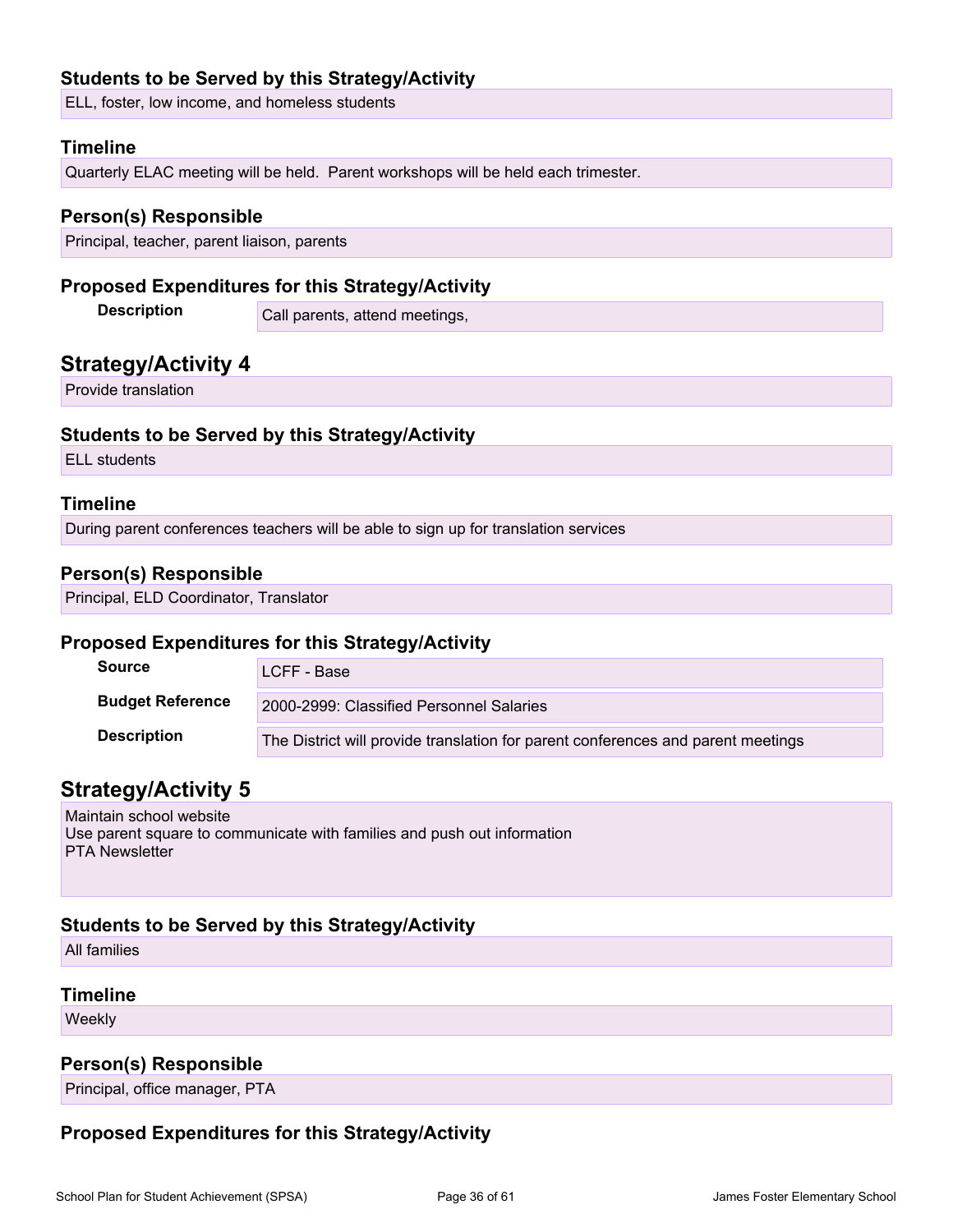### **Strategy/Activity 6**

Implement Caring Schools Community Provide PBIS training Provide Campus Supervisor training

#### **Students to be Served by this Strategy/Activity**

All Students. A parent representative will be added to the PBIS team.

#### **Timeline**

Monthly meetings will be held with the PBIS team.

#### **Person(s) Responsible**

All teachers, all classified, Administrator

#### **Proposed Expenditures for this Strategy/Activity**

| <b>Source</b>           | LCFF - Base                                                      |  |  |  |  |
|-------------------------|------------------------------------------------------------------|--|--|--|--|
| <b>Budget Reference</b> | 2000-2999: Classified Personnel Salaries                         |  |  |  |  |
| <b>Description</b>      | District to provide campus supervisor meetings 4 hours X 5 staff |  |  |  |  |
| <b>Source</b>           | LCFF - Base                                                      |  |  |  |  |
| <b>Budget Reference</b> | 1000-1999: Certificated Personnel Salaries                       |  |  |  |  |
| <b>Description</b>      | District to provide planning: 4 hours X 3 staff per month        |  |  |  |  |

### **Strategy/Activity 7**

Three parent workshops on instructional strategies Goal Setting Conference Parent Conferences Student Success Team meetings Individual Educational Plan meetings Redesignation meetings Parent Teacher Association Site Council Parent Advisory Committee Meeting English Language Advisory Committee District English Language Advisory Committee Coffee with the Principal

#### **Students to be Served by this Strategy/Activity**

All students including Ell, low socioeconomic, GATE

#### **Timeline**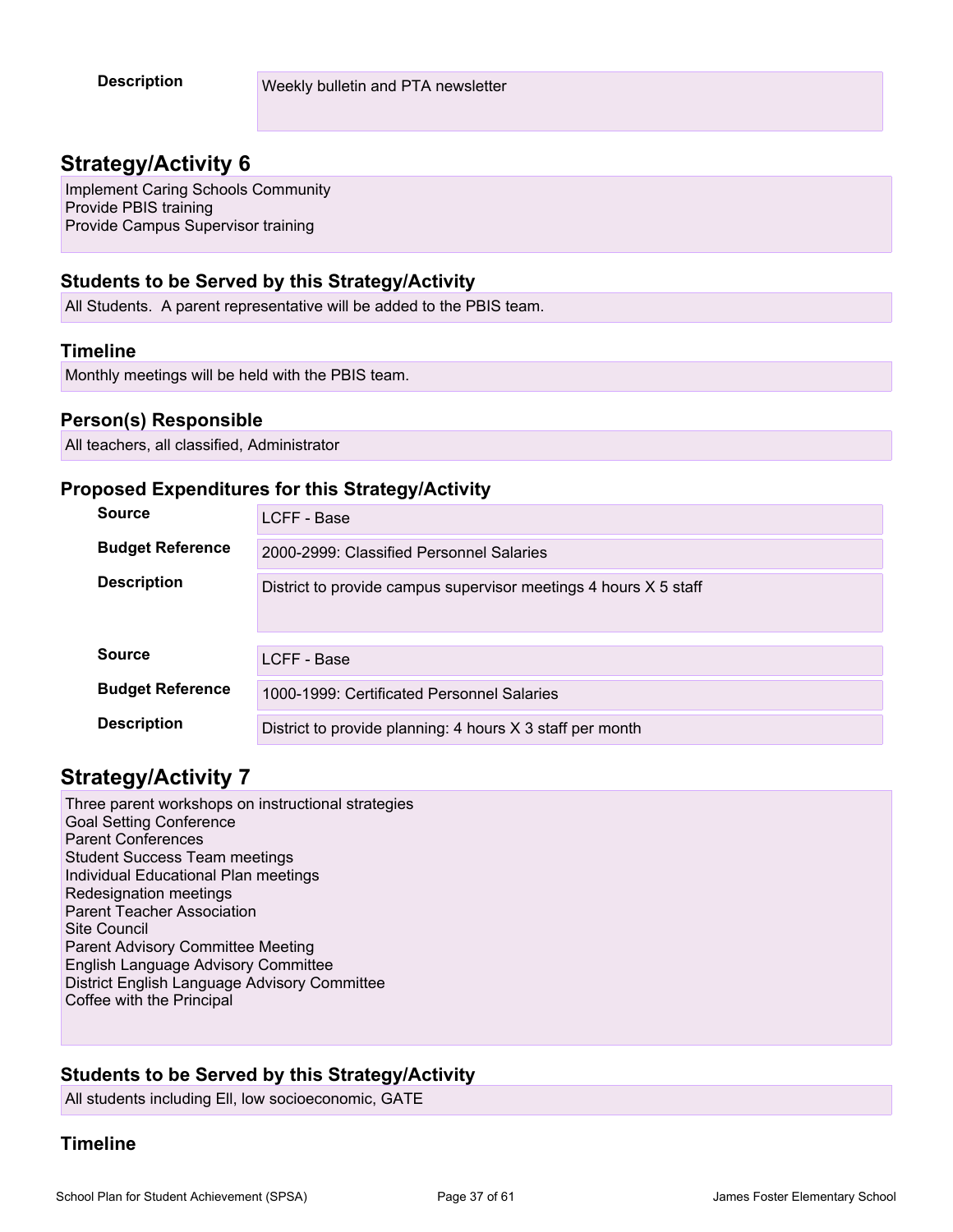Throughout the year different meetings will be scheduled to increase parent input and decision making

#### **Person(s) Responsible**

Teachers, Parents, Administrator, PTA

#### **Proposed Expenditures for this Strategy/Activity**

| Amount                  | 800.00                                                                              |  |  |  |
|-------------------------|-------------------------------------------------------------------------------------|--|--|--|
| <b>Source</b>           | Site Formula Funds                                                                  |  |  |  |
| <b>Budget Reference</b> | 1000-1999: Certificated Personnel Salaries                                          |  |  |  |
| <b>Description</b>      | Meetings and workshops will be scheduled to meet the needs of parents and students. |  |  |  |

### **Strategy/Activity 8**

Parents attend plays, music and rhythm workshops, PTA functions such as Winter Festival, VIP Day, Book Fair , Dine Outs, student store, Boo Grams, Red Ribbon Week, Health Week, APEX, Spirit Days

#### **Students to be Served by this Strategy/Activity**

All Students

#### **Timeline**

Monthly

#### **Person(s) Responsible**

Teachers, Administrator, PTA

#### **Proposed Expenditures for this Strategy/Activity**

| <b>Source</b>      | Parent-Teacher Association (PTA)                                                                                  |
|--------------------|-------------------------------------------------------------------------------------------------------------------|
| <b>Description</b> | PTA functions will be scheduled to increase parent involvement and raise funds for<br>student enrichment programs |

### **Strategy/Activity 9**

Teacher require appropriate materials in order to teach successfully and school facilities should be maintained in good repair in order to support learning.

#### **Students to be Served by this Strategy/Activity**

All Students

#### **Timeline**

Purchase supplies throughout the year and as needed

#### **Person(s) Responsible**

Office Manager, Office Clerk, Nurse, Custodian, Administrator

#### **Proposed Expenditures for this Strategy/Activity**

| __<br>Amount  | ___<br>21,000      |
|---------------|--------------------|
| <b>Source</b> | Site Formula Funds |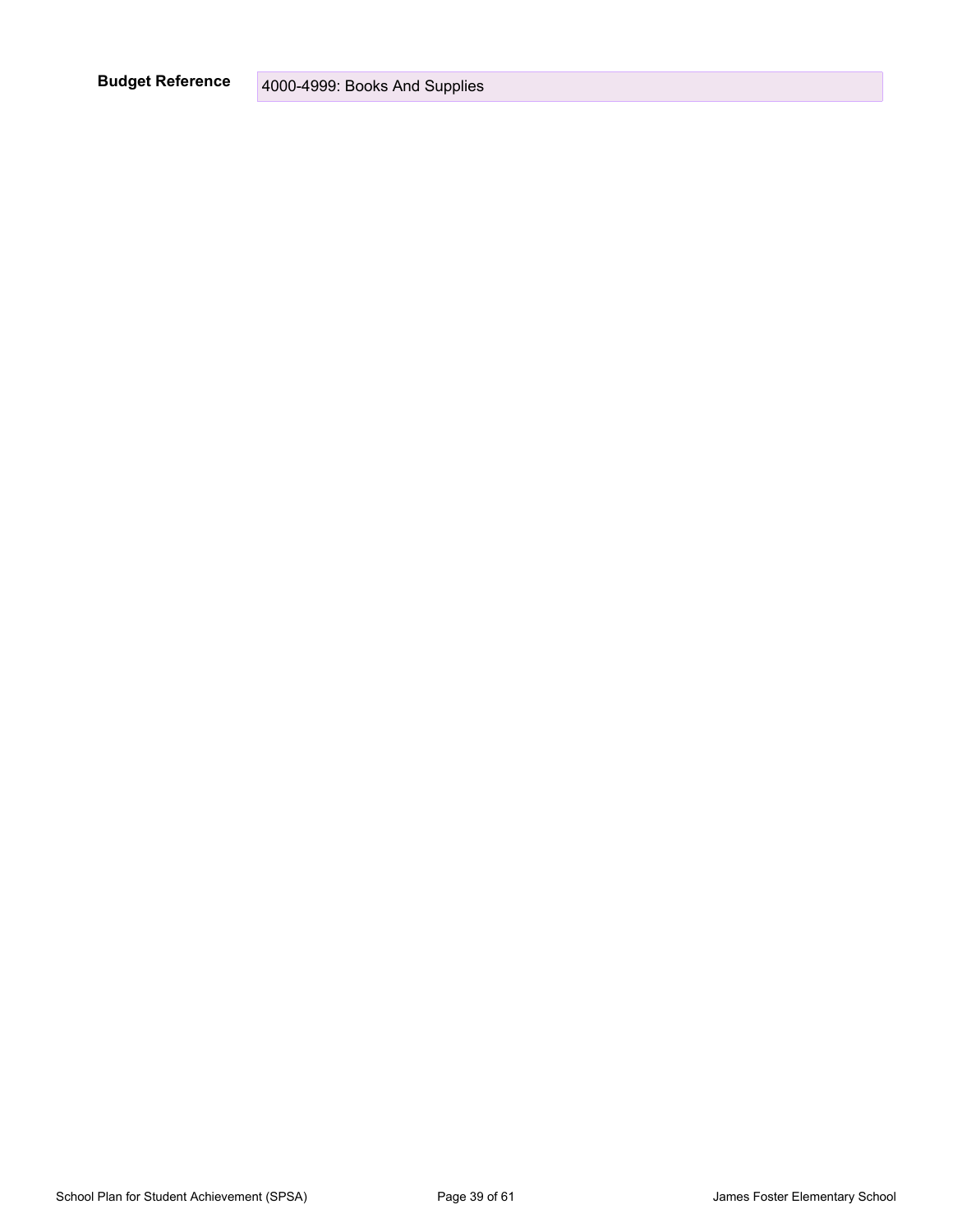## **Goals, Strategies, & Proposed Expenditures**

<span id="page-39-0"></span>

| Goal 3                                                 |                 |                         |  |
|--------------------------------------------------------|-----------------|-------------------------|--|
| <b>Subject</b>                                         |                 |                         |  |
|                                                        |                 |                         |  |
| <b>Goal Statement</b>                                  |                 |                         |  |
|                                                        |                 |                         |  |
| <b>LCAP Goal</b>                                       |                 |                         |  |
|                                                        |                 |                         |  |
| <b>Basis for this Goal</b>                             |                 |                         |  |
|                                                        |                 |                         |  |
| <b>Expected Annual Measurable Outcomes</b>             |                 |                         |  |
| <b>Metric/Indicator</b>                                | <b>Baseline</b> | <b>Expected Outcome</b> |  |
| <b>Planned Strategies/Activities</b>                   |                 |                         |  |
| <b>Strategy/Activity 1</b>                             |                 |                         |  |
| <b>Students to be Served by this Strategy/Activity</b> |                 |                         |  |
| <b>Timeline</b>                                        |                 |                         |  |
| Person(s) Responsible                                  |                 |                         |  |
| Proposed Expenditures for this Strategy/Activity       |                 |                         |  |
|                                                        |                 |                         |  |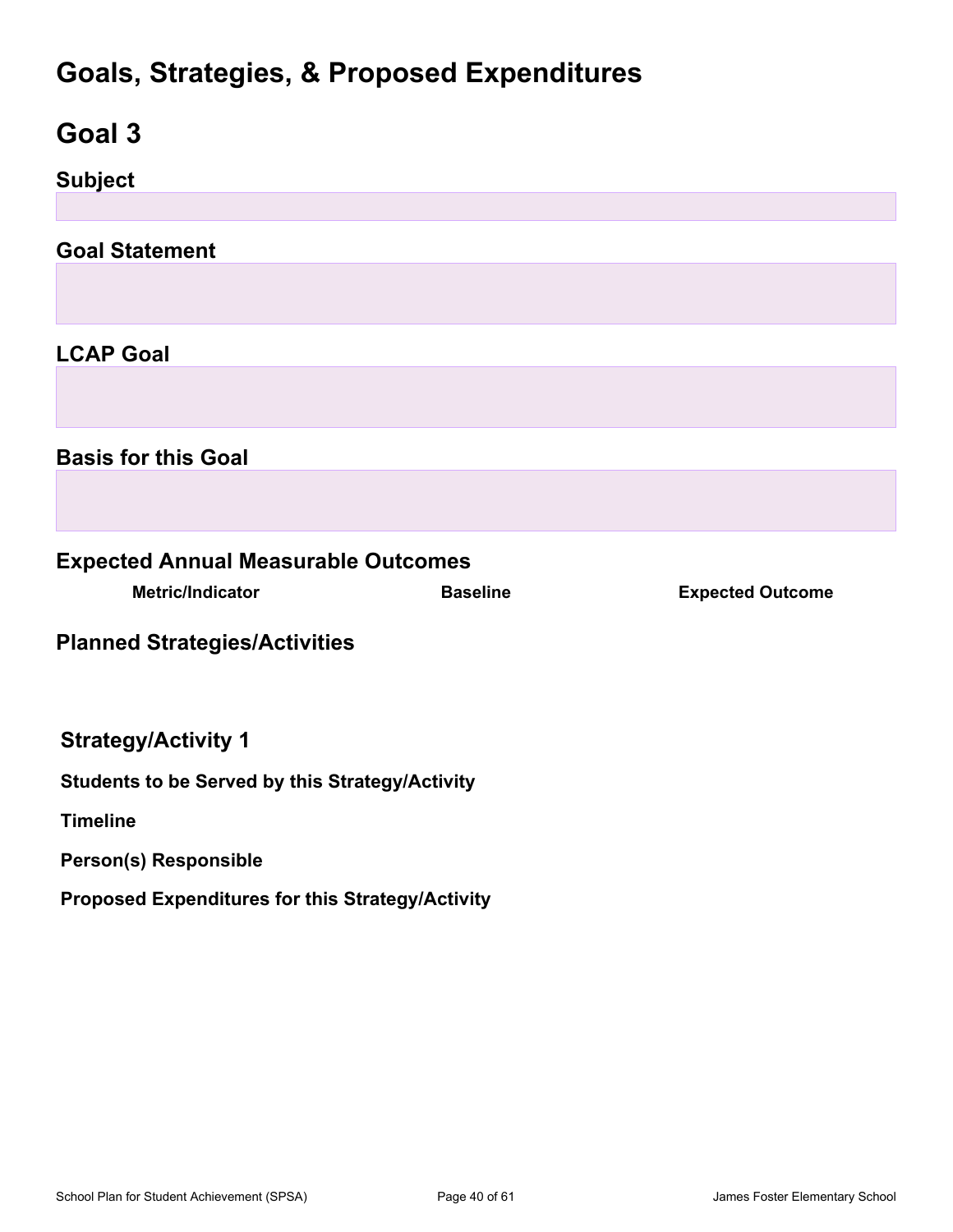## <span id="page-40-0"></span>**Annual Review and Update**

## **SPSA Year Reviewed: 2018-19**

## <span id="page-40-1"></span>**Goal 1**

Increase student achievement in English Language Arts by 2% as measured by DIBELS, benchmarks, and CASSPP Increase student achievement in Math by 2% as measured by benchmarks, CAASPP Increase student achievement in writing by 2% as measured by the district rubric. Increase student achievement in English Language Proficiency by one level as measured by the CELDT. Increase student achievement in Science by 2% Proficient/Advanced as measured by CST. Increase student achievement in Physical Fitness by 2% meeting all six criteria as measured by the Physical Fitness Test. Increase Arts integration through Artist in Residency program from COC Increase GATE differentiation as measured by student and parent surveys. Increase student achievement for SPED students as measured by their IEP goals. Increase student participation in technology as measured by Typing Club, Accelerated Reader Data

### **Annual Measurable Outcomes**

**Metric/Indicator Expected Outcomes Actual Outcomes**

### **Strategies/Activities for Goal 1**

| <b>Planned</b><br><b>Actions/Services</b>                                                                                                                                                                                                                                                           | <b>Actual</b><br><b>Actions/Services</b>                                                                                                                                                                                                                                                                                                                                                                                                                           | <b>Proposed</b><br><b>Expenditures</b>                                                                                                                            | <b>Estimated Actual</b><br><b>Expenditures</b> |
|-----------------------------------------------------------------------------------------------------------------------------------------------------------------------------------------------------------------------------------------------------------------------------------------------------|--------------------------------------------------------------------------------------------------------------------------------------------------------------------------------------------------------------------------------------------------------------------------------------------------------------------------------------------------------------------------------------------------------------------------------------------------------------------|-------------------------------------------------------------------------------------------------------------------------------------------------------------------|------------------------------------------------|
| <b>Implement DIBELS</b><br>universal testing k-3<br>Implement Language Arts<br>Benchmarks for Math,<br>Writing, ELA<br><b>Implement CAASPP</b><br>Testing,<br>Implement CELDT,<br>ADEPT, ELCAP testing<br><b>Implement CAST Science</b><br>Test<br><b>Implement Physical</b><br><b>Fitness test</b> | <b>Implemented Dibels</b><br>universal testing in k-3<br>and with struggling<br>students in 4-6<br>Implemented Language<br><b>Arts Benchmarks for</b><br>Math, Writing, ELA<br>Implemented CAASPP<br>Testing<br>Implemented ELPAC for<br>initials. All ELs took two<br><b>ADEPT</b> assessments and<br>one annual ELCAP test in<br>Spring of 2019.<br>5th Grade students took a<br>pilot CAST Science Test<br>5th Grade students took<br>the Physical Fitness Test | Intervention aides will<br>assist with DIBELS<br>testing 2000-2999:<br><b>Classified Personnel</b><br>Salaries LCFF -<br>Supplemental 1346.00                     |                                                |
|                                                                                                                                                                                                                                                                                                     |                                                                                                                                                                                                                                                                                                                                                                                                                                                                    | <b>Substitutes for CELDT</b><br>and ADEPT testing<br>1000-1999: Certificated<br><b>Personnel Salaries</b><br>LCFF - Supplemental<br>300.00                        |                                                |
|                                                                                                                                                                                                                                                                                                     |                                                                                                                                                                                                                                                                                                                                                                                                                                                                    | <b>Substitute for CAASPP</b><br>organization and<br>packing 1000-1999:<br><b>Certificated Personnel</b><br><b>Salaries</b>                                        |                                                |
| <b>Continue English</b><br>Language Development                                                                                                                                                                                                                                                     |                                                                                                                                                                                                                                                                                                                                                                                                                                                                    | <b>Instructional Aides will</b><br>assist in classrooms with<br>ELL clusters 2000-2999:<br><b>Classified Personnel</b><br>Salaries LCFF -<br>Supplemental 1640.00 |                                                |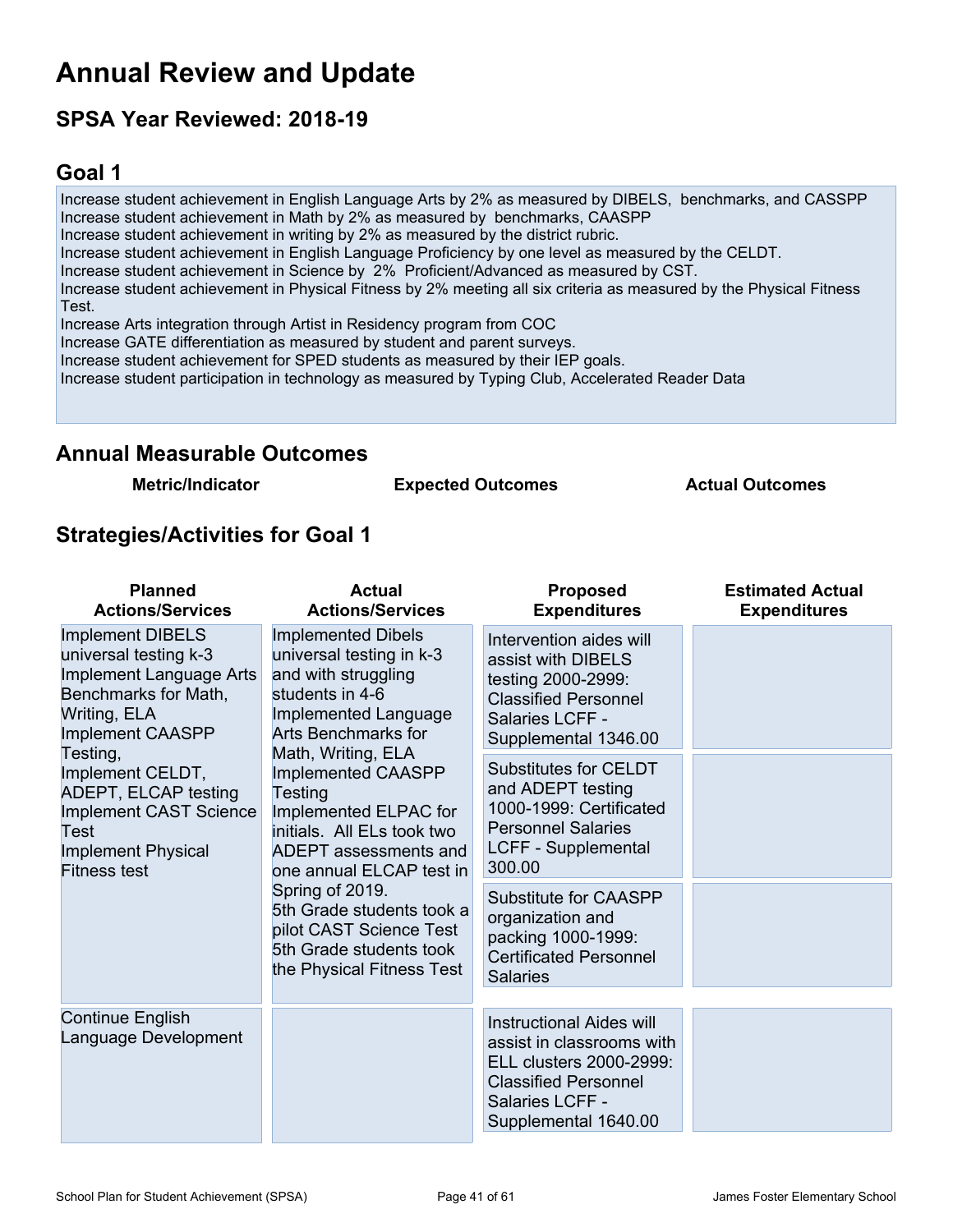| <b>Planned</b><br><b>Actions/Services</b>                                                        | <b>Actual</b><br><b>Actions/Services</b> | <b>Proposed</b><br><b>Expenditures</b>                                                                                                                                                                                                                                           | <b>Estimated Actual</b><br><b>Expenditures</b> |
|--------------------------------------------------------------------------------------------------|------------------------------------------|----------------------------------------------------------------------------------------------------------------------------------------------------------------------------------------------------------------------------------------------------------------------------------|------------------------------------------------|
|                                                                                                  |                                          | <b>ELD Coordinator will</b><br>organize CELDT and<br>ADEPT, Reclassification<br>meetings, ELAC<br>meetings (subs and<br>extra duty) 1000-1999:<br><b>Certificated Personnel</b><br>Salaries LCFF -<br>Supplemental 200.00                                                        |                                                |
|                                                                                                  |                                          | provide kindergarten<br>aides 2000-2999:<br><b>Classified Personnel</b><br><b>Salaries</b>                                                                                                                                                                                       |                                                |
| <b>Monitor Physical</b><br><b>Education Program</b>                                              |                                          | Use PE Pacing Guide<br>monitored by TOSA,<br>replace equipment 4000-<br>4999: Books And<br><b>Supplies</b>                                                                                                                                                                       |                                                |
| Provide professional<br>Development in the Next<br><b>Generation Science</b><br><b>Standards</b> |                                          | <b>NGSS Training at COC</b><br>1000-1999: Certificated<br><b>Personnel Salaries</b>                                                                                                                                                                                              |                                                |
| <b>Evaluate Social Studies</b><br>achievement/mastery with<br>unit assessments                   |                                          | Teachers will analyze<br>unit assessment data                                                                                                                                                                                                                                    |                                                |
| <b>Increase Visual and</b><br><b>Performing Arts</b><br><b>Experiences</b>                       |                                          | <b>COC Performing Arts</b><br><b>Education K-12</b><br>Outreach will provide a<br>Theater program,<br>Assemblies and Bus-ins<br>5800:<br>Professional/Consulting<br><b>Services And Operating</b><br><b>Expenditures Parent-</b><br><b>Teacher Association</b><br>(PTA) 16950.00 |                                                |
|                                                                                                  |                                          | Visual Art Program,<br>Susan Blake 5800:<br>Professional/Consulting<br><b>Services And Operating</b><br><b>Expenditures Parent-</b><br><b>Teacher Association</b><br>(PTA) 4700.00                                                                                               |                                                |
| Stop Monitor/Increase use<br>of Typing Club,<br>Accelerated Reader,                              |                                          | Teachers will provide<br>instruction and time for<br>students to use Typing<br><b>Club and Accelerated</b><br>Reader.                                                                                                                                                            |                                                |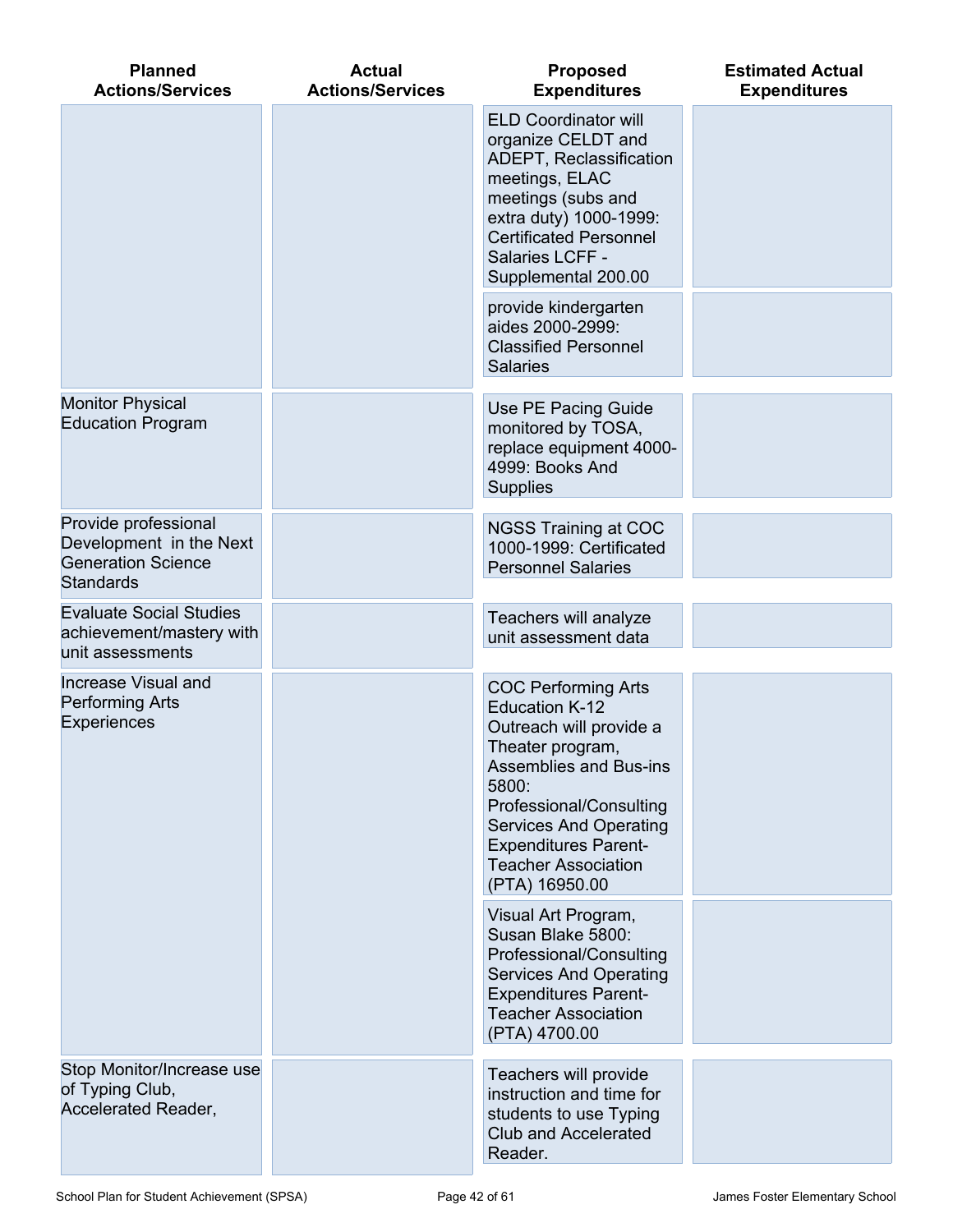| <b>Planned</b><br><b>Actions/Services</b>                                                | <b>Actual</b><br><b>Actions/Services</b>                                                                                                        | <b>Proposed</b><br><b>Expenditures</b>                                                                                                                                             | <b>Estimated Actual</b><br><b>Expenditures</b> |
|------------------------------------------------------------------------------------------|-------------------------------------------------------------------------------------------------------------------------------------------------|------------------------------------------------------------------------------------------------------------------------------------------------------------------------------------|------------------------------------------------|
| Instead we will monitor<br>student sign-ins to Google<br>Account                         |                                                                                                                                                 | Students use of these<br>programs will be<br>monitored by the<br>teachers, administrator<br>and district.                                                                          |                                                |
|                                                                                          |                                                                                                                                                 | District will provide a<br>license for Typing Club<br>for students 1-6 4000-<br>4999: Books And<br><b>Supplies</b>                                                                 |                                                |
| Continue/Monitor/ IEP<br>Goals and Objectives for<br>alignment to CA<br><b>Standards</b> |                                                                                                                                                 | RS Teachers will create<br>IEP goals in alignment of<br>the CA Standards                                                                                                           |                                                |
|                                                                                          |                                                                                                                                                 | <b>SPED Team will meet</b><br>Monthly to discuss<br><b>SPED students'</b><br>progress.                                                                                             |                                                |
| <b>Continue SST Online</b>                                                               |                                                                                                                                                 | <b>SST Coordinator will</b><br>manage system and<br>may use up to 20 hours<br>1000-1999: Certificated<br><b>Personnel Salaries</b>                                                 |                                                |
| <b>Survey GATE students</b><br>and parents                                               |                                                                                                                                                 | Meet with GATE<br>teachers to Analyze<br>Data, implement<br>differentiation lesson<br>plans. 1000-1999:<br><b>Certificated Personnel</b><br>Salaries LCFF -<br>Supplemental 300.00 |                                                |
|                                                                                          |                                                                                                                                                 | Buy enrichment<br>materials 4000-4999:<br><b>Books And Supplies</b><br>LCFF - Supplemental<br>127.00                                                                               |                                                |
|                                                                                          | <b>GATE Parent Meeting;</b><br>staff prep time 1000-<br>1999: Certificated<br><b>Personnel Salaries</b><br><b>LCFF - Supplemental</b><br>100.00 |                                                                                                                                                                                    |                                                |
|                                                                                          |                                                                                                                                                 | After school enrichment<br>and aide assistance in<br>the classrooms 2000-<br>2999: Classified<br><b>Personnel Salaries</b>                                                         |                                                |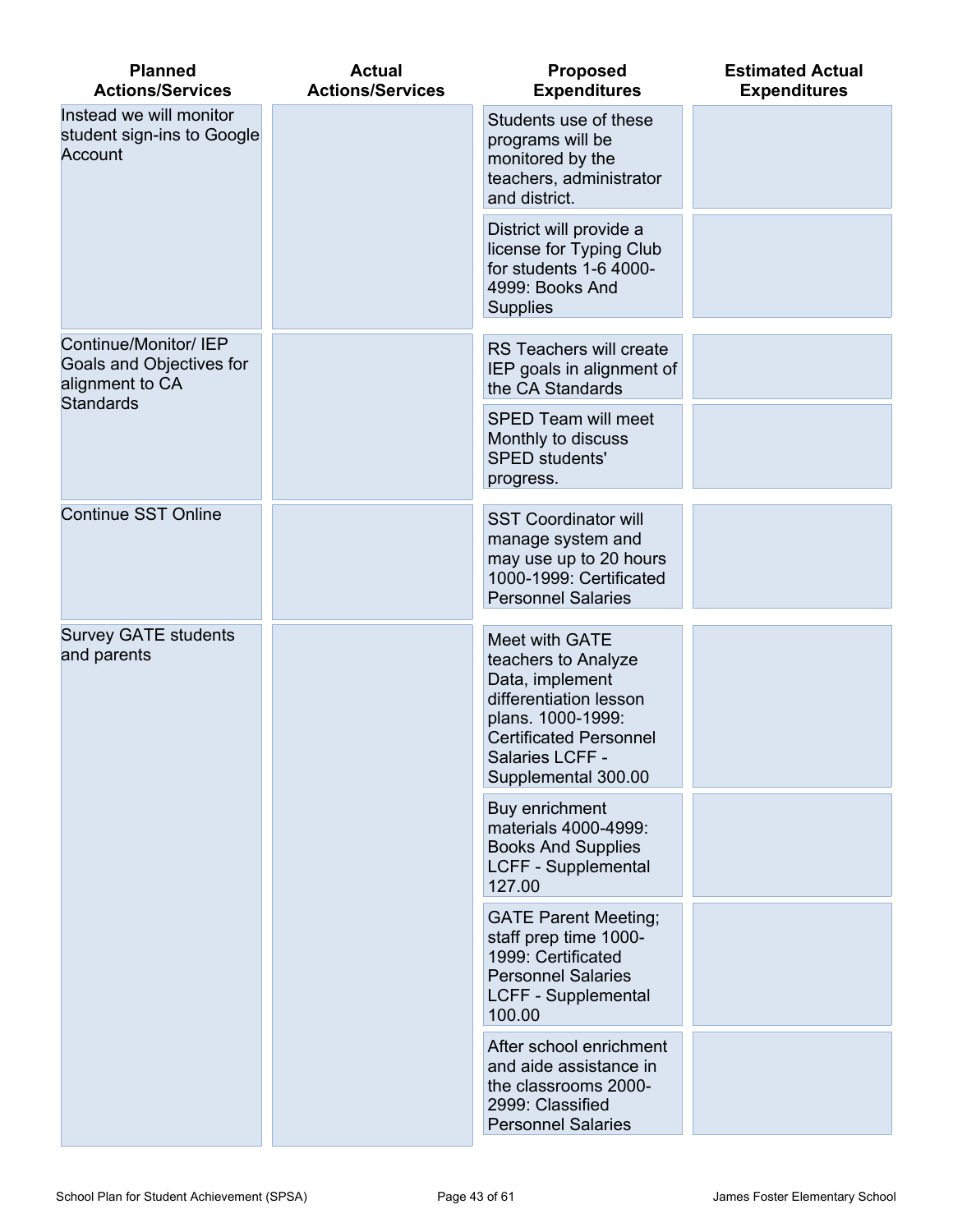| <b>Planned</b><br><b>Actions/Services</b>                                                                     | Actual<br><b>Actions/Services</b>                                                                                                                              | <b>Proposed</b><br><b>Expenditures</b> | <b>Estimated Actual</b><br><b>Expenditures</b> |
|---------------------------------------------------------------------------------------------------------------|----------------------------------------------------------------------------------------------------------------------------------------------------------------|----------------------------------------|------------------------------------------------|
|                                                                                                               |                                                                                                                                                                | LCFF - Supplemental<br>500.00          |                                                |
| <b>Continue Learning Walks</b><br>and provide continuing<br>professional development<br>to increase expertise | Teachers will participate<br>in learning walks and<br>their classes will be<br>covered by substitutes.<br>1000-1999: Certificated<br><b>Personnel Salaries</b> |                                        |                                                |
|                                                                                                               |                                                                                                                                                                |                                        |                                                |

## **Analysis**

Describe the overall implementation of the strategies/activities to achieve the articulated goal.

Overall everything was implemented as planned except DIBELS was not used to monitor growth three times this year. DIBELS was only used twice to monitor student growth and was not used consistently at each grade level.

Describe the overall effectiveness of the strategies/activities to achieve the articulated goal as measured by the school.

The overall effectiveness of the above strategies/activities is highly effective. The only strategy that was not effective was the implementation of DIBELS. Since DIBELS did not seem to be an effective tool, which gave teachers the data needed to make instructional decisions, we will not be purchasing DIBELS next year. Instead the Site Council feels that money should be used to cover the increase in each instructional assistant's salary.

Explain any material differences between the Proposed Expenditures and Estimated Actual Expenditures.

Instructional Assistants cost more than budgeted this year; therefore, enrichment materials were not purchased.

Describe any changes that will be made to this goal, the annual outcomes, metrics, or strategies/activities to achieve this goal as a result of this analysis. Identify where those changes can be found in the SPSA.

We will not use DIBELS as a tool to measure student progress. Recently our district purchased Illuminate and this will be the tool used next year to gather data about student progress and to make instructional decisions in Professional Learning Communities.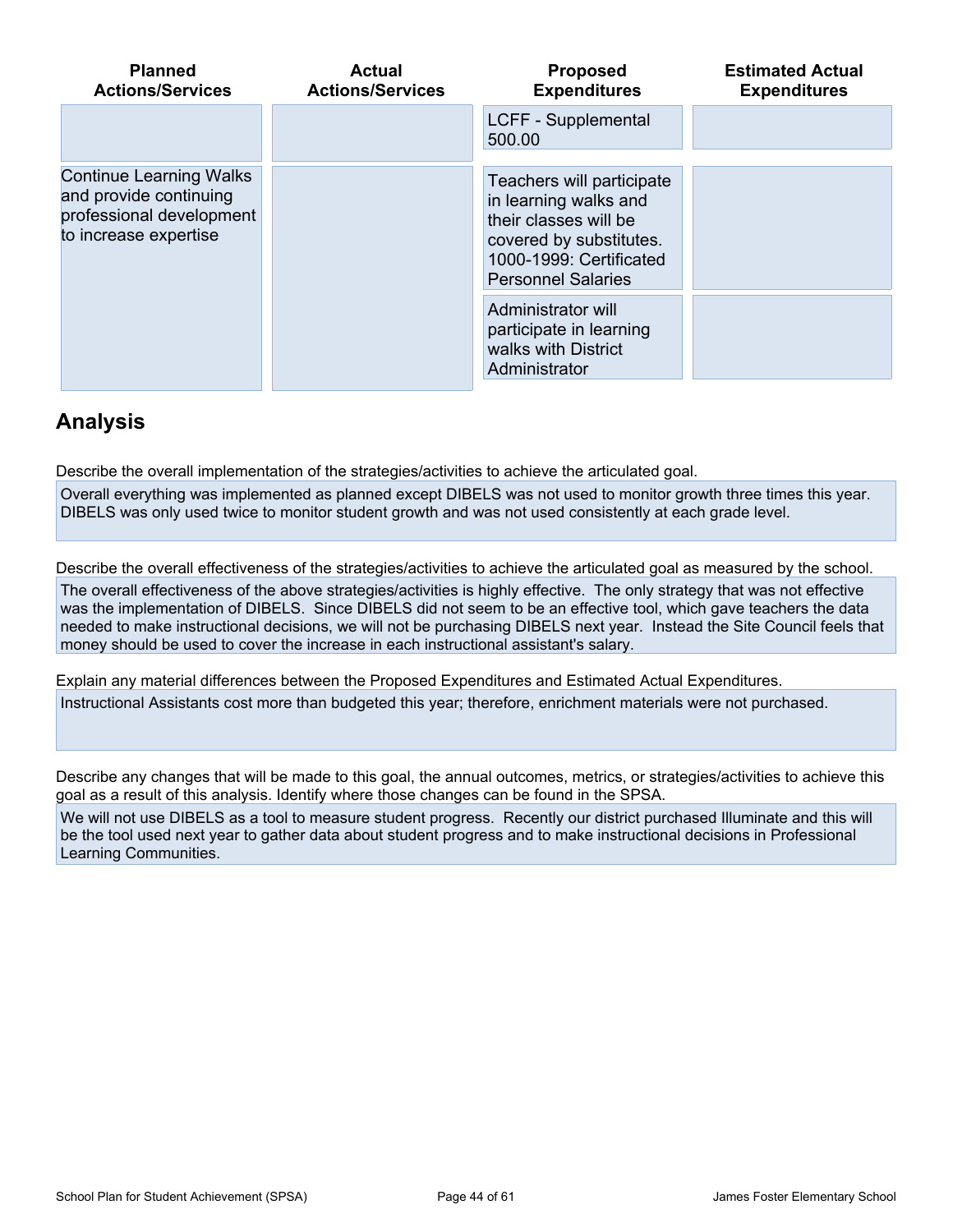## **Annual Review and Update**

## **SPSA Year Reviewed: 2018-19**

## <span id="page-44-0"></span>**Goal 2**

Increase meaningful and purposeful student and parent engagement Decrease Truancy Create a plan to meet the specific needs of ELL, Foster, shelter, economically disadvantaged,homeless parents. Increase parent satisfaction with the school communication. Increase students' sense of safety from 93% to 95% (TK-2); 78% to 82% (3-6) Increase students' sense of school connectedness Increase parents' sense of safety Increase students' sense of school connectedness

## **Annual Measurable Outcomes**

**Metric/Indicator Expected Outcomes Actual Outcomes**

## **Strategies/Activities for Goal 2**

| <b>Planned</b><br><b>Actions/Services</b>                                                                                                                          | <b>Actual</b><br><b>Actions/Services</b> | <b>Proposed</b><br><b>Expenditures</b>                                                                                      | <b>Estimated Actual</b><br><b>Expenditures</b> |
|--------------------------------------------------------------------------------------------------------------------------------------------------------------------|------------------------------------------|-----------------------------------------------------------------------------------------------------------------------------|------------------------------------------------|
| Use Infinite Campus to to<br>track attendance                                                                                                                      |                                          | Run attendance reports                                                                                                      |                                                |
| <b>Hold School Attendance</b><br><b>Review Team meetings</b><br><b>Hold District Attendance</b><br>Review Team meetings                                            |                                          | Hold meeting with<br>parents and students                                                                                   |                                                |
| Work with parent liaison<br>to conduct outreach to<br>ELL, foster, economically<br>disadvantaged and<br>homeless students                                          |                                          | Call parents, attend<br>meetings,                                                                                           |                                                |
| Provide translation                                                                                                                                                |                                          | Provide translation for<br>parent conferences and<br>parent meetings 2000-<br>2999: Classified<br><b>Personnel Salaries</b> |                                                |
| Maintain school website<br>Use Constant Contact for<br>weekly bulletin<br><b>Use Blackboard Connect</b><br>for emergency and<br>reminders<br><b>PTA Newsletter</b> |                                          | Weekly bulletin and PTA<br>newsletter                                                                                       |                                                |
|                                                                                                                                                                    |                                          |                                                                                                                             |                                                |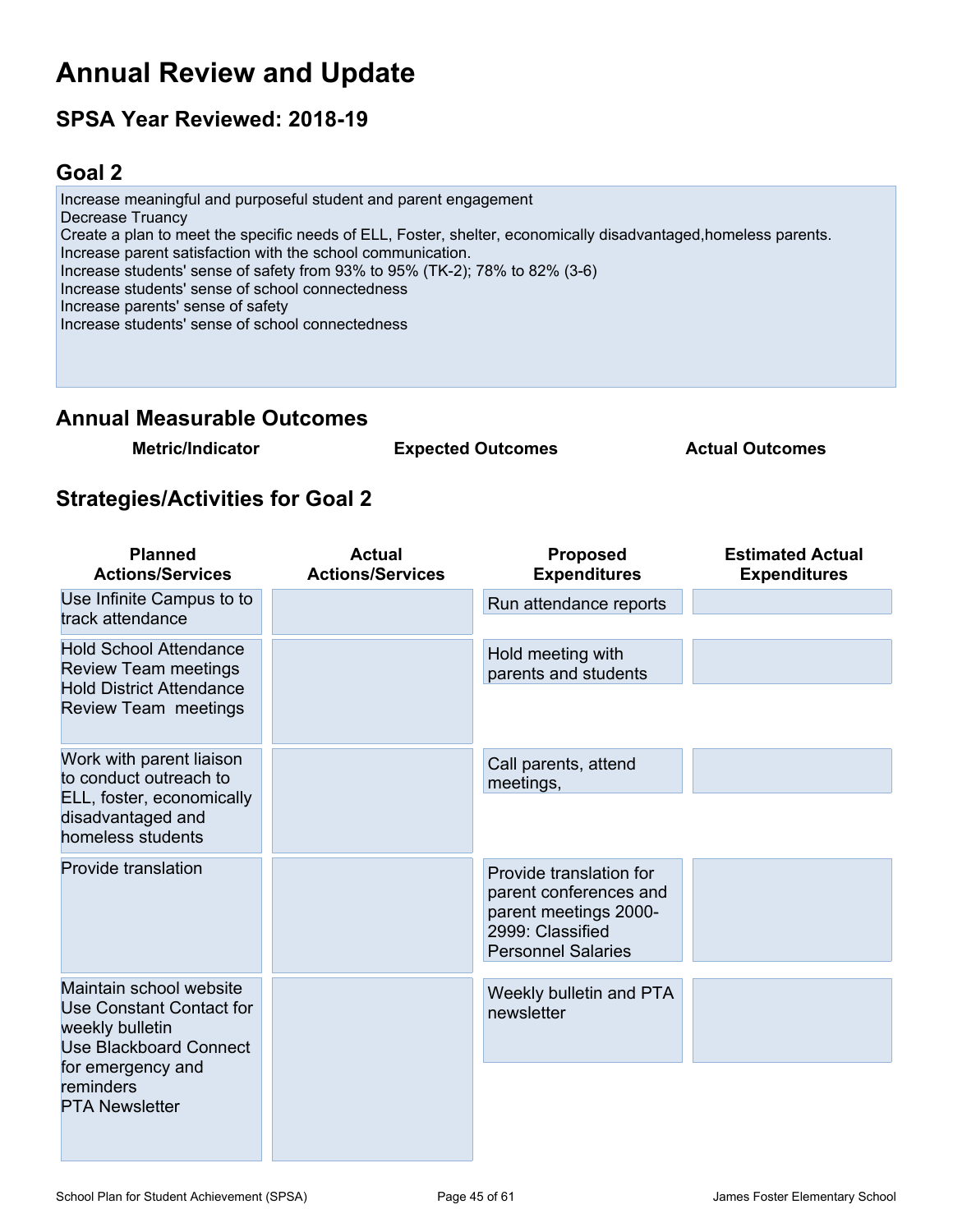| <b>Planned</b><br><b>Actions/Services</b>                                                                                                                                                                                                                                                                                                                 | <b>Actual</b><br><b>Actions/Services</b>                                                                         | <b>Proposed</b><br><b>Expenditures</b>                                                                                                                                                       | <b>Estimated Actual</b><br><b>Expenditures</b> |
|-----------------------------------------------------------------------------------------------------------------------------------------------------------------------------------------------------------------------------------------------------------------------------------------------------------------------------------------------------------|------------------------------------------------------------------------------------------------------------------|----------------------------------------------------------------------------------------------------------------------------------------------------------------------------------------------|------------------------------------------------|
| <b>Implement Caring</b><br><b>Schools Community</b><br>Provide PBIS training<br><b>Provide Campus</b><br>Supervisor training                                                                                                                                                                                                                              |                                                                                                                  | Implement lessons and<br>activities<br>purchase materials<br>4000-4999: Books And<br>Supplies LCFF -<br>Supplemental 500.00                                                                  |                                                |
|                                                                                                                                                                                                                                                                                                                                                           |                                                                                                                  | provide planning: 4<br>hours X 3 staff per<br>month 1000-1999:<br><b>Certificated Personnel</b><br>Salaries LCFF -<br>Supplemental 4800.00                                                   |                                                |
|                                                                                                                                                                                                                                                                                                                                                           |                                                                                                                  | provide campus<br>supervisor meetings 4<br>hours X 5 staff 2000-<br>2999: Classified<br><b>Personnel Salaries</b>                                                                            |                                                |
| Three parent workshops<br>on instructional strategies<br><b>Goal Setting Conference</b><br><b>Parent Conferences</b><br><b>Student Success Team</b><br>meetings<br><b>Individual Educational</b><br>Plan meetings<br>Re designation meeting<br><b>Parent Teacher</b><br>Association<br><b>Site Council</b><br><b>Parent Advisory</b><br>Committee Meeting |                                                                                                                  | Meetings and workshops<br>will be scheduled to<br>meet the needs of<br>parents and students.<br>1000-1999: Certificated<br><b>Personnel Salaries</b><br><b>LCFF - Supplemental</b><br>800.00 |                                                |
|                                                                                                                                                                                                                                                                                                                                                           | materials for parent<br>workshop 4000-4999:<br><b>Books And Supplies</b><br><b>LCFF - Supplemental</b><br>250.00 |                                                                                                                                                                                              |                                                |
| English Language<br><b>Advisory Committee</b><br><b>District English Language</b><br><b>Advisory Committee</b>                                                                                                                                                                                                                                            |                                                                                                                  |                                                                                                                                                                                              |                                                |
| Parents attend plays,<br>music and rhythm<br>workshops, PTA functions<br>such as carnival, VIP Day,<br>Book Fair, Dine Outs,<br>student store, Boo Grams,<br>Red Ribbon Week, Health<br>Week, Jog-a-thon, Spirit<br>Days                                                                                                                                  |                                                                                                                  | PTA functions will be<br>scheduled to increase<br>parent involvement and<br>raise funds for student<br>enrichment programs<br>Parent-Teacher<br><b>Association (PTA)</b>                     |                                                |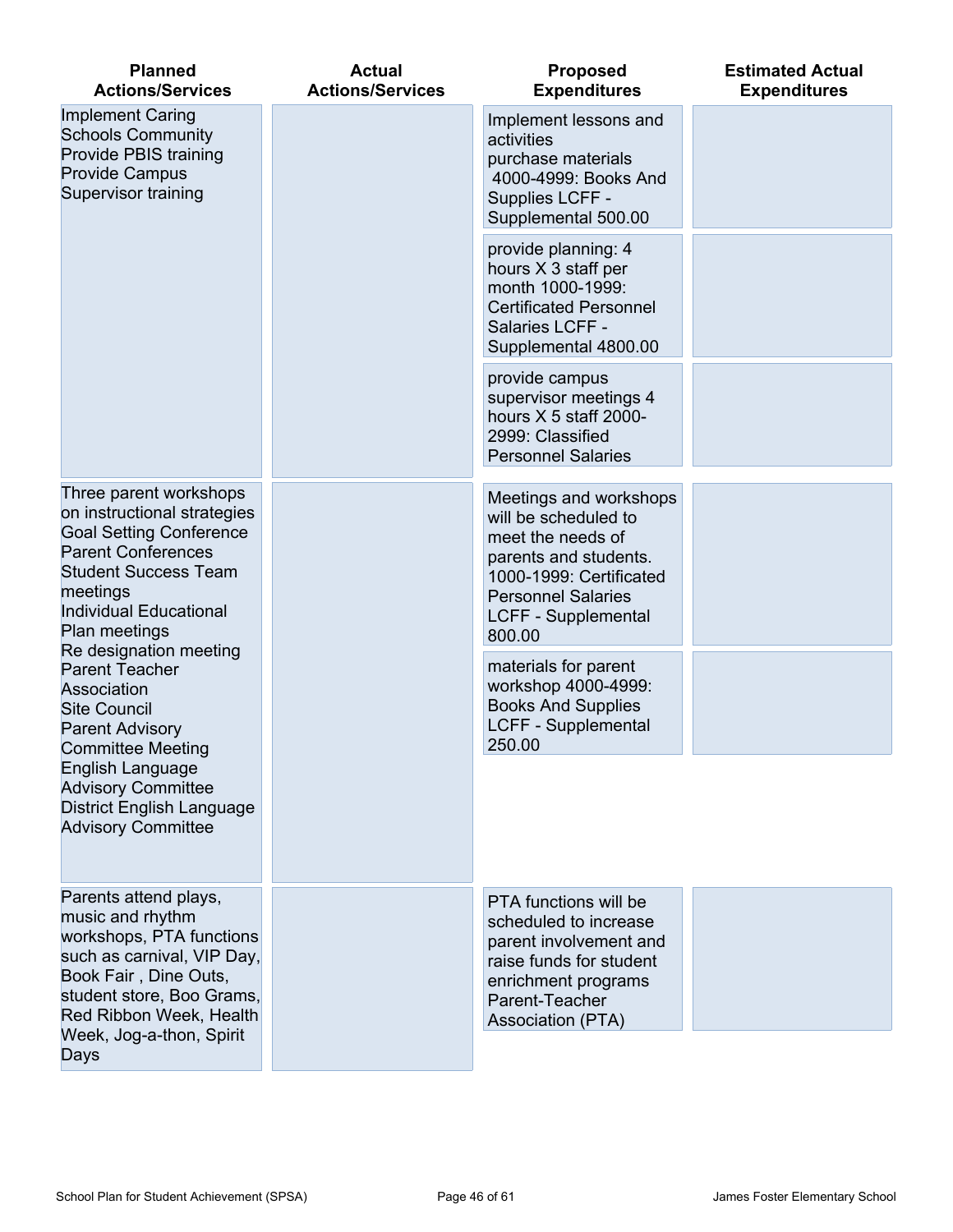## **Analysis**

Describe the overall implementation of the strategies/activities to achieve the articulated goal.

Overall everything in this goal was implemented as planned except for three parent workshops on instructional strategies. We were only able to hold two parent meetings this year.

Describe the overall effectiveness of the strategies/activities to achieve the articulated goal as measured by the school.

The overall effectiveness of the strategies/activities to the achieve the goal is satisfactory. The Site Council found that more needs to be done in regards to parent engagement, parent input, and parent decision making, since attendance was low a the parent workshops and all school planning meetings.

Explain any material differences between the Proposed Expenditures and Estimated Actual Expenditures.

Materials did not need to be purchased for parent workshops as we relied on technology, our TECH TOSAs, Santa Clarita Valley Food Services Agency, and teachers to provide the content, and this did not exceed the 800.00 allotted for salaries. The presenter of each workshop provided their own materials or used school copier to make copies for the workshop.

Describe any changes that will be made to this goal, the annual outcomes, metrics, or strategies/activities to achieve this goal as a result of this analysis. Identify where those changes can be found in the SPSA.

We are going to provide additional opportunities for parents to provide input and make decisions regarding school goals by using Parent Square next school year.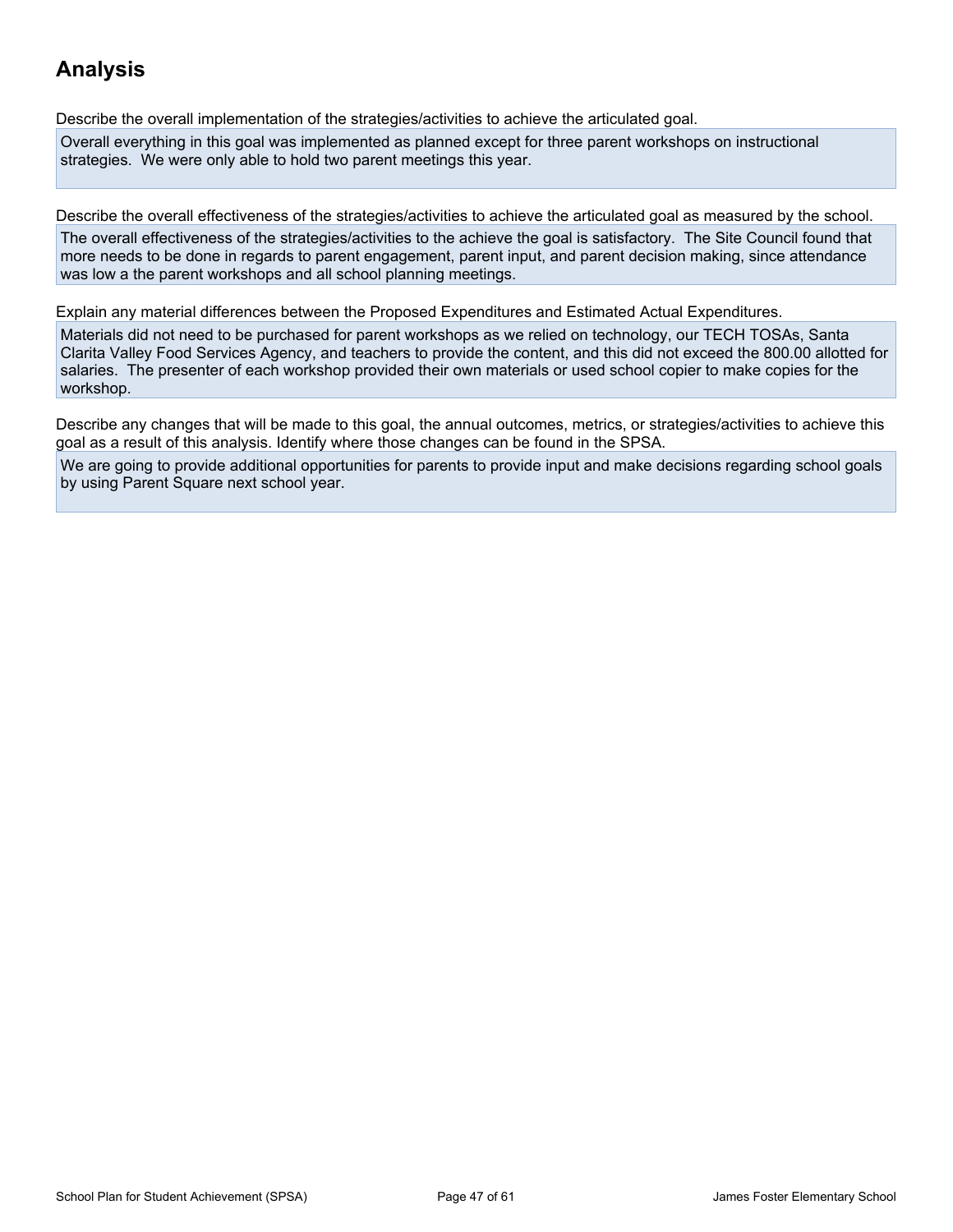## **Annual Review and Update**

## **SPSA Year Reviewed: 2018-19**

## <span id="page-47-0"></span>**Goal 3**

Ensure that student have access to state-approved standard-based materials Ensure that all teachers have appropriate materials and training Maintain school site to meet Good of Exemplary status as measured by Facilities Inspection tool on the School Accountability Report Card (SARC)

### **Annual Measurable Outcomes**

**Metric/Indicator Expected Outcomes Actual Outcomes**

## **Strategies/Activities for Goal 3**

| <b>Planned</b><br><b>Actions/Services</b>                                                   | <b>Actual</b><br><b>Actions/Services</b> | <b>Proposed</b><br><b>Expenditures</b>                                                                                                         | <b>Estimated Actual</b><br><b>Expenditures</b> |
|---------------------------------------------------------------------------------------------|------------------------------------------|------------------------------------------------------------------------------------------------------------------------------------------------|------------------------------------------------|
| Provide standards based<br>textbooks for math,<br>language arts, social<br>studies, science |                                          | Provide duplicating of<br>student/teacher<br>materials<br>and supplemental CA<br>Standards material<br>4000-4999: Books And<br><b>Supplies</b> |                                                |
| Teacher will be provided<br>the opportunity to<br>participate in 1 learning<br>walks        |                                          | teachers will participate<br>in 1 learning walk 1000-<br>1999: Certificated<br><b>Personnel Salaries</b>                                       |                                                |
| Clean and repair the<br>school                                                              |                                          | repair /replace mats,<br>cleaning machine,<br>supplies 5000-5999:<br><b>Services And Other</b><br><b>Operating Expenditures</b>                |                                                |

## **Analysis**

Describe the overall implementation of the strategies/activities to achieve the articulated goal. All students had materials needed for all subjects, and all but 2 teachers participated in a learning walk this school year. The school remained clean and in good repair.

Describe the overall effectiveness of the strategies/activities to achieve the articulated goal as measured by the school. The overall effectiveness of the strategies/activities in this goal was highly effective.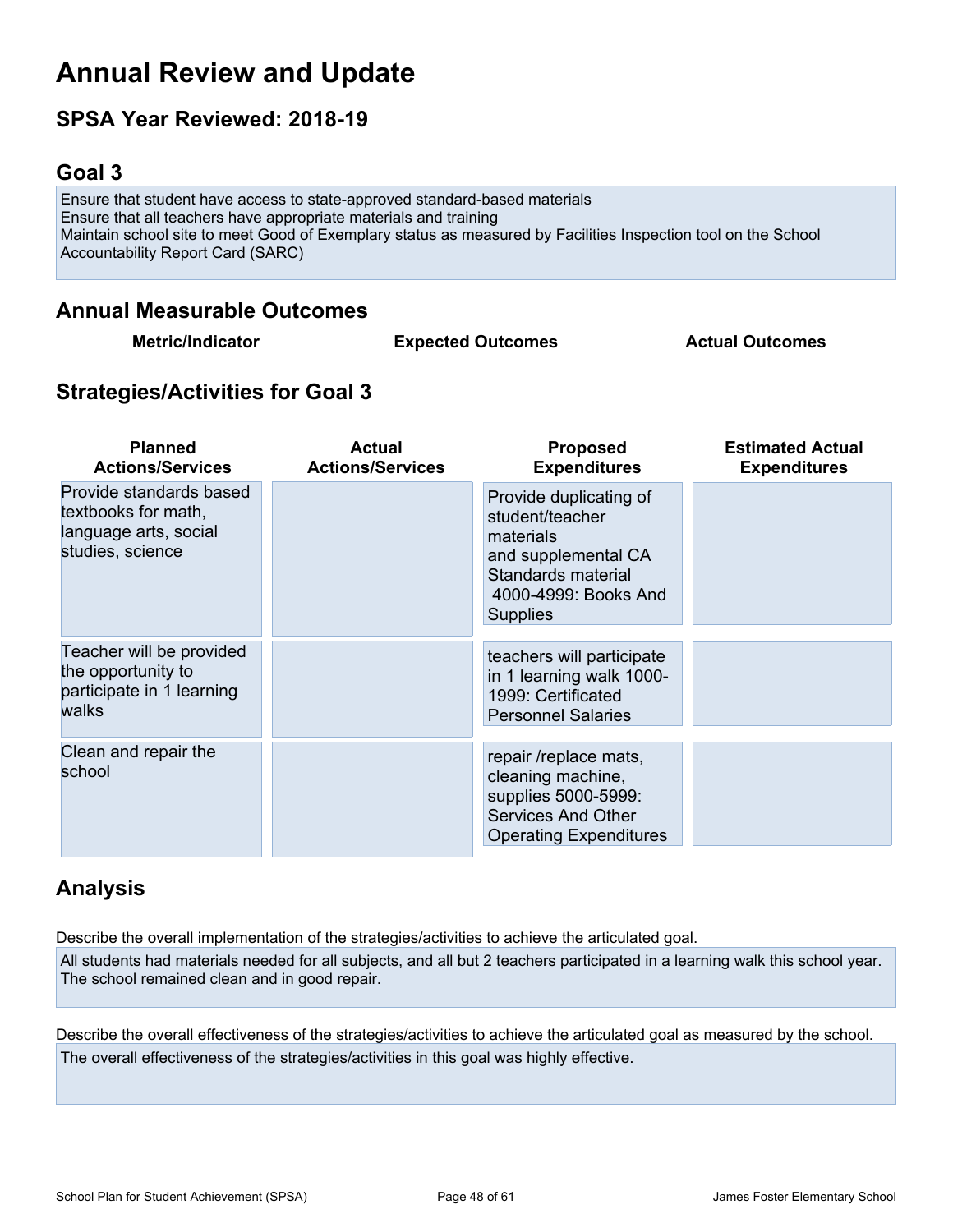Explain any material differences between the Proposed Expenditures and Estimated Actual Expenditures. Two teachers did not participate in learning walks due to scheduling conflicts.

Describe any changes that will be made to this goal, the annual outcomes, metrics, or strategies/activities to achieve this goal as a result of this analysis. Identify where those changes can be found in the SPSA. The actions in this goal will be moved to goal 2.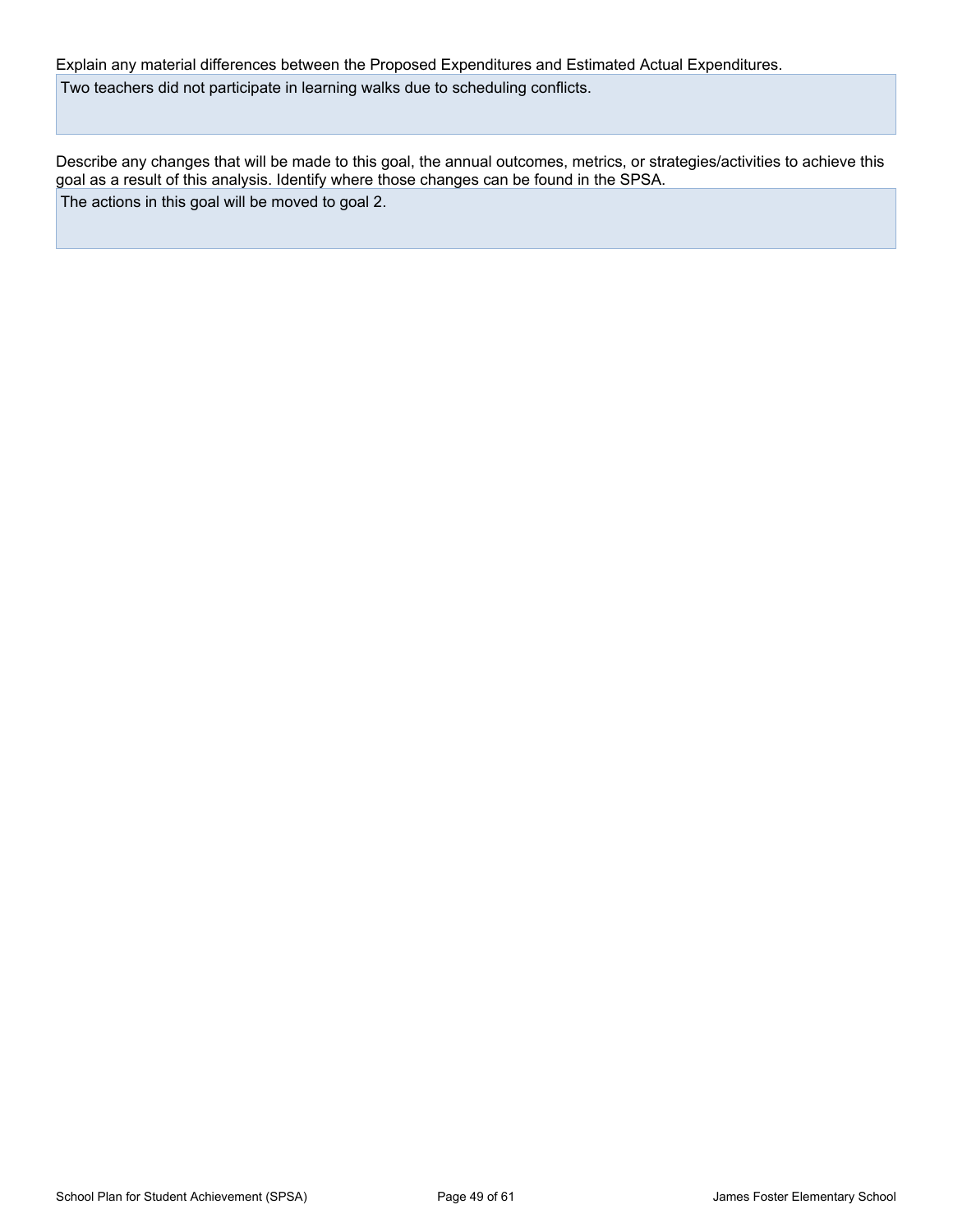## <span id="page-49-0"></span>**Budget Summary and Consolidation**

The Budget Summary is required for schools funded through the ConApp. The Consolidation of Funds is required for a school receiving funds allocated through the ConApp and consolidating those funds as part of a schoolwide program.

## <span id="page-49-1"></span>**Budget Summary**

| <b>Description</b>                                                      | Amount    |
|-------------------------------------------------------------------------|-----------|
| Total Funds Provided to the School Through the Consolidated Application |           |
| Total Funds Budgeted for Strategies to Meet the Goals in the SPSA       | 74.109.00 |

## <span id="page-49-2"></span>**Allocations by Funding Source**

| <b>Funding Source</b>            | Amount   | <b>Balance</b> |
|----------------------------------|----------|----------------|
| LCFF - Supplemental              | 18898.00 | 591.00         |
| Parent-Teacher Association (PTA) | 12700.00 | 0.00           |
| Site Formula Funds               | 46257.00 | 3,155.00       |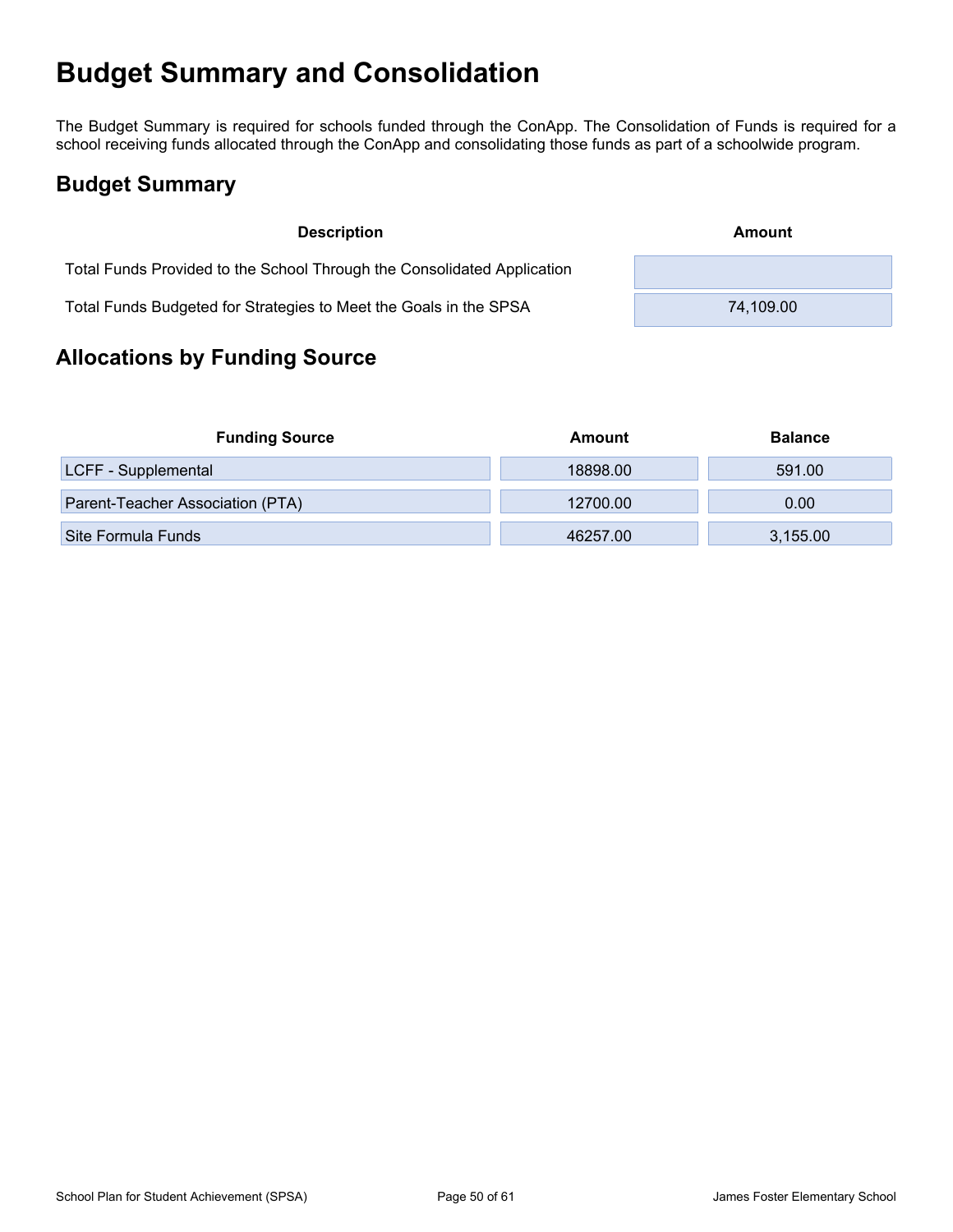## <span id="page-50-0"></span>**Expenditures by Funding Source**

| <b>Funding Source</b>            | Amount    |
|----------------------------------|-----------|
| LCFF - Supplemental              | 18,307.00 |
| Parent-Teacher Association (PTA) | 12,700.00 |
| Site Formula Funds               | 43,102.00 |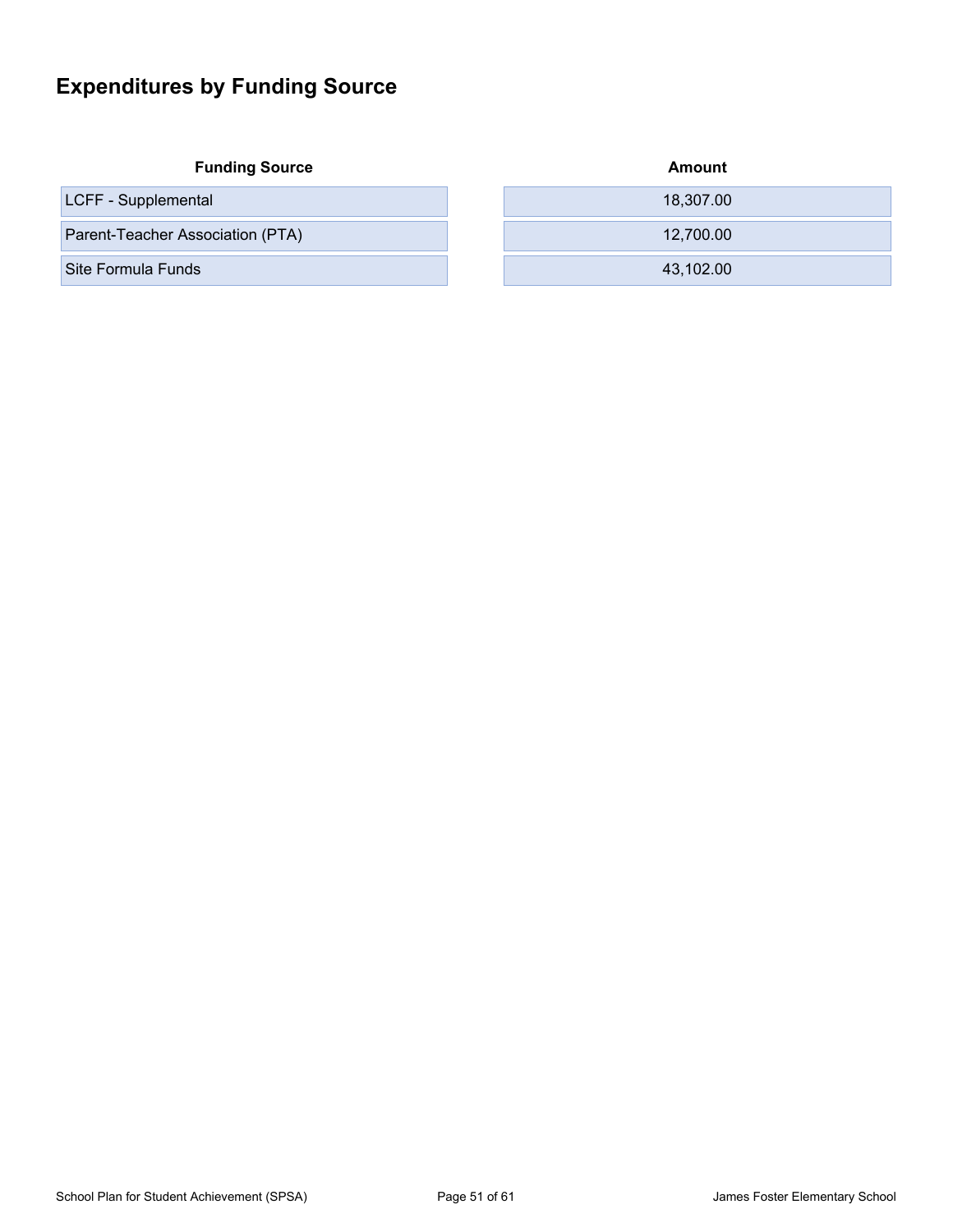## <span id="page-51-0"></span>**Expenditures by Budget Reference**

| 1000-1999: Certificated Personnel Salaries |  | 8.743.00 |
|--------------------------------------------|--|----------|
|--------------------------------------------|--|----------|

2000-2999: Classified Personnel Salaries

4000-4999: Books And Supplies

5800: Professional/Consulting Services And Operating **Expenditures** 

| <b>Budget Reference</b>              | Amount    |
|--------------------------------------|-----------|
| icated Personnel Salaries            | 8,743.00  |
| ified Personnel Salaries             | 39,666.00 |
| s And Supplies                       | 21,000.00 |
| al/Consulting Services And Operating | 4,700.00  |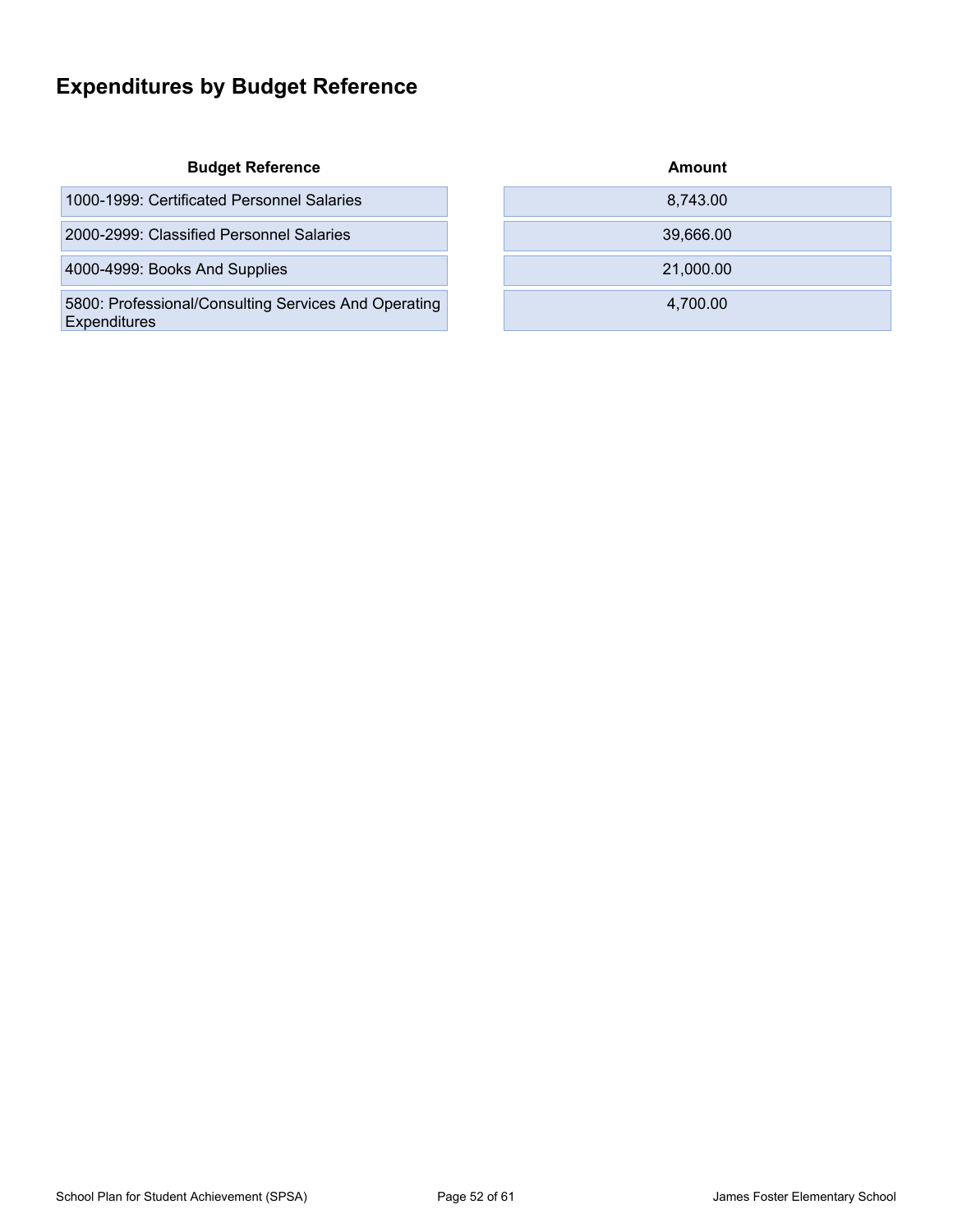## <span id="page-52-0"></span>**Expenditures by Budget Reference and Funding Source**

| <b>Budget Reference</b>                                                     | <b>Funding Source</b>            | <b>Amount</b> |
|-----------------------------------------------------------------------------|----------------------------------|---------------|
| 1000-1999: Certificated Personnel<br>Salaries                               | LCFF - Supplemental              | 2,003.00      |
| 2000-2999: Classified Personnel<br>Salaries                                 | LCFF - Supplemental              | 16,304.00     |
| 2000-2999: Classified Personnel<br>Salaries                                 | Parent-Teacher Association (PTA) | 8,000.00      |
| 5800: Professional/Consulting<br><b>Services And Operating Expenditures</b> | Parent-Teacher Association (PTA) | 4,700.00      |
| 1000-1999: Certificated Personnel<br>Salaries                               | Site Formula Funds               | 6,740.00      |
| 2000-2999: Classified Personnel<br>Salaries                                 | Site Formula Funds               | 15,362.00     |
| 4000-4999: Books And Supplies                                               | Site Formula Funds               | 21,000.00     |
|                                                                             |                                  |               |

T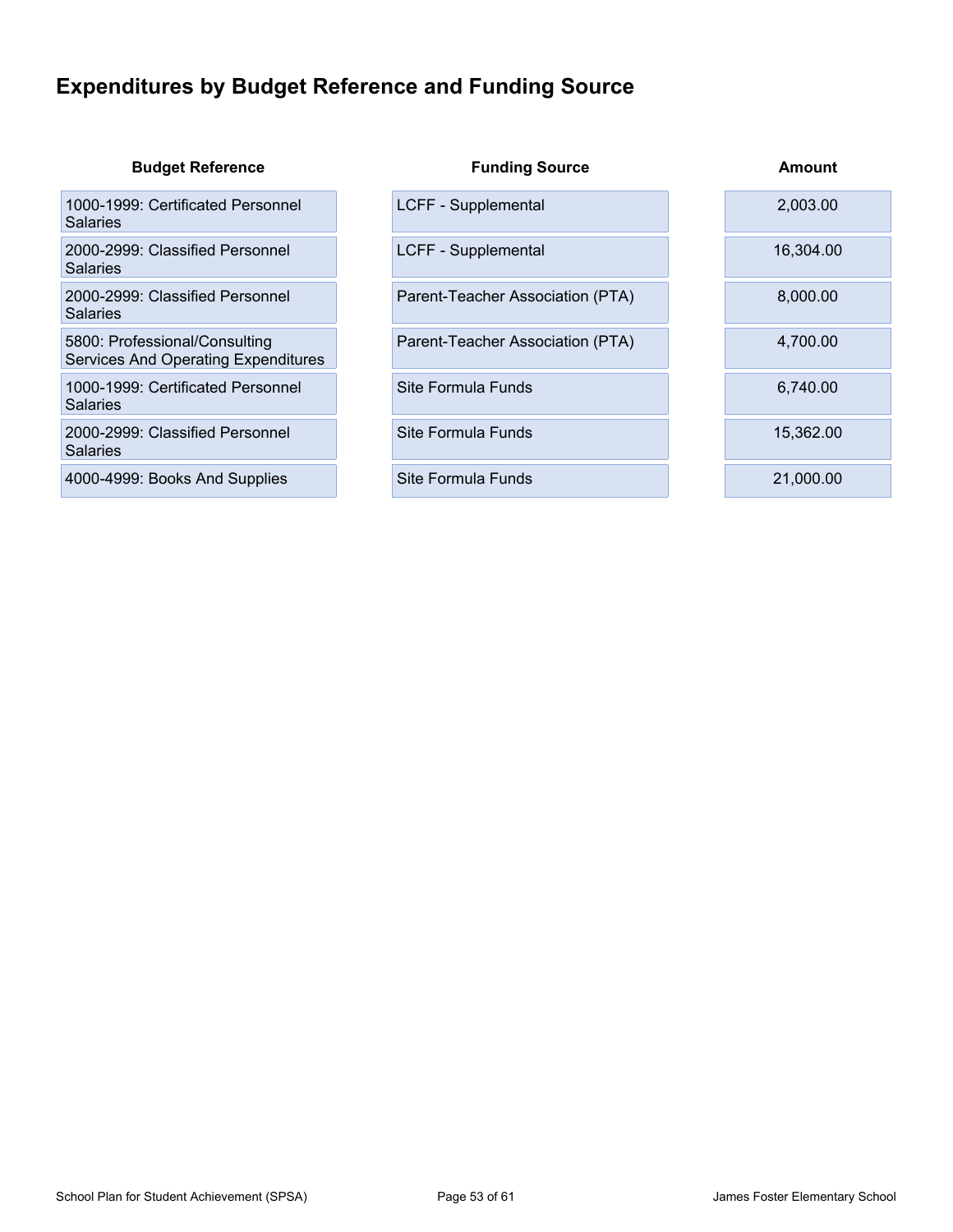## <span id="page-53-0"></span>**School Site Council Membership**

California Education Code describes the required composition of the School Site Council (SSC). The SSC shall be composed of the principal and representatives of: teachers selected by teachers at the school; other school personnel selected by other school personnel at the school; parents of pupils attending the school selected by such parents; and, in secondary schools, pupils selected by pupils attending the school. The current make-up of the SSC is as follows:

- 1 School Principal
- 3 Classroom Teachers
- 1 Other School Staff
- 5 Parent or Community Members

| <b>Name of Members</b>   | <b>Role</b>                       |
|--------------------------|-----------------------------------|
| <b>Misty Covington</b>   | Principal                         |
| Felicia Juardo           | <b>Parent or Community Member</b> |
| Jennifer Barrett         | <b>Parent or Community Member</b> |
| <b>Sherry Cardenas</b>   | <b>Parent or Community Member</b> |
| Naomi Barnes             | <b>Parent or Community Member</b> |
| Rian Medlin              | <b>Parent or Community Member</b> |
| Jennifer Horwitz         | <b>Classroom Teacher</b>          |
| Donna Spencer            | <b>Classroom Teacher</b>          |
| <b>Susan Michaelides</b> | <b>Classroom Teacher</b>          |
| Jennifer Umland          | <b>Other School Staff</b>         |

At elementary schools, the school site council must be constituted to ensure parity between (a) the principal, classroom teachers, and other school personnel, and (b) parents of students attending the school or other community members. Classroom teachers must comprise a majority of persons represented under section (a). At secondary schools there must be, in addition, equal numbers of parents or other community members selected by parents, and students. Members must be selected by their peer group.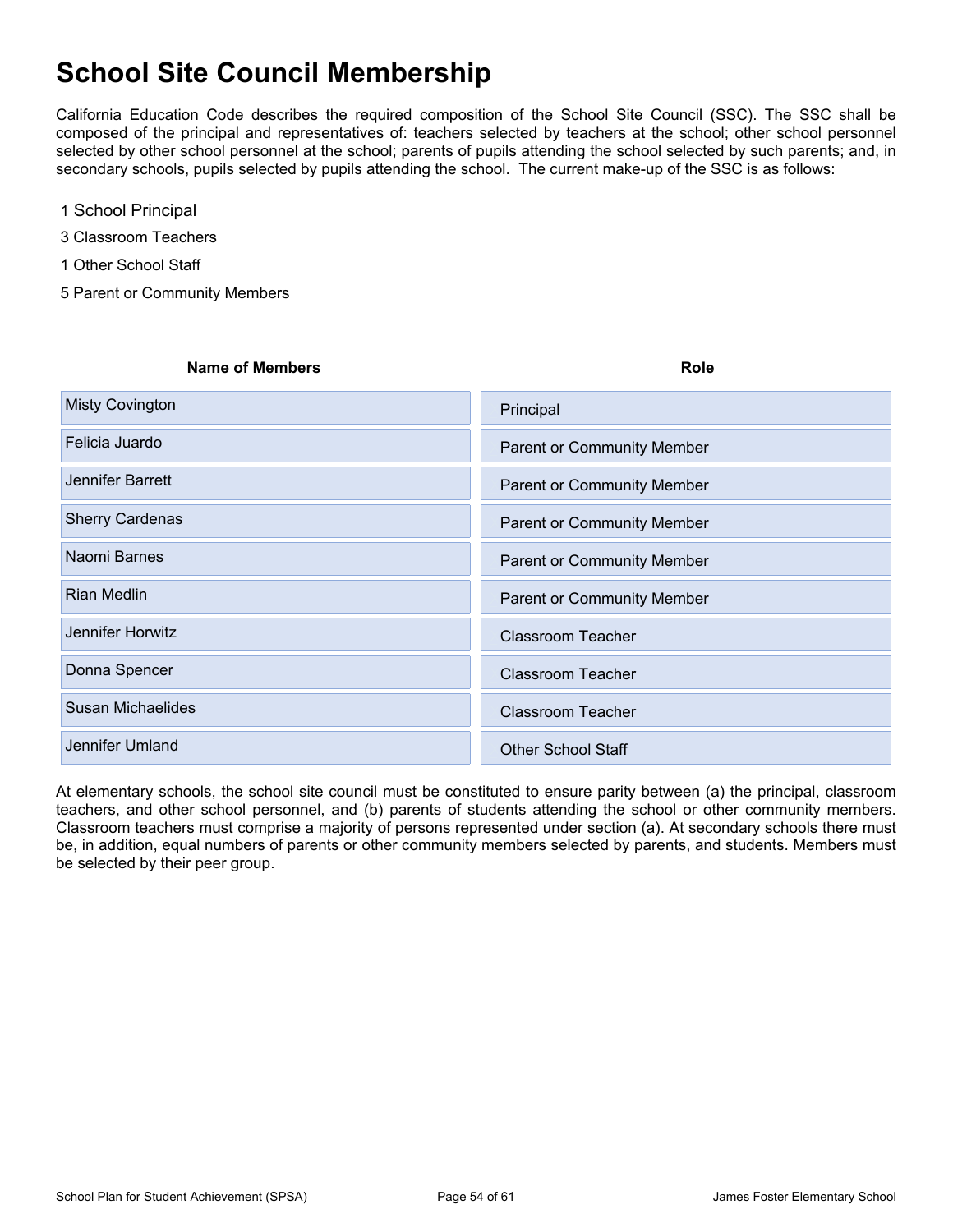## <span id="page-54-0"></span>**Addendum**

For questions related to specific sections of the template, please see instructions below:

## <span id="page-54-1"></span>**Instructions: Linked Table of Contents**

Stakeholder Involvement

Goals, Strategies, & Proposed Expenditures

Planned Strategies/Activities

Annual Review and Update

Budget Summary and Consolidation

Appendix A: Plan Requirements for Schools Funded Through the ConApp

Appendix B: Select State and Federal Programs

For additional questions or technical assistance related to completion of the SPSA template, please contact the Local Educational Agency, or the CDE's Title I Policy and Program Guidance Office at TITLEI@cde.ca.gov.

#### **Stakeholder Involvement**

Meaningful involvement of parents, students, and other stakeholders is critical to the development of the SPSA and the budget process. As such, the SPSA should be shared with, and schools should request input from, school site-level advisory groups, as applicable (e.g., English Learner Advisory Councils, student advisory groups, etc.).

Describe the process used to involve advisory committees, parents, students, school faculty and staff, and the community in the development of the SPSA and the annual review and update. Goals, Strategies, & Proposed Expenditures

In this section a school provides a description of the annual goals to be achieved by the school. This section also includes descriptions of the specific planned strategies/activities a school will take to meet the identified goals, and a description of the expenditures required to implement the specific strategies and activities.

#### **Goal**

State the goal. A goal is a broad statement that describes the desired result to which all strategies/activities are directed. A goal answers the question: What is the school seeking to achieve? A school may number the goals using the "Goal #" for ease of reference.

### **Basis for this Goal**

Describe the basis for establishing the goal. The goal should be based upon an analysis of verifiable state data, including state indicator data from the California School Dashboard (Dashboard) and data from the School Accountability Report Card, and may include any data voluntarily developed by districts to measure pupil achievement.

### **Expected Annual Measurable Outcomes**

Identify the metric(s) and/or state indicator(s) that the school will use as a means of evaluating progress toward accomplishing the goal. A school may identify metrics for specific student groups. Include in the baseline column the most recent data associated with the metric or indicator available at the time of adoption of the SPSA. The most recent data associated with a metric or indicator includes data reported in the annual update of the SPSA. In the subsequent Expected Outcome column, identify the progress the school intends to be make in the coming year.

### **Planned Strategies/Activities**

Describe the strategies and activities being provided to meet the described goal. Strategies and activities that are implemented to achieve the identified goal may be grouped together. A school may number the strategy/activity using the "Strategy/Activity #" for ease of reference.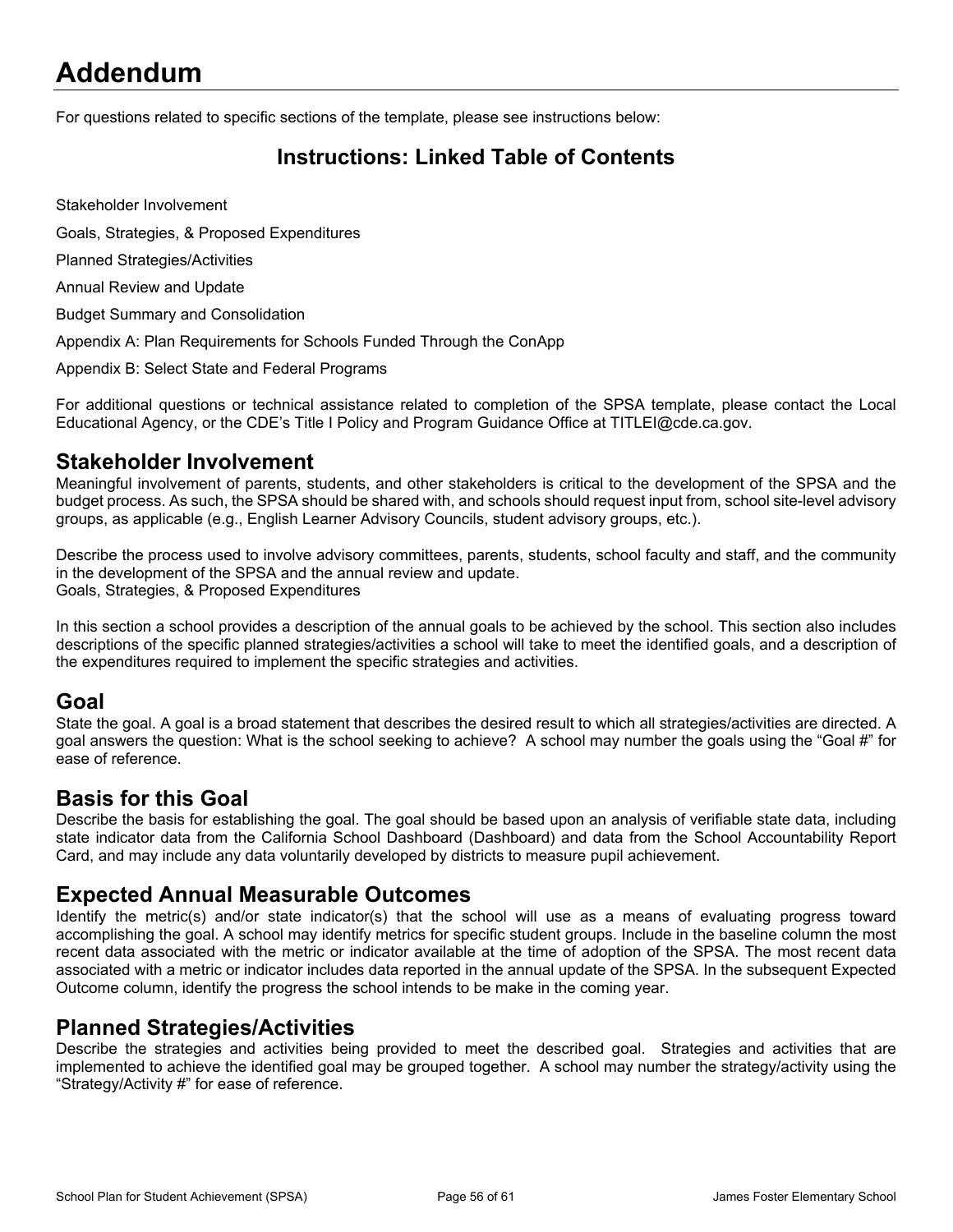A school receiving funds allocated through the ConApp is required to describe in their strategies and activities how they will address specific state and federal requirements. A list of these requirements may be found in Appendix A: Plan Requirements for Schools Funded Through the ConApp. At a minimum a school receiving funds allocated through the ConApp must address these requirements; however, a school may describe additional strategies/activities as well.

### **Students to be Served by this Strategy/Activity**

Indicate in this box which students will benefit from the strategies/activities by indicating "All Students" or listing one or more specific student group(s) to be served.

### **Proposed Expenditures for this Strategy/Activity**

For each strategy/activity, list and describe the proposed expenditures for the school year to implement these strategies/activities, including where those expenditures can be found in the school's budget. The school should reference all fund sources for each proposed expenditure and should provide budget references as an object code or an object code description.

Proposed expenditures that are included more than once in a SPSA should be indicated as a duplicated expenditure and include a reference to the goal and strategy/activity where the expenditure first appears in the SPSA.

### **Annual Review and Update**

The planned goals, expected outcomes, planned strategies/activities, and proposed expenditures must be copied verbatim from the previous year's approved SPSA. Minor typographical errors may be corrected. Annual Measurable Outcomes

For each goal in the prior year, provide the metric/indicators, the expected outcomes, and the actual outcomes; review the actual outcomes as compared to the expected outcomes identified in the prior year for the goal. Strategies/Activities

Identify the planned strategies/activities and the proposed expenditures to implement these strategies/activities toward achieving the described goal, then identify the actual strategies/activities implemented to meet the described goal and the estimated actual expenditures to implement the strategies/activities. As applicable, identify any changes to the student groups served.

## **Analysis**

Using actual outcome data, including state indicator data from the Dashboard, analyze whether the planned strategies/activities were effective in achieving the goal. Respond to the prompts as instructed.

- Describe the overall implementation of the strategies/activities to achieve the articulated goal. Include a discussion of relevant challenges and successes experienced with the implementation process.
- Describe the overall effectiveness of the strategies/activities to achieve the articulated goal as measured by the school.
- Explain any material differences between Proposed Expenditures and Estimated Actual Expenditures. Minor variances in expenditures or a dollar-for-dollar accounting is not required.
- Describe any changes that will be made to the goal, expected annual measureable outcomes, metrics/indicators, or strategies/activities to achieve this goal as a result of this analysis and analysis of the data provided in the Dashboard, as applicable. Identify where those changes can be found in the SPSA.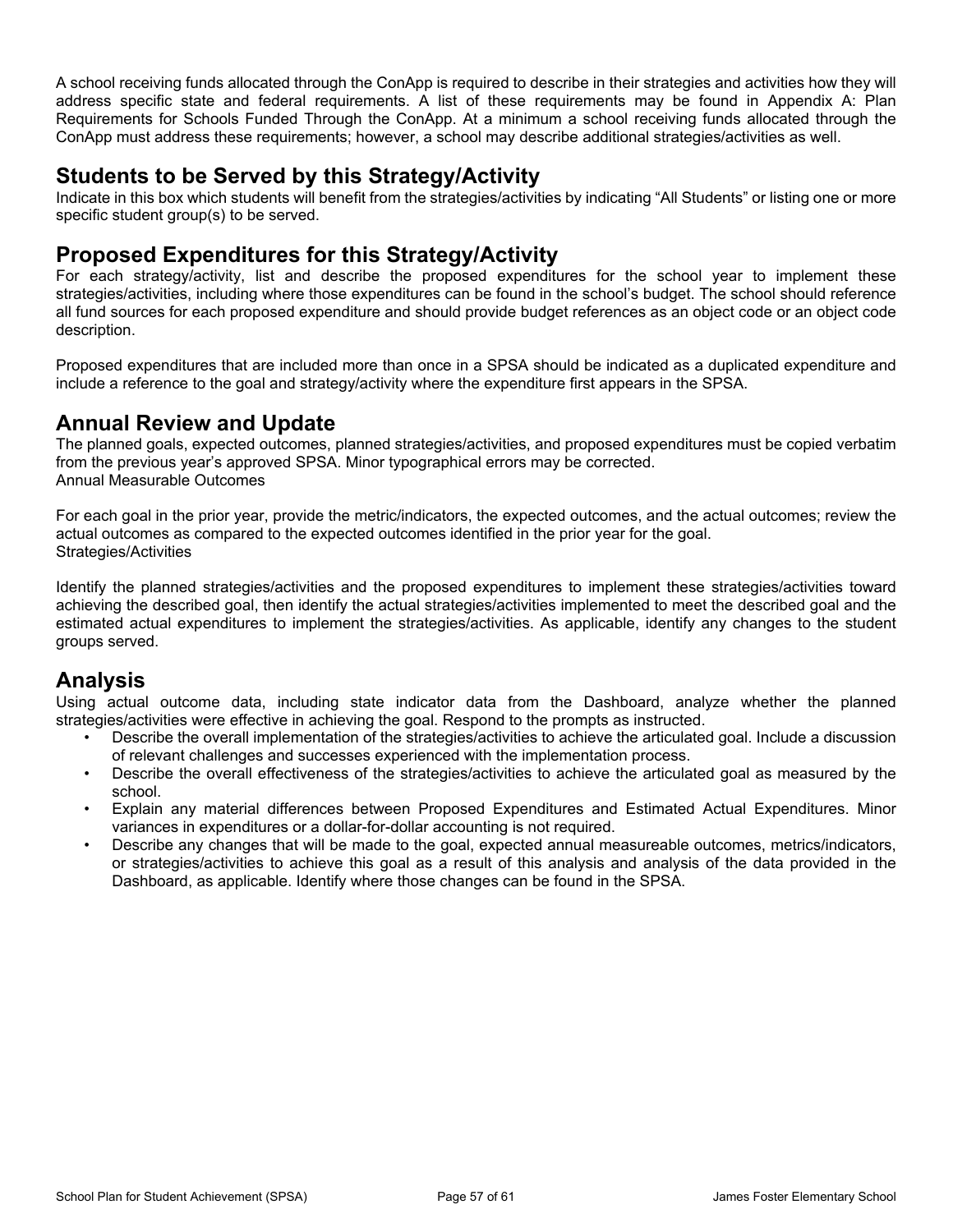### **Budget Summary and Consolidation**

In this section a school provides a brief summary of the funding allocated to the school through the ConApp and/or other funding sources as well as the total amount of funds for proposed expenditures described in the SPSA. The Budget Summary is required for schools funded through the ConApp. The Consolidation of Funds is required for a school receiving funds allocated through the ConApp and consolidating those funds as part of a schoolwide program.

### **Budget Summary**

A school receiving funds allocated through the ConApp should complete the Budget Summary as follows:

- Total Funds Provided to the School Through the Consolidated Application: This amount is the total amount of funding provided to the school through the ConApp for the school year. The school year means the fiscal year for which a SPSA is adopted or updated.
- Total Funds Budgeted for Strategies to Meet the Goals in the SPSA: This amount is the total of the proposed expenditures from all sources of funds associated with the strategies/activities reflected in the SPSA. To the extent strategies/activities and/or proposed expenditures are listed in the SPSA under more than one goal, the expenditures should be counted only once.

A school may include additional information or more detail.

## **Consolidation of Funds**

A school receiving funds allocated through the ConApp and consolidating those funds as part of a schoolwide program is required to include a list of state and local programs and other federal programs that the school will consolidate in the schoolwide program. A list of commonly consolidated state and federal programs is provided in Appendix B: Select State and Federal Programs. List the federal funding source(s) and the amount(s) being consolidated in the schoolwide program, then list the state and/or local funding source(s) and the amount(s). Adjust the table as needed.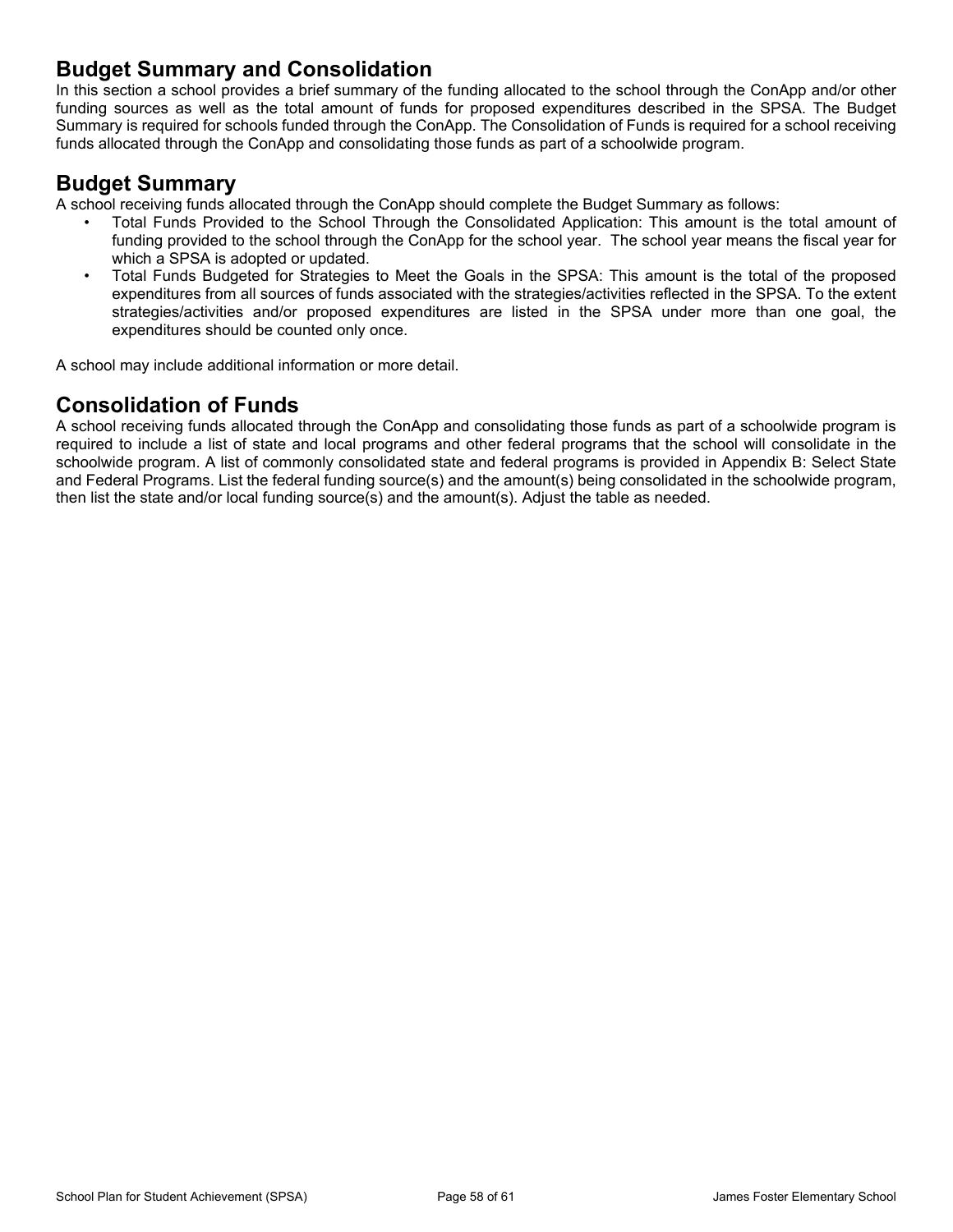## <span id="page-57-0"></span>**Appendix A: Plan Requirements for Schools Funded Through the ConApp**

### **Basic Plan Requirements**

A school receiving funds allocated through the ConApp is required to develop a SPSA. The content of a SPSA must be aligned with school goals for improving student achievement. School goals must be based upon an analysis of verifiable state data and may include any data voluntarily developed by districts to measure student achievement.

The SSC is required to develop the SPSA, which must address each of the following, as applicable:

- 1. A description of curricula, instructional strategies and materials responsive to the individual needs and learning styles of each student (described in the Strategies/Activities).
- 2. A description of instructional and auxiliary services to meet the special needs of non-English-speaking or limited-English-speaking students, including instruction in a language these students understand; educationally disadvantaged students; gifted and talented students; and students with exceptional needs (described in the Strategies/Activities).
- 3. A description of a staff development program for teachers, other school personnel, paraprofessionals, and volunteers, including those participating in special programs (described in the Strategies/Activities).
- 4. An identification of the schools' means of evaluating progress toward accomplishing its goals (described in the Expected Annual Measurable Outcomes) and an ongoing evaluation of the educational program of the school (described in the Annual Review and Update).
- 5. A description of how funds provided to the school through the ConApp will be used to improve the academic performance of all pupils to the level of state performance goals (described in the Proposed Expenditures for Strategies/Activities).
- 6. The proposed expenditures of funds available to the school through the programs described in EC Section 52851. For purposes of this subdivision, proposed expenditures of funds available to the school must include, but not be limited to, salaries and staff benefits for persons providing services for those programs (described in the Proposed Expenditures for Strategies/Activities).
- 7. The proposed expenditure of funds available to the school through the federal Improving America's Schools Act of 1994 and its amendments. If the school operates a state-approved schoolwide program in a manner consistent with the expenditure of funds available to the school pursuant to EC Section 52851, employees of the schoolwide program may be deemed funded by a single cost objective.
- 8. A description of how state and federal law governing programs identified in EC Section 64000 will be implemented, as applicable (described in the Strategies/Activities).
- 9. A description of any other activities and objectives as established by the SSC (described in the Strategies/Activities).

The SPSA, including proposed expenditures of funds allocated to the school through the ConApp, must be reviewed annually and updated by the SSC.

Authority cited: EC sections 64001(f)-(g) and 52853(a)(1)-(7).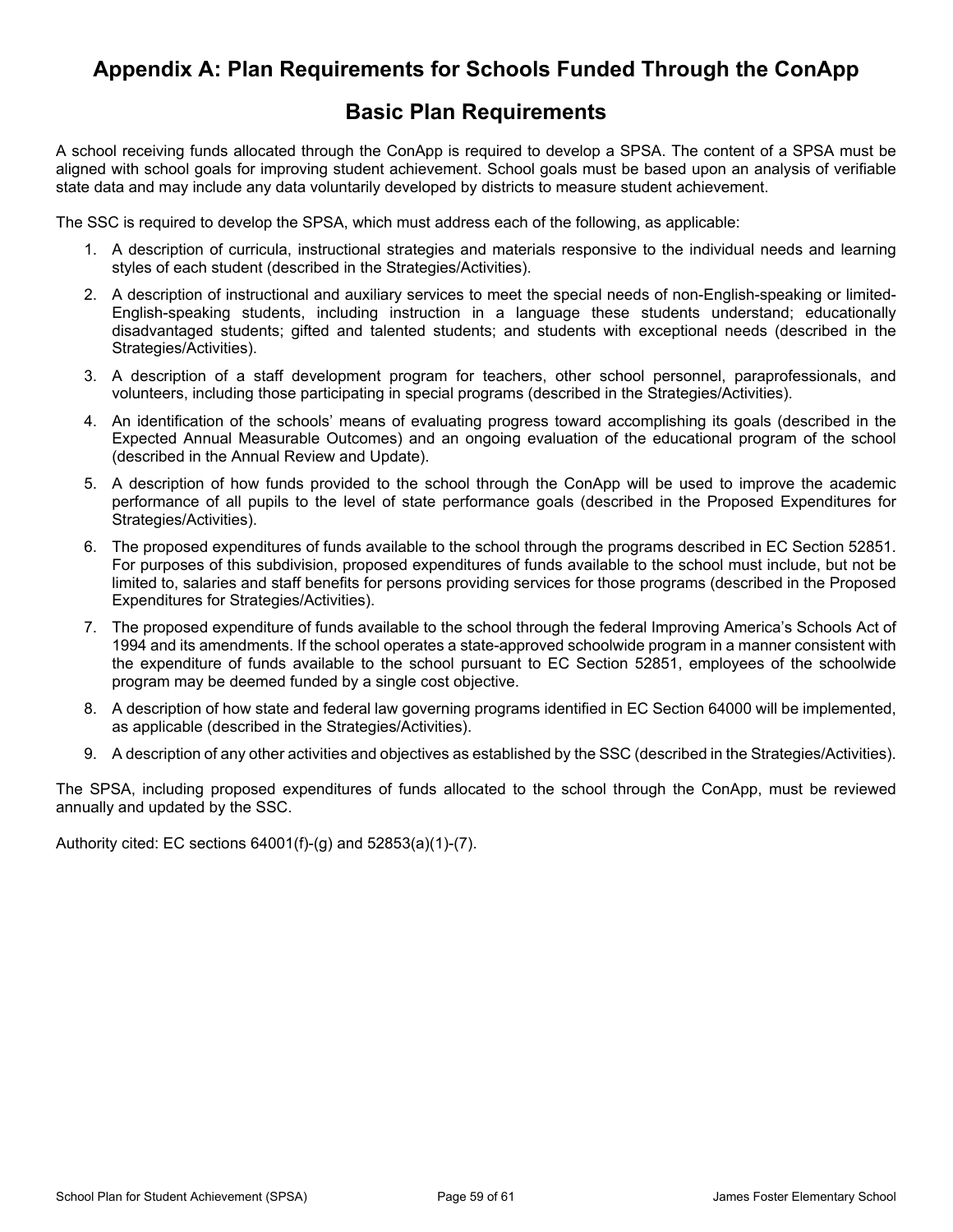## **Schoolwide Program Requirements**

A school receiving funds allocated through the ConApp and operating a schoolwide program (SWP) must describe how the school will carry out each of the following components:

- 1. A description of the strategies that the school will be implementing to address school needs, including a description of how such strategies will
	- a. provide opportunities for all students, including socioeconomically disadvantaged students, students from major racial and ethnic groups, students with disabilities, and English learners, to meet the challenging state academic standards.
	- b. use effective methods and instructional strategies based on scientifically based research that
		- i. strengthen the core academic program in the school;
		- ii. provide an enriched and accelerated curriculum;
		- iii. increase the amount and quality of learning time;
		- iv. include strategies for meeting the educational needs of historically underserved populations;
		- v. help provide an enriched and accelerated curriculum; and
		- vi. are consistent with, and are designed to implement, state and local improvement plans, if any.
	- c. address the needs of all students in the school, but particularly the needs of those at risk of not meeting the challenging state academic standards, through activities which may include the following:
		- i. strategies to improve students' skills outside the academic subject areas;
		- ii. preparation for and awareness of opportunities for postsecondary education and the workforce;
		- iii. implementation of a schoolwide tiered model to prevent and address problem behavior;
		- iv. professional development and other activities for teachers, paraprofessionals, and other school personnel to improve instruction and use of data; and
		- v. strategies for assisting preschool children in the transition from early childhood education programs to local elementary school programs.
- 2. A description of how the school will determine if school needs have been met (described in the Expected Annual Measurable Outcomes and the Annual Review and Update).
- 3. A description of how the school will ensure instruction by highly qualified teachers and provide ongoing professional development, including
	- a. strategies to attract highly qualified teachers;
	- b. providing high-quality and ongoing professional development that is aligned with the state's academic standards for teachers, principals, paraprofessionals and, if appropriate, pupil services personnel, parents, and other staff, to enable all students in the school to meet the state's academic standards;
	- c. the devotion of sufficient resources to effectively carry out professional development activities; and
	- d. the inclusion of teachers in professional development activities regarding the use of academic assessments to enable them to provide information on, and to improve, the achievement of individual students and the overall instructional program.
- 4. A description of how the school will ensure parental involvement in the planning, review, and improvement of the schoolwide program plan (described in Stakeholder Involvement and/or Strategies/Activities).
- 5. A description of the activities the school will include to ensure that students who experience difficulty attaining proficient or advanced levels of academic achievement standards will be provided with effective, timely additional support, including measures to
	- a. Ensure that those students' difficulties are identified on a timely basis; and
	- b. Provide sufficient information on which to base effective assistance to those students.
- 6. For an elementary school, a description of how the school will assist preschool students in the successful transition from early childhood programs to the school.
- 7. A description of how the school will use resources to carry out these components (described in the Proposed Expenditures for Strategies/Activities).

Authority Cited: Title 34 of the Code of Federal Regulations (34 CFR) sections 200.27(a)(3)(i)-(iii) and 200.28 and section 1114(b)(7)(A)(i)-(iii) and 1118(b) of the ESEA.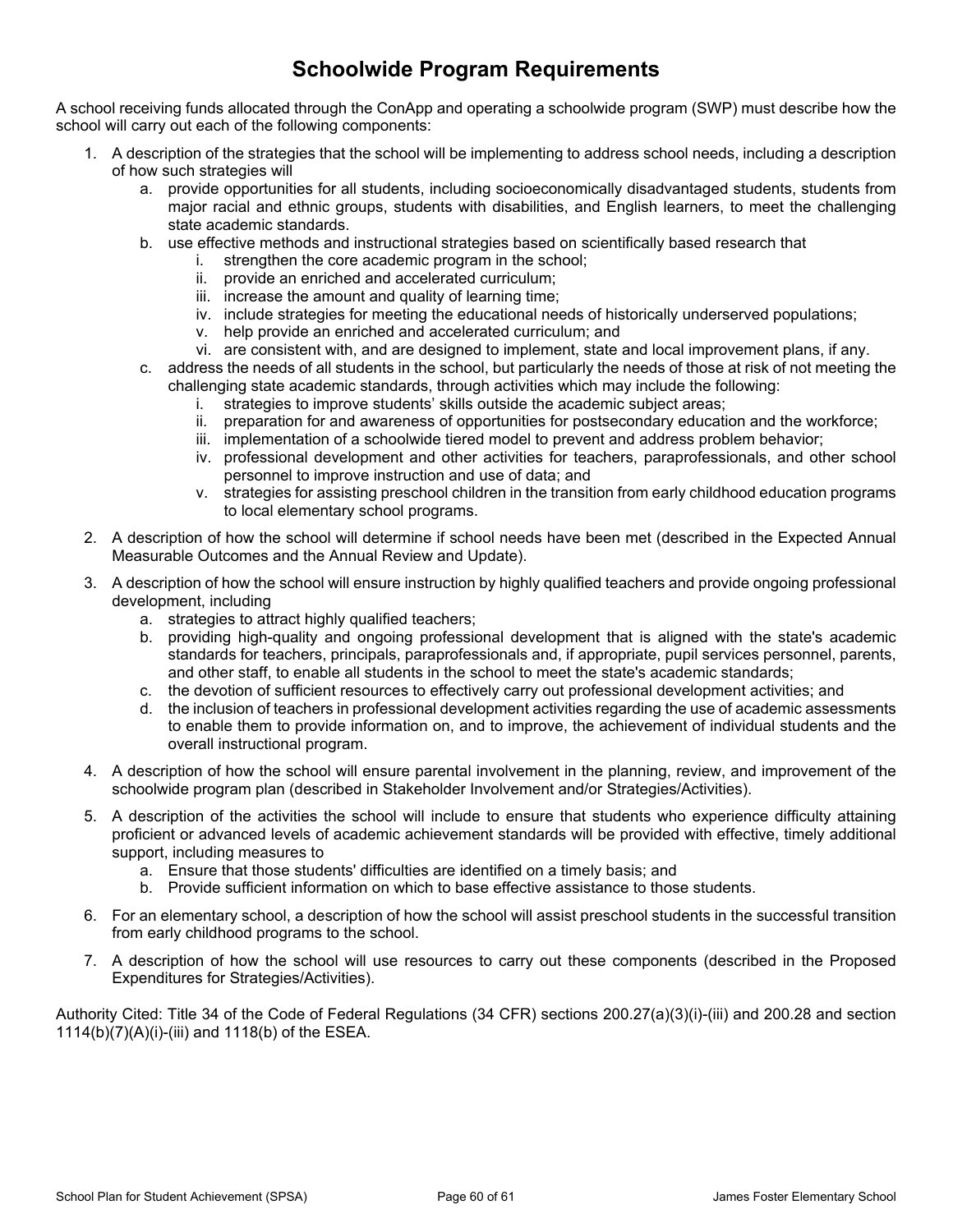## <span id="page-59-0"></span>**Appendix B: Select State and Federal Programs**

### **Federal Programs**

Title I, Part A: School Allocation Title I, Part A: School Parent and Family Engagement Allocation Title I, Part A: Targeted Support and Improvement Allocation Title I, Part C: Education of Migratory Children Title II, Part A: Supporting Effective Instruction Title III, Part A: Language Instruction for English Learners and Immigrate Youth Title IV Part A: Student Support and Academic Enrichment Grants Title IV Part B: 21st Century Community Learning Centers Title V, Part B: Rural Education Initiative Title VI, Part A: Indian, Native Hawaiian, and Alaska Native Education

### **State or Local Programs**

After School Education and Safety Program American Indian Education Child Development Programs Economic Impact Aid/State Compensatory Education (carryover funds) Economic Impact Aid/Limited English Proficient (carryover funds) California Foster Youth Services California Partnership Academies California Tobacco-Use Prevention Education Program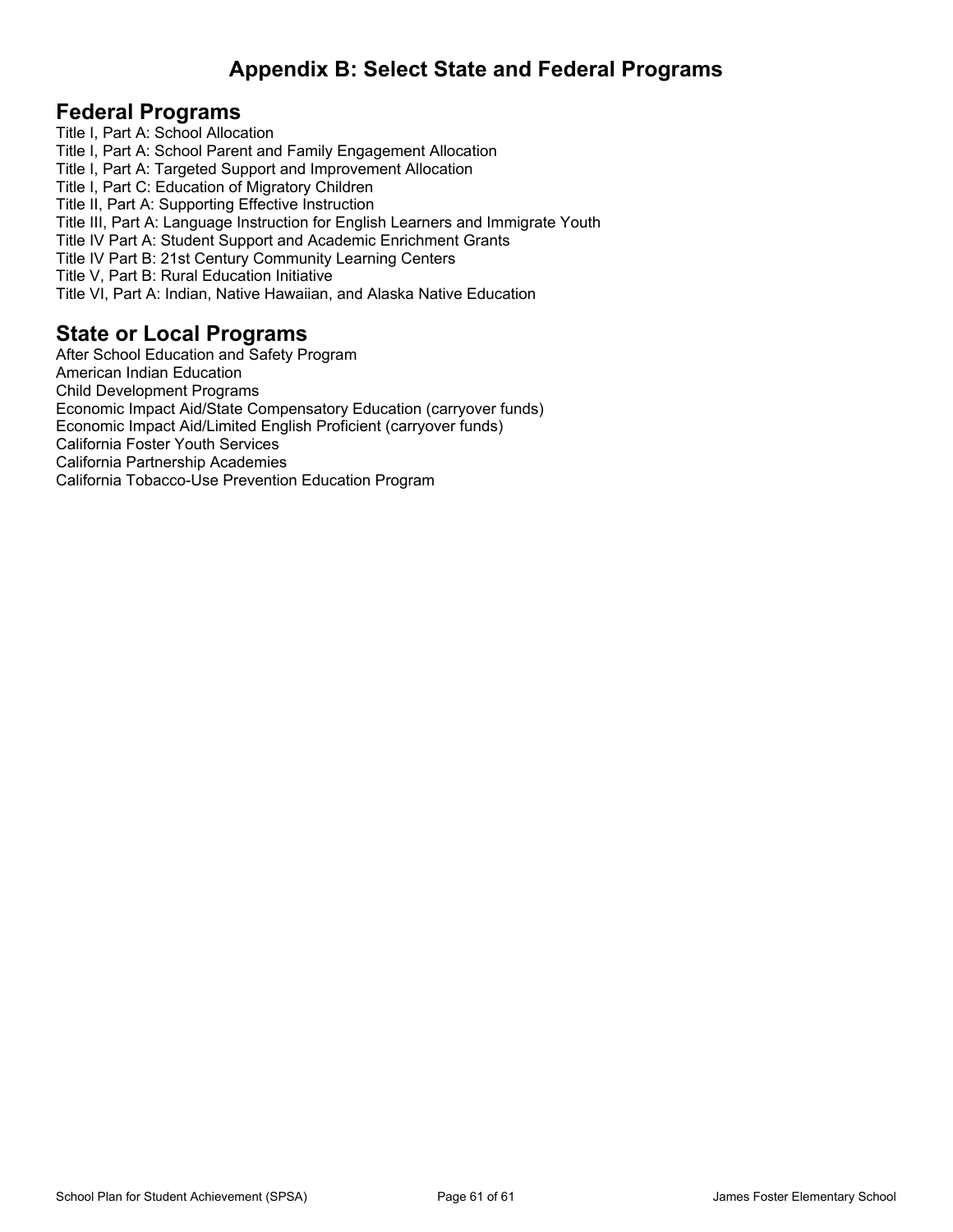## <span id="page-60-0"></span>**Recommendations and Assurances**

The School Site Council (SSC) recommends this school plan and proposed expenditures to the district governing board for approval and assures the board of the following:

The SSC is correctly constituted and was formed in accordance with district governing board policy and state law.

The SSC reviewed its responsibilities under state law and district governing board policies, including those board policies relating to material changes in the School Plan for Student Achievement (SPSA) requiring board approval.

The SSC sought and considered all recommendations from the following groups or committees before adopting this plan:

#### **Signature Committee or Advisory Group Name**

**English Learner Advisory Committee** 

Other: Site Council provides oversight for English Language Learners and GATE.

The SSC reviewed the content requirements for school plans of programs included in this SPSA and believes all such content requirements have been met, including those found in district governing board policies and in the local educational agency plan.

This SPSA is based on a thorough analysis of student academic performance. The actions proposed herein form a sound, comprehensive, coordinated plan to reach stated school goals to improve student academic performance.

This SPSA was adopted by the SSC at a public meeting on 4-29-19.

Attested:

Principal, Misty Covington on 4-29-19

SSC Chairperson, Felicia Jurado on 4-29-19